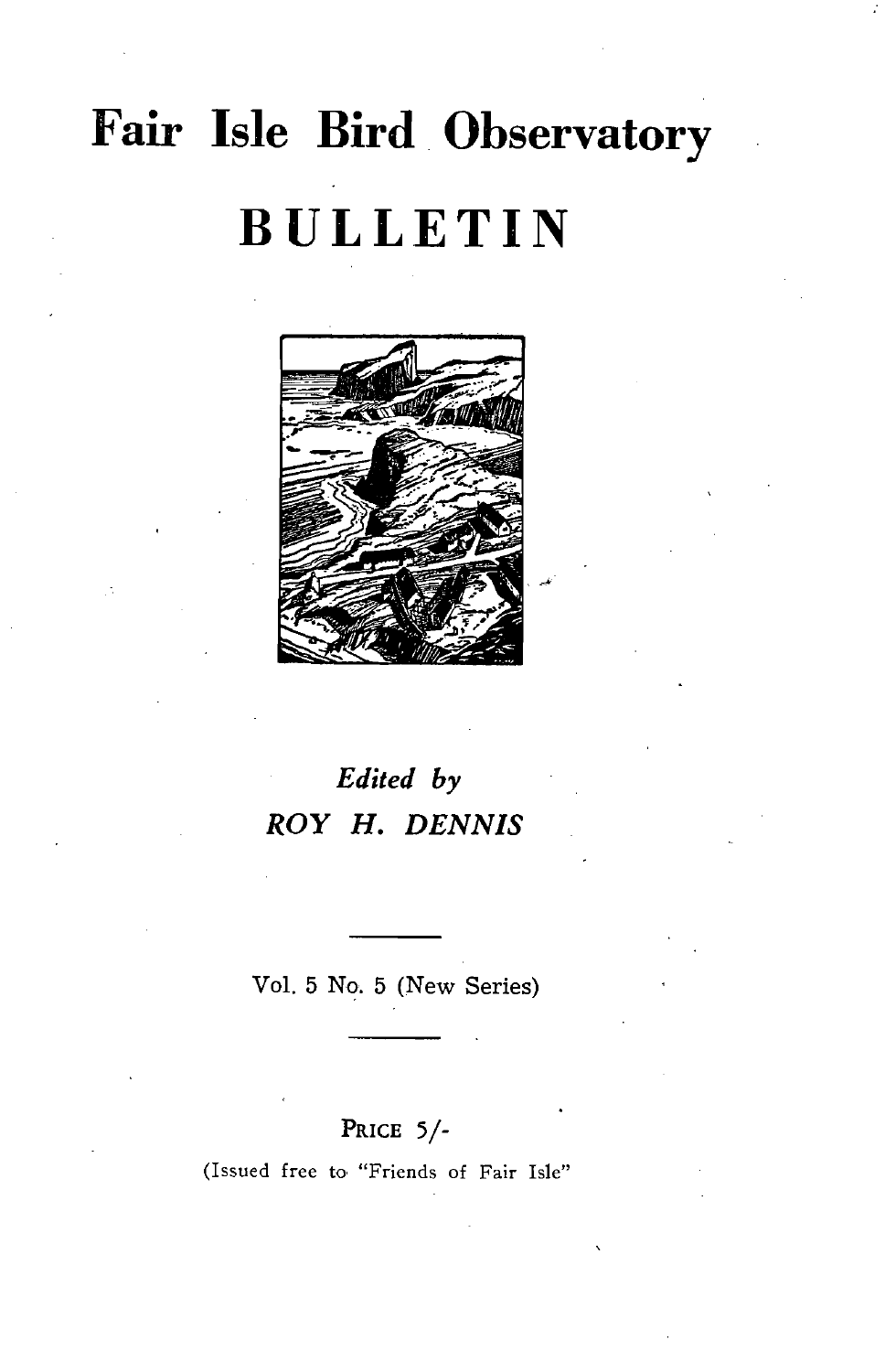## *Fair Isle Bird Observatory Trust*

#### *T'I'U8tee8*

\*Mr D. G. Andrew; Dr John Berry; \*Mr A. G. S. Bryson; Dr James W. Campbell; \*Sir Charles G. Connell; Dr F. Fraser Darling; \*Dr W. J. Eggeling; Mr James Fisher; Cmdr. Sir G. Hughes-Onslow, R.N.; Mr G. T. Kay; \*Professor M. F. M. Meiklejohn; Col. R Meinertzhagen; Mr E. M. Nicholson; Dr Ian D. Pennie; Mr Peter Scott; Mr P. ]. Sellar; \*Mr Peter Slater; Dr A. C. Stephen; Sir A. Landsborough Thomson; \*Mrs Irene Waterston; \*Professor V. C. Wynne-Edwards.

Ohairma~\*Sir Arthur B. Duncan.

*Hon. Secretary-\*Mr* George Waterston, 21 Regent Terr., Edinburgh, 7. Hon. Treasurer-\*Mr Ian R. Pitman, 48 Castle Street, Edinburgh, 2. ·denotes Member of Executive Committee.

*Warden--Mr* Roy H. Dennis. The Bird Observatory. Fair Isle. Shetland. (Tel. Fair Isle 8).

*Solicitors-J.* & F. Anderson, W.S., 48 Castle Street, Edinburgh, 2. Auditors Lindsay, Jamieson and Haldane, C.A., 24 St Andrew Square, Edinburgh.

*Banker8-The* Bank of Scotland. 64 George Street, Edinburgh. 2.

ANNUAL SUBSCRIPTION - *Friend of Fair Isle* - ONE GUINEA.

Please support by Donation or Legacy-

THE FAIR ISLE BIRD OBSERVATORY ENDOWMENT FUND.

With the generous help of the Pilgrim Trust, the Observatory Trustees have established an Endowment Fund for Ornithology and Bird Preservation in Scotland. The objects are-To establish the Fair Isle Bird Observatory on a permanent financial basis; to extend Fair Isle research methods to other stations in Scotland; and finally to develop Bird Sanctuaries and Bird Protection in general.

Capital subscribed to. the Fund will be held as a permanent Endowment by the Trustees and cannot be spent. Income from the Fund will be carefully used by the Bird Observatory Executive Committee in keeping with the above objects.

Please write to the Hon. Secretary for particulars.

GEORGE WATERSTON. Hon. *Secretary.* 

21 Regent Terrace, Edinburgh, 7.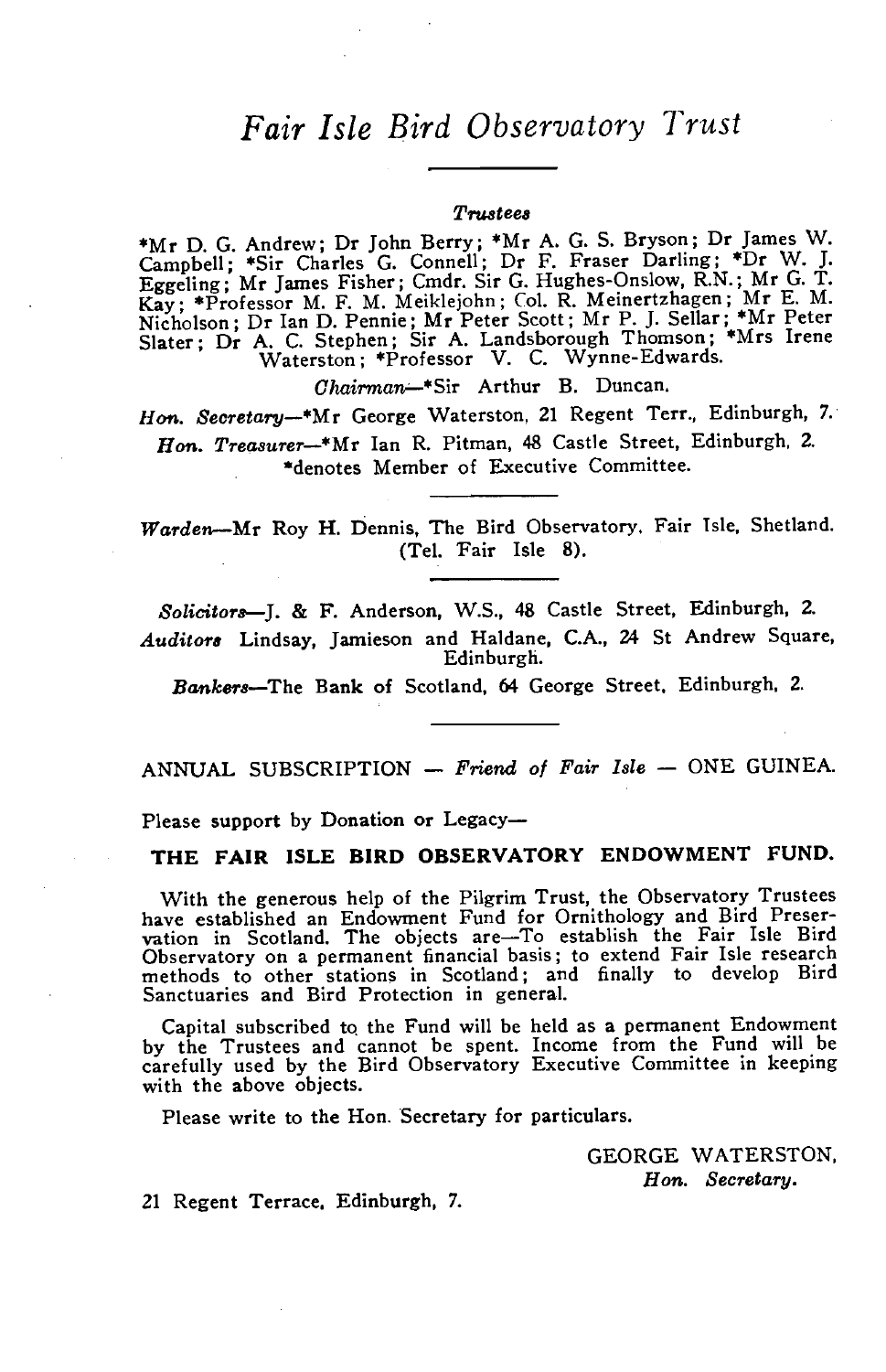## *FAIR ISLE BIRD OBSERVATORY BULLETIN*

|  | Vol. 5 No. 5 (New Series) | <b>APRIL 1966</b> |
|--|---------------------------|-------------------|
|--|---------------------------|-------------------|

 $\sim 10^{11}$  km s  $^{-1}$ 

 $\sim 10^{-1}$ 

 $\sim 10^7$ 

## *CONTENTS*

|                                                                                               |                                                           |                                                                                                                                              | Page                                                    |
|-----------------------------------------------------------------------------------------------|-----------------------------------------------------------|----------------------------------------------------------------------------------------------------------------------------------------------|---------------------------------------------------------|
| 41.<br>Spring Migration in 1964<br>.                                                          |                                                           |                                                                                                                                              | 156                                                     |
| Spring Migration in 1965<br>$\cdots$                                                          |                                                           |                                                                                                                                              | 160                                                     |
| Rare Birds in Spring, 1964<br>$\ddot{\phantom{a}}$<br>$\mathcal{L} = \mathcal{L} \mathcal{L}$ | $\ddotsc$                                                 | $\ddotsc$                                                                                                                                    | 163                                                     |
| Rare Birds in Spring, 1965<br>$\ddotsc$                                                       | $\mathbf{r}$ , $\mathbf{r}$ , $\mathbf{r}$ , $\mathbf{r}$ | $\ddotsc$                                                                                                                                    | 163                                                     |
| Notes on the Breeding Birds, 1964                                                             | $\ddotsc$                                                 | $\ddotsc$                                                                                                                                    | 165                                                     |
|                                                                                               |                                                           | $\dddotsc$                                                                                                                                   | 169                                                     |
|                                                                                               |                                                           | $\ddotsc$                                                                                                                                    | 170                                                     |
| The Fair Isle Wren Population in 1964                                                         |                                                           | $\ddotsc$                                                                                                                                    | 172                                                     |
| Storm Petrels at Fair Isle, 1964<br>$\ddotsc$                                                 | $\cdots$                                                  | $\ddotsc$                                                                                                                                    | 174                                                     |
| Rare Birds in Autumn, 1964<br>$\cdots$                                                        | $\ddotsc$                                                 | $\ddotsc$                                                                                                                                    | 177                                                     |
| $\text{Reoveries}, 1964 \qquad \dots$<br>$\cdots$                                             | $\cdots$                                                  | $\cdots$                                                                                                                                     | 177                                                     |
| Ringed Strangers at Fair Isle, 1964                                                           | $\cdots$                                                  | $\ddotsc$                                                                                                                                    | 181                                                     |
| Birds reported in Shetland, 1964                                                              | 222000                                                    | $\cdots$                                                                                                                                     | 182                                                     |
|                                                                                               |                                                           | <b>Address Contract</b><br><b>Search Committee</b><br>The Breeding Census of Common Birds, 1964<br>The Breeding Census of Common Birds, 1965 | $\cdots$ $\cdots$<br>$\sim$ $\sim$ $\sim$ $\sim$ $\sim$ |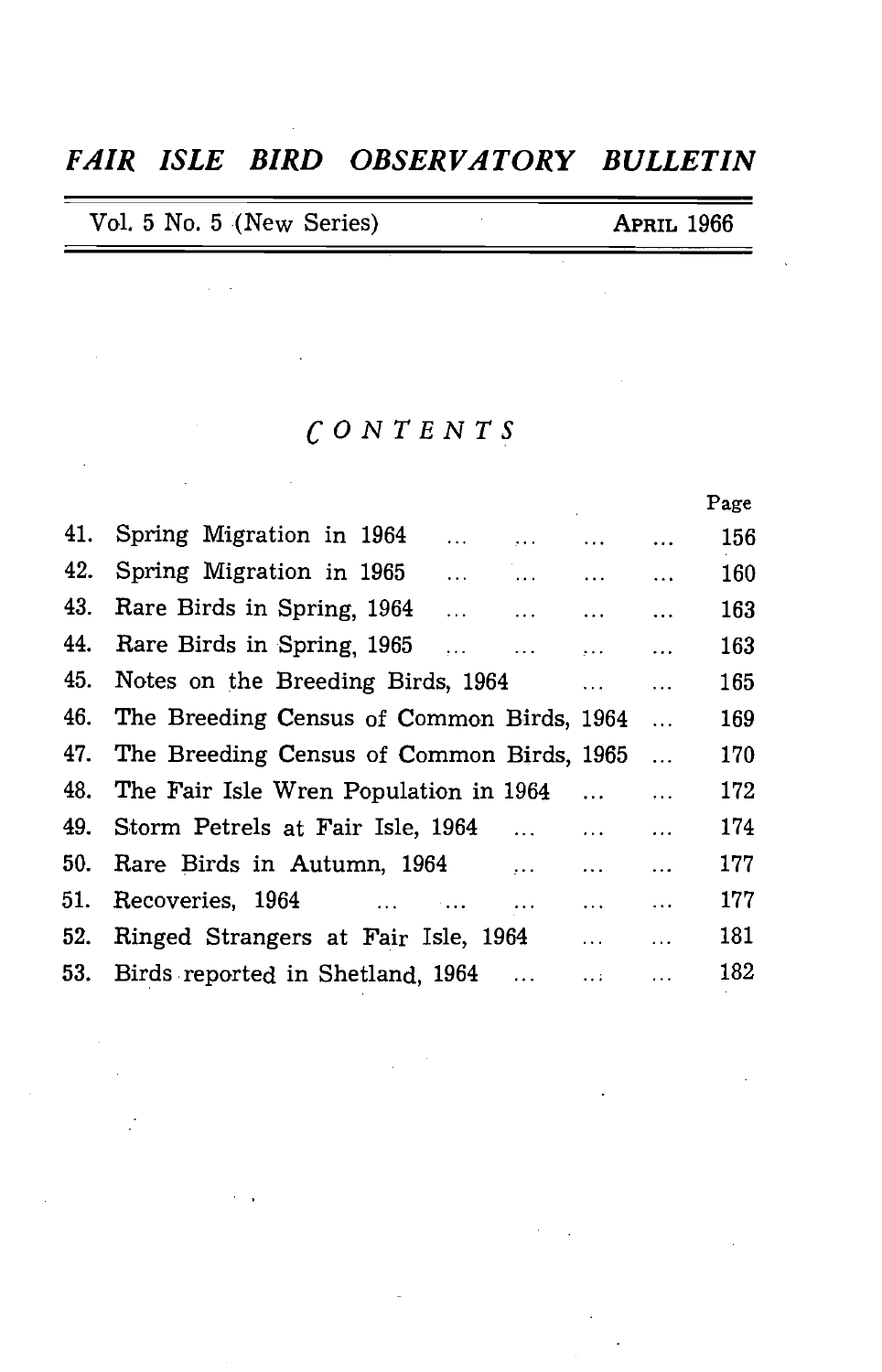## **Editorial**

IN Vol. 5 No. 4 the last section of the Checklist of the Birds of Fair Isle was published. This list was revised up to the end of 1964 by Peter Davis and presented as a whole at the end of Kenneth Williamson's book, *Fair Isle and its Birds;*  which was published by Oliver & Boyd, Edinburgh in October, 1965.

I must apologise for the delay in publication of Vo!. 5 No. 5 which brings up to date work carried out at the Bird Observatory in 1964 and 1965. Comparisons of the autumn migrations in these two years and the analysis of data collected on measurements and numbers of migrants at Fair Isle over the last seventeen years will form the main part of Bulletin Vo!. 5 No. 6 which will be published in August 1966. It will also contain details of the spring migration, which has just started.

My wife and I returned to Fair Isle on Tuesday, 15th March, after completing a lecture tour entitled "Fair Isle 1965" (illustrated), for the Scottish Ornithologists' Club.

## **41. Spring Migration in 1964**

#### ROY H. DENNIS

February was a remarkably fine month on Fair Isle; and the 1963/64 winter was one of the kindest in Shetland in recent years. Oystercatchers, Lapwings, Ringed Plovers and Skylarks returned to Fair Isle in the last few days of February and small numbers of Blackbirds and a few Robins arrived.

The fine weather broke on the 11th March and by the evening of the 12th, a SE gale was blowing. This SE airstream was persistent until 25th March. Small numbers of continental migrants, mainly Redwings, Blackbirds and Song Thrushes, arrived during this period but no large falls occurred. On the 25th there was a big increase of birds during the morning when a small depression passed over the island. Lapwings increased to over 500, Skylarks to over 300, and 120 Fieldfares, 60 Song Thrushes, and 300 Blackbirds were new arrivals. 4 Herons, 4 Woodcocks, 30 Black-headed Gulls, 3 Rooks, 4 Jackdaws, 10 Hedge Sparrows, 2 Bramblings and 3 Chaffinches were also associated with this arrival; and a  $\sigma$  Black Redstart had newly arrived.

The light SE wind and clear skies enabled most of these birds to continue their migrations. The next few days were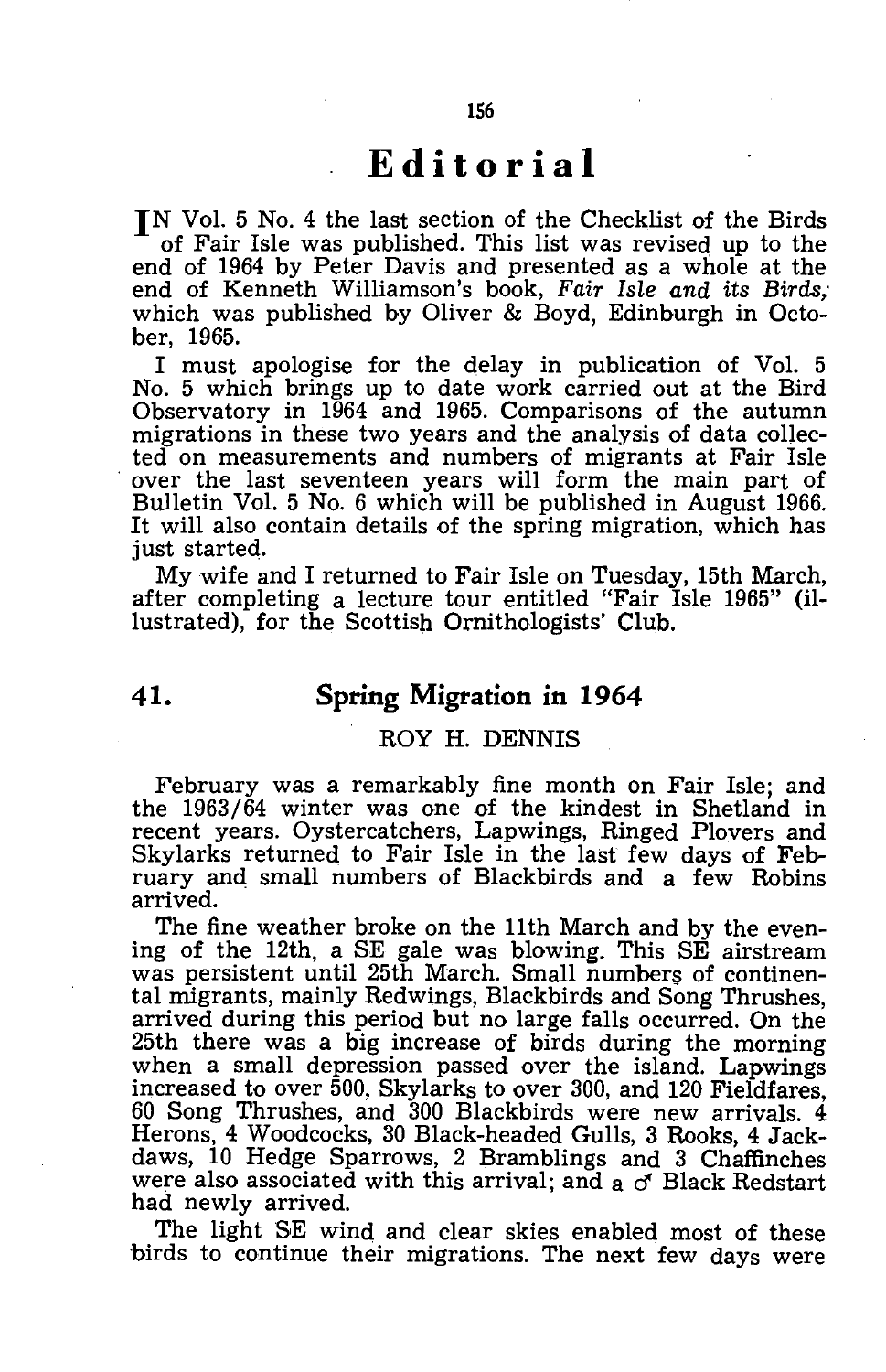rather similar with light SE winds which brought in small arrivals of continental birds.

The first Wheatear of the year was found on the 27th March which is early for Fair Isle. Overshooting Pied Wagtails peaked at 4 on the 28th and there were 2 Black Redstarts on this day also, both of them trapped and ringed.

With the advent of northerly and colder weather at the beginning of April, we experienced very little migration until the 9th when several species arrived, including 15 Curlews, 1 Short-eared Owl, 1 Goldcrest, 2 Linnets and a Corn Bunting. That night some Starlings and Wheatears were reported flying in the beams of the Lighthouse. The following day we found that a Grey Wagtail and 3 Wheatears were new. During a period of mainly westerly winds until the 17th April, we saw very few birds, but on the 18th April, after a night of SE winds, we recorded several interesting birds. Small numbers of Common Gulls were flying north over the isle,  $35 +$ Fieldfares, 35+ Redwings and 80 Wheatears were the main arrivals; Bar-tailed Godwit, Black Redstart, Blackcap and Siskin were new. Most species increased overnight and several new ones were seen; Green Sandpiper, 2 Swallows and a Chiffchaff were noteworthy.

On the 20th, the fog produced by the easterly wind cleared at noon and we recorded several new species-Long-eared Owl, Woodlark, Sand Martin, Grasshopper Warbler and Yellow Wagtail. Fieldfares, Ring Ouzels, Wheatears and Brambings increased and Black Redstart peaked at 4. Fog, drizzle and a SE wind 3-4 on the 21st made watching rather difficult; our impression was of a decrease overnight, but many birds may have been sheltering in the west cliffs. Our only excitement was the netting of two Grasshopper Warblers at Wirvie. The wind had backed during the night but it was still cold and overcast on the 22nd when we found several new species including Teal, Short-eared Owl, Whitethroat, 4 Linnets and 3 Lapland Buntings. The flock of Bramblings increased from 19 to 45.

The 23rd produced our first rarity of the year, a  $\sigma$  Subalpine Warbler found at the Haa in the evening. Several species increased during the afternoon, the main migrants being a flock of 250 Common Gulls; Chiffchaffs increased to 4 and the 4 Linnets were still present. Most species increased on the 24th; Brambling to 70, White Wagtail to 6, Chiffchaff to 6 and 4 Whinchats were the first of the year. Much the same conditions prevailed on the 25th and the birds were much the same also; a Kestrel was new and we recorded the year's first Willow Warbler.

The wind was SW to W 1-3 with rain showers on the 26th, but we noticed several new species which had probably been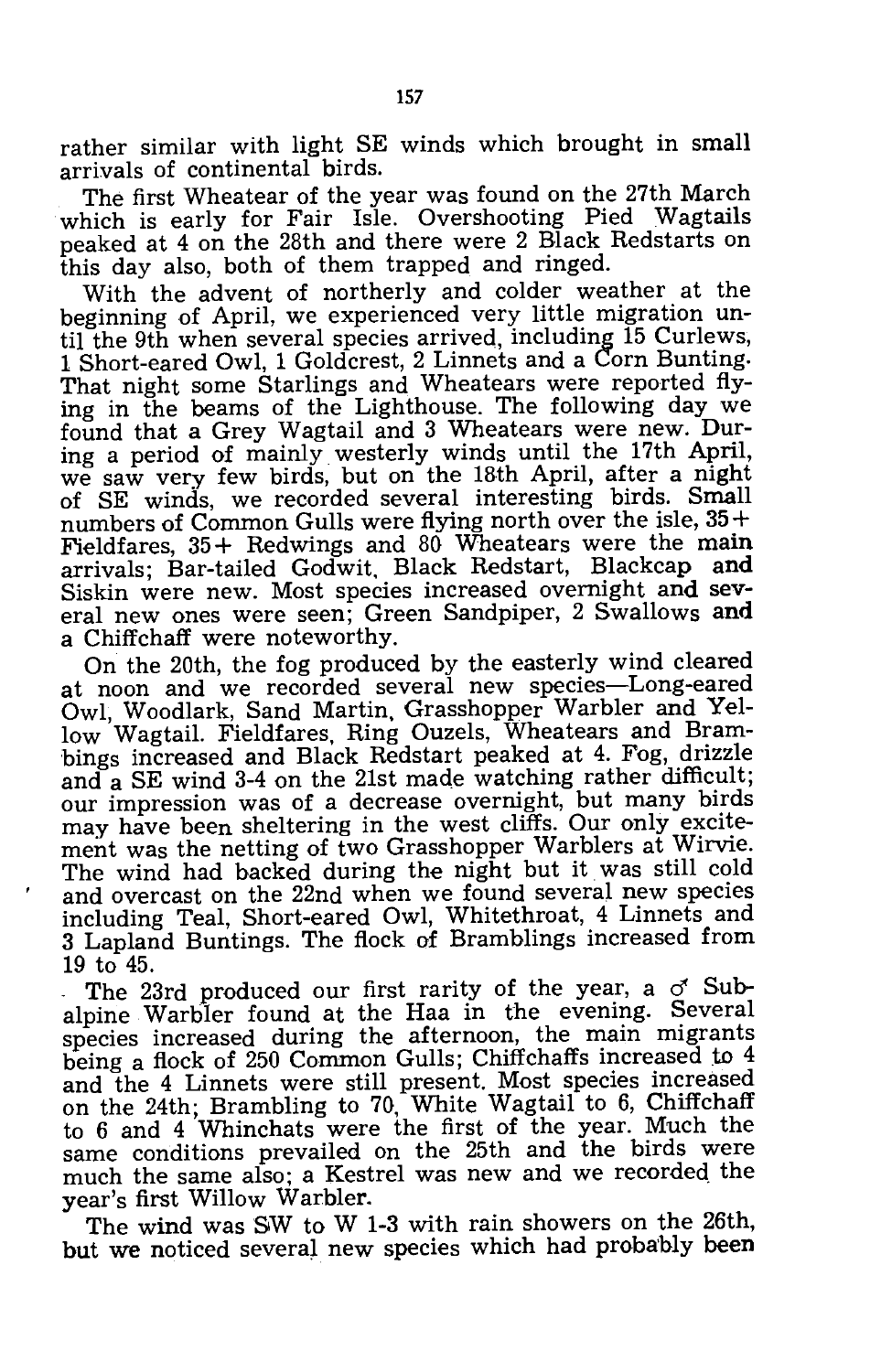hiding on the isle during the last few days-Great Grey Shrike, Yellow Wagtail, Corncrake, Sparrowhawk and Ortolan Bunting, but  $42$  Black-headed Gulls were recent arrivals. The rest of the month was similar with no large movements but a few new arrivals each day. Whimbrel and Rook on the 28th, 55 Black-headed and 15 Common Gulls on the 29th and a pair of Greenfinches on the 30th April. The wind was still westerly on the 1st May but there was a definite increase: 1 Hobby, 6 Linnets, more Twites, 2 Carrion Crows, 4 Rooks, 3 Jackdaws, 2 Whoopers and 1 Moorhen.

*Mter* a few quiet days we received a small fall of continental migrants on the 4th with the wind SE-S, 1-3. These included 3 Corncrakes, 3 Common Sandpipers, 1 Cuckoo, 3 Whinchats, 2 Redstarts, 1 Robin, many more Wheatears and 4 Hedge Sparrows. With a SW wind during the next few days, we saw no large movements of birds; a Turtle Dove on the 5th, 3 Swallows and a Sand Martin on the 6th, Siskin on the 7th, 3 Purple Sandpipers, 2 Turnstones and a Tree Pipit on the 8th and a Collared Dove on the 9th.

On the 11th May the wind backed to S, 3-4, with poor visibility and some drizzle. Waders arrived, namely 6 Turnsones, 5 Purple Sandpipers and 10 Whimbrels and we also recorded 2 Cuckoos, 3 Turtle Doves, 20 Swallows, 3 Kestrels and 2 Corncrakes. The SE wind on the 12th produced no birds of note, and by the evening it was SSW and nearly gale force. The gale blew all day on the 13th and 2 Merlins and 2 Reed Buntings were the only arrivals. White Wagtails and waders, including a Greenshank, increased on the 14th in the westerly weather and we also saw a Sedge Warbler and a Redpoll. The following day with a continuing SW wind, we found a southern Short-toed Lark at Taing. Most species had decreased overnight but 2 Turtle Doves were new. In the evening, 9 Rooks flew in from the east. There was a morning arrival on the 18th May, when the fog cleared for a short time; the wind was E-SE, 3-4. A Stone Curlew was seen at Taft; a Black-tailed Godwit, another Short-toed Lark and a Spotted Flycatcher were new.

The SE wind continued overnight with heavy rain and fog. On the first drive of the traps we caught 2 Cuckoos and saw a Stonechat; a Collared Dove landed near the pier after breakfast, and from then on there was a continuous arrival of continental birds in the improving weather conditions. We saw the Stone Curlew again and found a  $\varphi$  Black-eared Wheatear at Hunds Heilor, which we trapped in the afternoon. Other new arrivals were 13 Wood Pigeons, a Collared Dove, 6 Cuckoos, Redstarts, 2 Black Redstarts, 8 Whitethroats, 4 Lesser Whitethroats, 7 Spotted and 3 Pied Flycatchers, 20 Tree Pipits, a Yellow Wagtail and a Reed Bunting. A Rich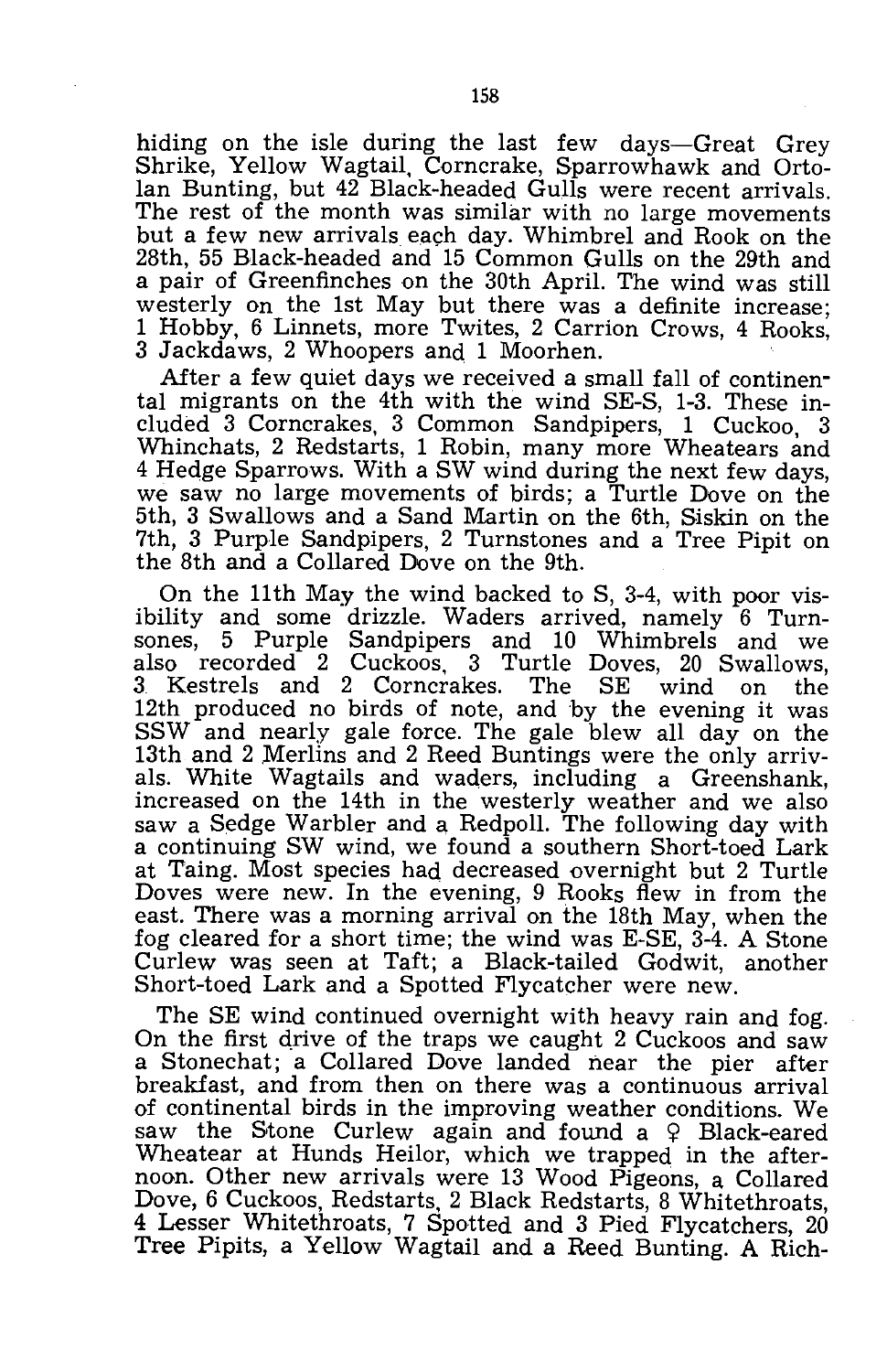ard's/Tawny Pipit and several other odd birds were recorded but not identified.

Most of these migrants had left by the 20th, but hirundines had increased to 80 House Martins, 80 Swallows and 2 Sand Martins. Buzzard, Wood Sandpiper and Little Stint were new.

On the 21st, we saw few new species, although the wind had backed to SE; but in the evening, we found all the interesting birds at the north end; a Temminck's Stint and a Little Stint at Easter Lother Water and a Bluethroat in the cliff. A Richard's Pipit was found at Field in the evening. Little change on the 22nd, except 2 Bluethroats and a Velvet Scoter. A similar decrease on the 23rd but a few arrivals on the 24th included a pair of Garganey and a few Turtle Doves.

Easterly wind and poor visibility on the 25th produced 8 Turnstones, a Red-backed Shrike, a Hawfinch, 18 Tree Sparrows; and Turtle Doves and Spotted Flycatchers increased to 7 and 15 respectively. These winds continued and 2 Redbacked Shrikes and a Sanderling on the 26th, 2 Siskins and a Buzzard on the 27th and an Icterine Warbler on the 28th, were new.

A fine day on the 29th, with light easterly winds and clear skies, *gaye* a small, but interesting, arrival of continental species, mainly in the evening; these included small numbers of warblers, flycatchers, Tree Pipits and a fine Serin at the South Reeva. The following day was similar and we refound most of the migrants, plus a few new ones; 2 Red-backed Shrikes and a Yellow Wagtail. Most of these birds had left by the 31st and we saw little on that day, except a large raptor which was seen in the evening. On the following morning we identified it as a Honey Buzzard. A trickle of new migrants had arrived overnight; Turtle and Collared Doves, Lesser White throats and Pied Flycatchers. Similar small movements occurred on the 3rd June when Canada Goose, Hen Harrier and Wood Pigeon were new.

The easterly wind continued for three days and small numbers of warblers and flycatchers arrived daily; also a Bluethroat on the 4th and 20 Swallows, 50 House Martins and a Quail on the 6th. The fog and rain, produced by a west wind, cleared at noon on the 8th and surprisingly we found 75 House Martins, a Grey Wagtail and a Great Reed Warbler, a new species for Fair Isle.

A pale-phase Pomarine Skua flew east past the Head of Tind on the 10th of June. 2 Turtle Doves, a Collared Dove, a Red-backed Shrike and more Quails arrived on the 11th. There were a few new warblers on the 12th, the best being a Melodious Warbler. 2 Marsh Warblers, 2 Song Thrushes and a Spotted Flycatcher arrived on the 15th.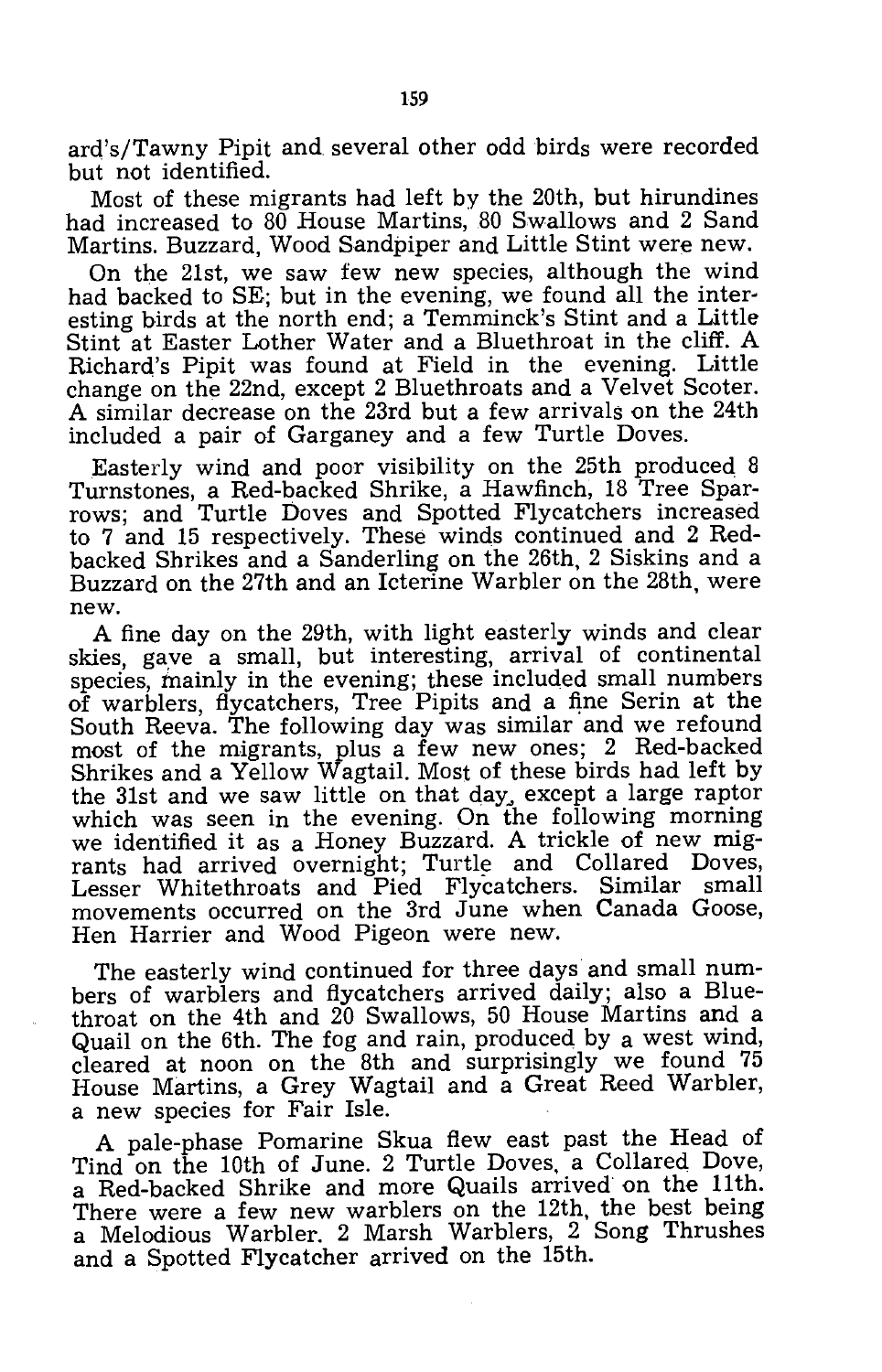The period from 16th-20th June was very quiet and we recorded no movements during this westerly weather; a Crossbill on the 21st June, a harbinger of the autumn, drew the spring migration to a close.

## **42. Spring Migration in 1965**

#### ROY H. DENNIS

Oystercatchers, Lapwings, Ringed Plovers and Skylarks had arrived on the isle at the end of February, but little migration had occurred by the time we reached the island on 10th March. On the crossing, we noted some Skylarks flying north, and on the next three days, in southerly weather, there was a steady passage of this species. Little else was associated with this movement, but a Stonechat and 2 Pied Wagails (all males) arrived on the 12th. The weather was mild and SW during the following week and little arrived except small numbers of Fieldfares, Robins, Rooks and the odd Mistle Thrush and Goldcrest.

Colder weather returned on the 19th and 20th, when there were small snowfalls., The island was very quiet during this cold spell which lasted until the 25th; Fieldfares increased to 15 and Blackbirds to 25. Easterly winds on the 26th brought in a Long-eared Owl. The 27th, 28th and 29th March were mild days with a moderate SW wind, but the only migrants were a few Redwings, Blackbirds, Common and Black-headed Gulls. The first Wheatear arrived on the 30th and on the 31st, in a SE airstream, we recorded over 90 Redwings, 4 Wheatears, more Skylarks and a Yellowhammer. So ended our quietest March for many years, with no large movements of Blackbirds or Lapwings and only 91 birds trapped and ringed.

Quiet conditions prevailed in the first week of April; Wheatears gradually increased to 20 on the 6th and 40 on the 7th. A very early Swallow arrived on the 5th. The light SE winds on the 6th gave us our most exciting day so far this spring, with more Skylarks, Common Gulls, Black-headed Gulls, Meadow Pipits and Whooper Swans; other new species were Black Redstart and Lapland Bunting. Southerly weather continued but the only birds moving were Fieldfares which **oeaked at 250 on the 9th. A Sandwich Tern on the 9th was** very early for Fair Isle. Redwings, Song Thrushes and Blackbirds were noticeable by their absence.

On 17th April there was a movement of 500 Common Gulls (biggest of the spring) and 75 Bramblings arrived. Strong northerly winds halted most birds and our next migrant of note was a Greenshank on 21st April, which heralded a small movement on the 22nd, in southerly winds, of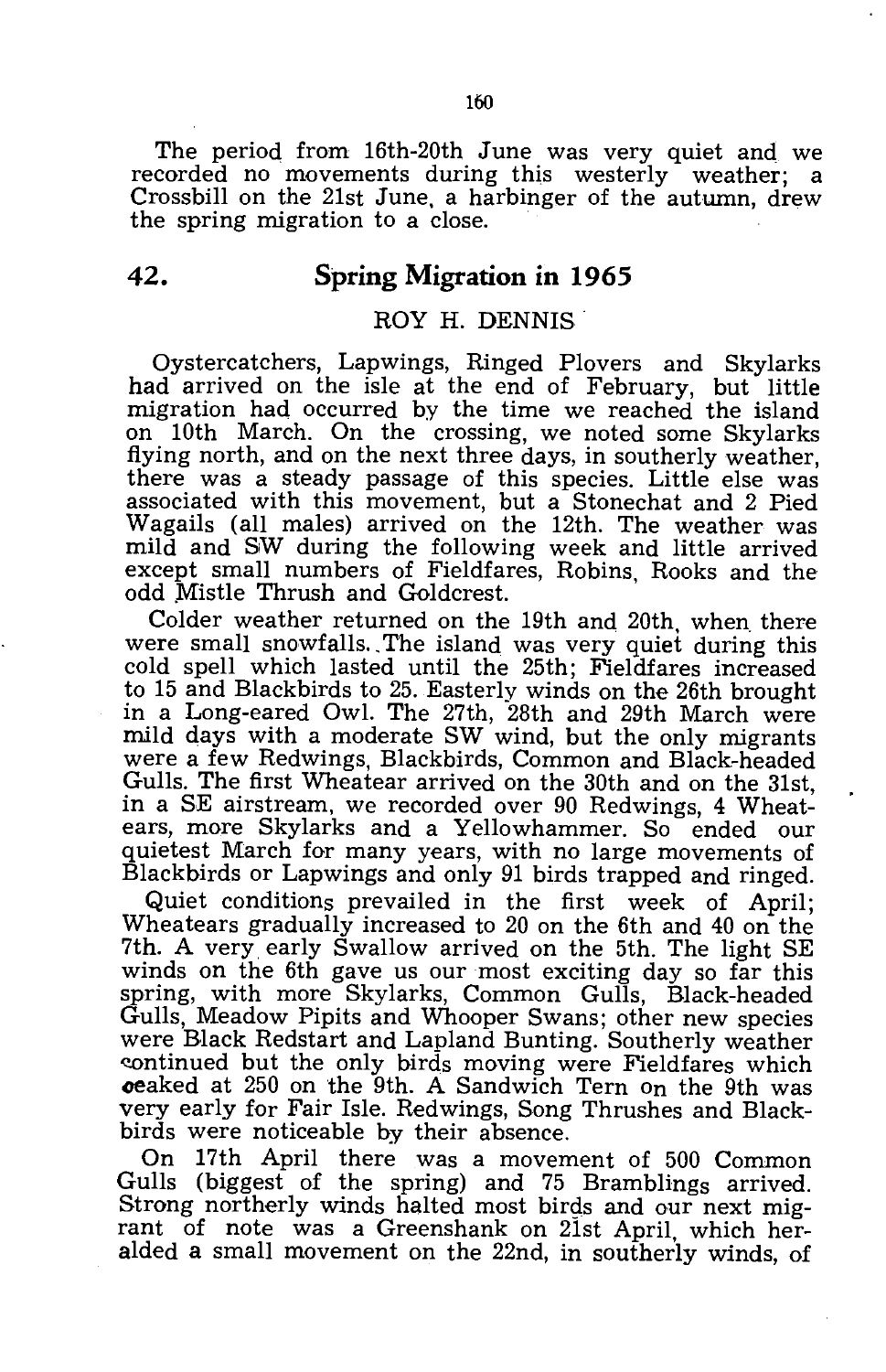Cormorants, Common Gulls, Wheatears, a Whimbrel and a Redpoll. Migrants continued to be very scarce until the 28th April, with just odd arrivals of Tufted Ducks, Rooks, Linnets Reed Buntings and a very tired Greenland Redpoll on the 27th.

The 28th April was a fine day with light north east winds. A few Fieldfares, Song Thrushes, Ring Ouzels, Robins, Hedge Sparrows and Bramblings had arrived, but the numbers were very small compared with the following day, which was our first real day of migration in 1965. The main migrants, on the 29th, were Song Thrushes 86, Ring Ouzels 36, Robins 54, Hedge Sparrows 25, many Meadow Pipits, and Bramblings 150 (a record spring total). Our newcomers included Redstarts, Pied Flycatchers and Tree Pipits. On the 30th, most species had decreased slightly; but Common Gulls increased and new arrivals were a fine male Rustic Bunting at Kennaby, 3 Whimbrel and a Siskin. We found Song Thrushes still plentiful on the 1st May, but Ring Ouzels and Bramblings had departed; the Rustic Bunting was still at Kennaby and when walking home towards the Kirk, we flushed a Great Snipe from the marsh behind Quoy. Nearly all those birds and the two rarities had departed by the 2nd and we recorded little except an Osprey, which flew north over Ward Hill.

The SE wind increased to gale force on the 3rd May, and in the rain, we had difficulty finding newly arrived migrants, but it was obvious that many were arriving during the day. Fieldfares were the commonest migrant and we estimated about 500 on the isle (a record spring total). There were 35 Song Thrushes and 25 Ring Ouzels but only 8 Blackbirds and no' Redwings. Wheatears increased and many of them were of the Greenland race: 2 Wrynecks, 3 Whinchats, Grasshopper Warbler, Whitethroat, Willow Warbler, 8 Chiffchaffs, 25 Hedge Sparrows and many Meadow Pipits were other birds which arrived during the morning. Most species stayed overnight in the gale force conditions and numbers of birds were much the same as on the 4th. 500 Fieldfares were still on the island and new species located were Scaup, Common Sandpiper and Blackcap. Many birds moved off overnight and on the 5th, in fine weather, we recorded rather smaller numbers of the common species; Fieldfares down to 400 and all the Ring Ouzels gone. The decrease continueq on the 6th May, but we also recorded a few new arrivals, including 12 Reed Buntings, 6 Willow Warblers and a beautiful male Ortolan Bunting at Gaila.

With the wind continuing south easterly, continental night migrants arrived in small numbers. The 7th May started off well with us catching a Wryneck on the pre-breakfast drive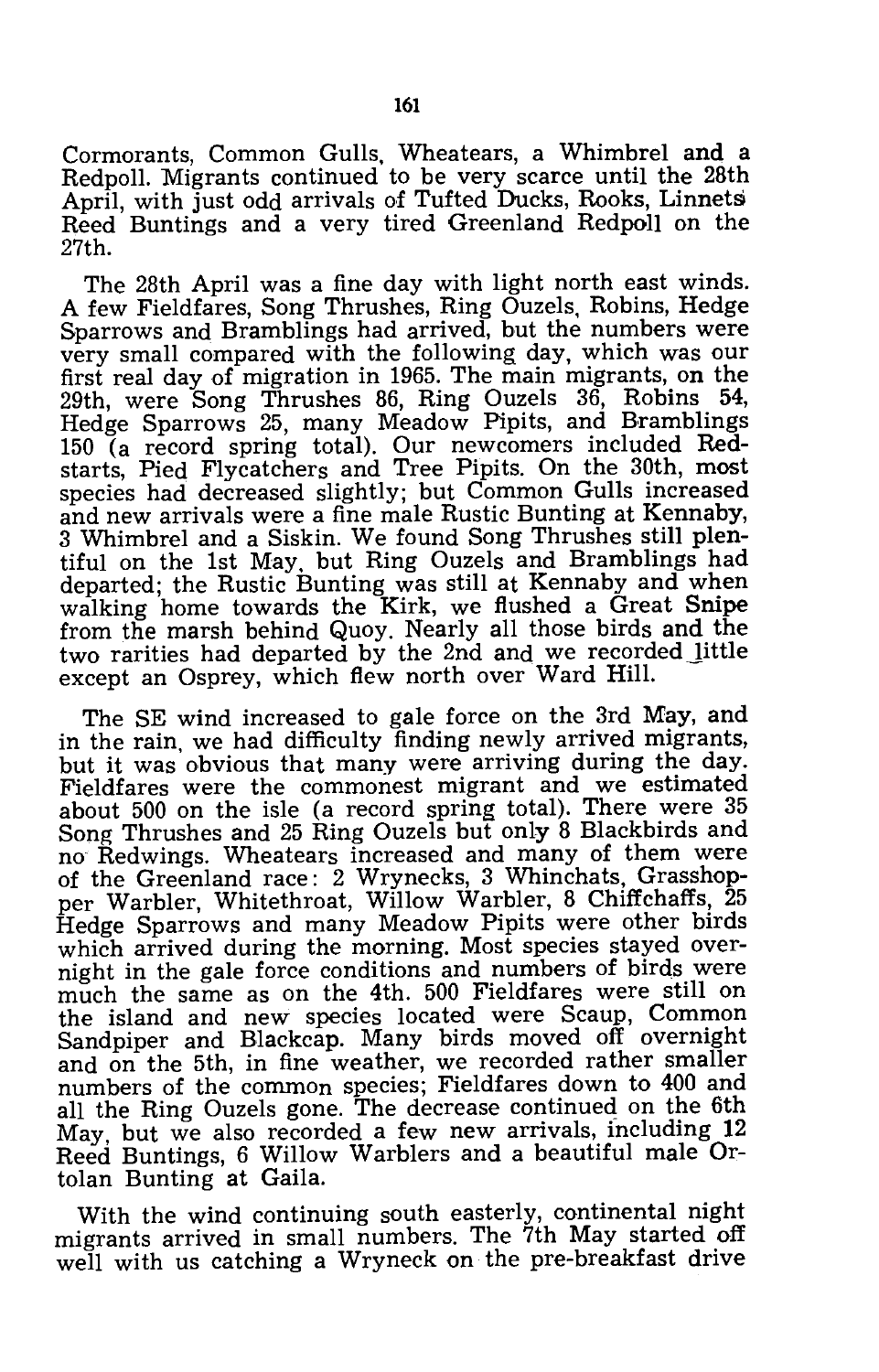of the traps and Marina getting a Grasshopper Warbler in Coronation Hall. After breakfast. we found a Nightingale in the Gully and on the rest of the island we found that most small migrants had increased slightly and Fieldfares decreased. Whereas on the 8th, Fieldfares increased from 120 to 200 the small continentals decreased.

Rather variable· conditions in the next few days produced few new arrivals, but a Hen Harrier moved in on the evening of the 10th and the following evening an Osprey soared over North Haven; we also saw a Wryneck and a Sedge Warbler On the 11th. Easterly weather returned on the 12th May and we found that a few more continental migrants had arrived overnight; Lesser Whitethroat, Sedge Warbler, Sand Martin and 14 Tree Sparrows were noteworthy.

This mainly easterly airstream continued until 29th May and the period was marked by a steady trickle of off-course continental migrants going through the island and included some rarities. A pair of Grey-headed Wagtails and a  $\sigma$  Blueheaded Wagtail arrived on the 14th; a Snowy Owl on the 17th one Bluethroat on the 18th, one Red-backed Shrike on the 22nd, a Woodchat Shrike on the 23rd, Thrush Nightingale on the 24th, another on the 26th,  $\sigma$  Bluethroat and Red-throated Pipit also on this day. A Honey Buzzard and a Short-toed Lark on the 27th and another Nightingale on the 30th.

June was a fine settled month with light southerly winds; we saw no noteworthy movements but the trickle of south easterly drift migrants continued. Collared Doves were passing through on some days with a maximum of 3. House Martins were plentiful in the first three weeks and there were some Swifts. Reed, Marsh and Icterine Warblers were trapped in the first fortnight as usual, but Chiffchaffs were rather late on the move. Rarities in the month included a Purple Heron from 17th to 22nd, a  $\varphi$  Scarlet Grosbeak from 9th to 13th; Black-headed Bunting on 29th and 30th, and Red-headed Buntings on 17th and 20th (the latter  $a \varphi$ ). On the 4th June, I went to Sumburgh in the Good Shepherd for the day to see a Little Bittern which was frequenting a pool at Scatness.

In general, 1965 was a poor year at Fair Isle for early spring migrants: the island. being very dead until the end of April, when a large and rapid passage of departing winter visitors coincided with the main passage of continental summer visitors. This passage continued throughout the first week of May and Fieldfares were exceptionally numerous. A light SE airstream was a feature of the late spring and it produced an exciting trickle of rare continental migrant species.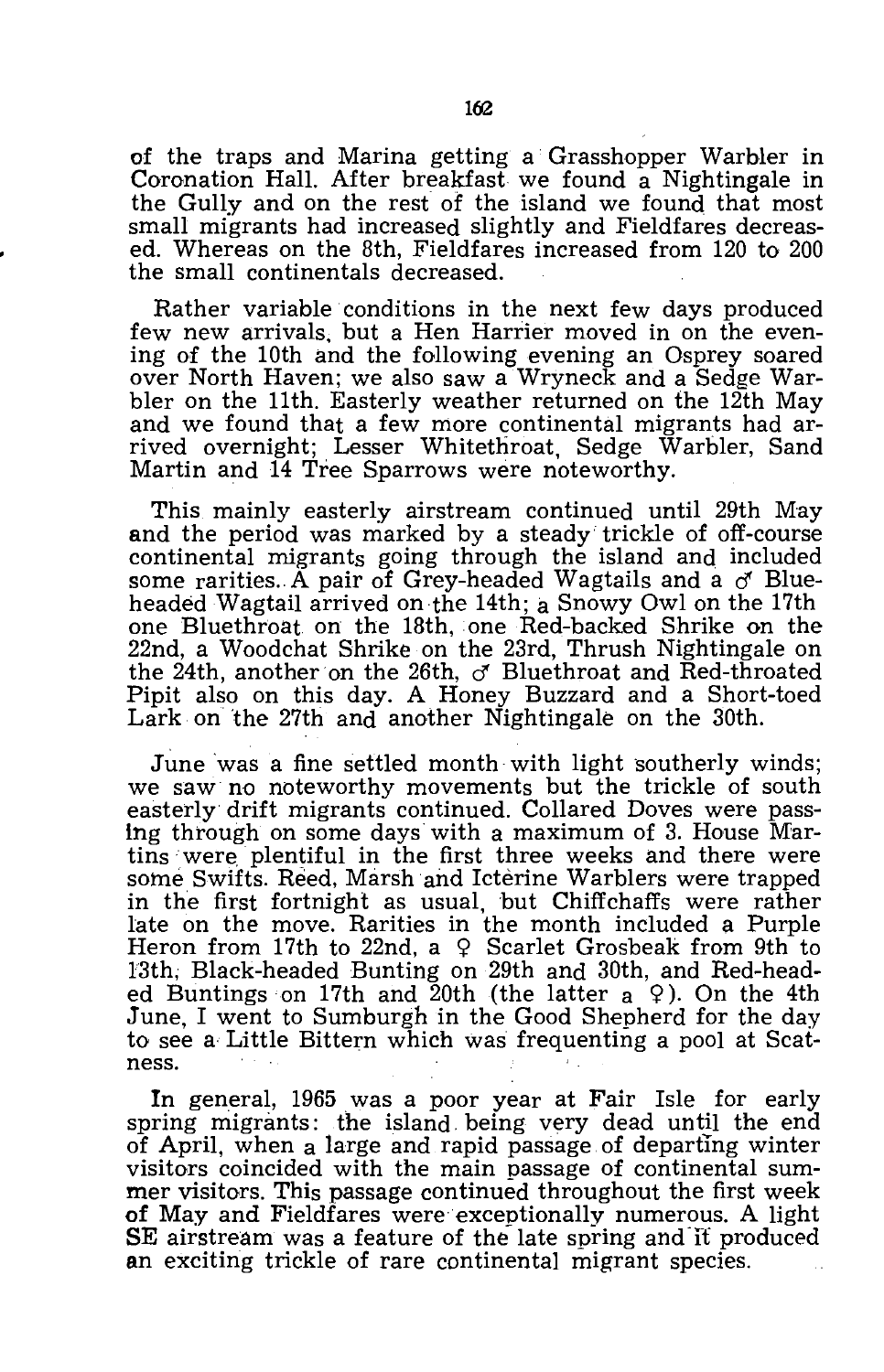## **43.** - **Rare Birds in Spring, 1964:**

GARGANEY. A pair on Gilsetter Marsh, 24th May. 3rd and 4th records for Fair Isle.

CANADA GOOSE. One at Setter from Srd to 20th June.

- HONEY BUZZARD. One on the hill ground, 1st and 2nd June, seen hunting over Vatsrass and Byerwell, being constantly mobbed by Arctic Skuas, except when it was on the ground. On the 2nd it was last seen circling, away to the north, over Ward Hill. This could have been the bird subsequently found dead in Shetland.
- HOBBY. RHD saw one at the Double Dyke on 1st May and that evening Gordon Barnes saw it beside the road at Restens Geo.
- TEMMINCK's STINT. One feeding on the shore of Easter Lother with a Little Stint on 21st-23rd May. This was the first record during the Observatory's existence.
- STONE CURLEW. James Stout and James Wilson saw one at Taft on 18th May and we saw it at the North Grind on the 19th May. 3rd record for Fair Isle.
- POMARINE SKUA. A pale-phase bird flew east over Skadan on

10th June.<br>ICELAND GULL. One following the plough at Taing on 14th April.

SHORT-TOED LARK. An adult at Taing on 15th May and another at Springfield and Leogh on 18th-20th May. Both referable to one of the southern races.

- BLACK-EARED WHEATEAR. An adult  $9$  trapped at Hunds Heilor on 19th May.
- GREAT REED WARBLER. One at Sompal on 8th June was the first record for Fair Isle and 2nd for Scotland.
- MELODIOUS WARBLER. One trapped on 12th June was the section of record for Fair Isle.

ICTERINE WARBLER. One trapped in the Gully on 28th May.

SUBALPINE WARBLER. An adult  $\sigma$  at the Haa on 23rd April and trapped there on the 24th.

HAWFrNCH. One at the Observatory on 22nd March and one at Shirva on 25th May.

SERIN. A  $\sigma$  at the South Reeva on 29th May. Third record for Fair Isle.

R. H. D.

## **44. Rare Birds in Spring, 1965**

PURPLE HERON. One present in the crofting area from 17th to 22nd June. First for Fair Isle.

HARLEQUIN DUCK. Gordon Barnes found a pair in Maver's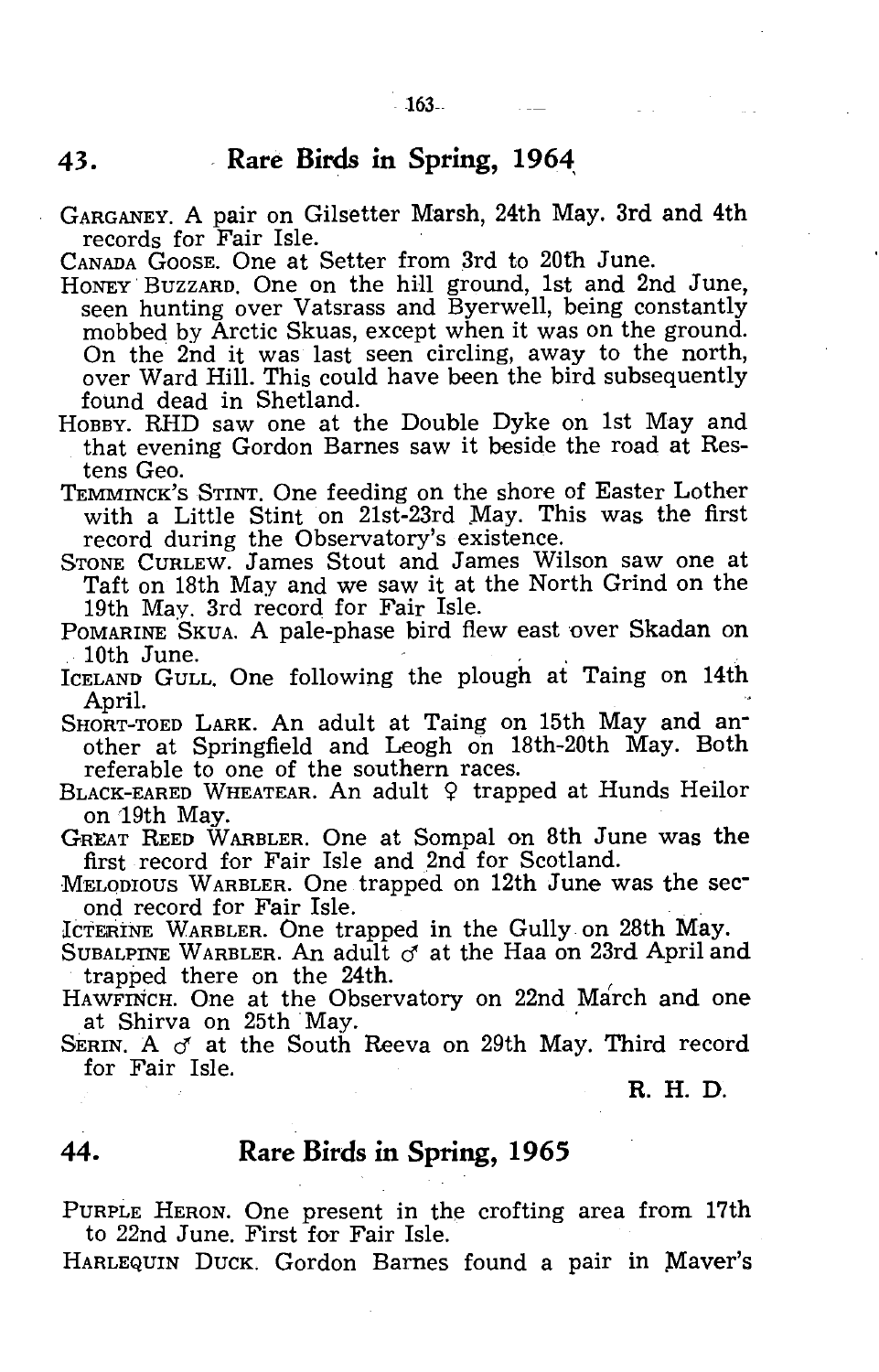Geo on 11th January; they were present in the Maver's Geo/South Haven area until 2nd February. First record for Fair Isle.

- HONEY BUZZARD. One soaring over the Houll on 27th May, later resting in Hesswalls; stayed until 29th. Richardson saw one flying towards Sumburgh Head when he was crossing to Fair Isle on 2nd June. A probable soaring over the Sheep Rock, with a Common Buzzard, on 21st June.
- HEN HARRIER. A  $9$  hunting in Gilsetter on 10th and 11th May.
- OSPREY. One flew north over Ward Hill on 2nd May and one flying over North Haven. and Buness in the evening of 11th May. Between 3rd and 10th May one was fishing on lochs in the west of Shetland. One flying north over Malcolm's Heag on 27th May. 5th, 6th and 7th records for Fair Isle.
- HOBBY. One hunting in the Quoy /Houll area from 19th to 21st June.
- QUAIL. Singles at the roadsides on 27th and 28th May, the latter sitting in the catching box of the roadsides trap!
	- One calling at Busta on 21st and 2 there on 22nd June.
- GREAT SNIPE. One in the marsh behind Quoy on 1st May; was only the 4th seen in the Observatory's time.
- POMARINE SKUA. One seen on the crossing on 11th May. SNOWY OWL. One flew in high, from the direction of Orkney, over Malcolm's Head on 17th May. It landed in Homisdale for half an hour and then flew north, pursued by an irate horde of Arctic Skuas. We did not see it again. One or two were in Orkney prior to this date and the 1 or 2 in Shetland increased to  $2\text{-}4$  after this date.
- NIGHTJAR. Gordon Barnes just missed catching one in the Gully trap on 27th May; later saw it in the Bull's Park.
- SHORT-TOED LARK. An adult of the southern race, *brachydactyla,* feeding on seed oats at the Haa, 27th-29th May.
- NIGHTINGALE. We flushed one from the small plantation in the Gully on 7th May; then trapped it in the Gully. Another flew out of the Vaadal plantation on 30th May and was caught in the North Grind trap; it was present until 31st. 2nd and 3rd records for Fair Isle.
- THRUSH NIGHTINGALE. I found one on the roadside near Vaadal on 24th May and caught in the Vaadal trap. It was present near the Observatory until 26th May; on this day, I found and netted another one in the peat banks just south of the lower station, Ward Hill. This one stayed on South Haven beach until the 29th May. 4th ,and 5th records for Britain and Fair Isle.
- MARSH WARBLER. One trapped on 6th June.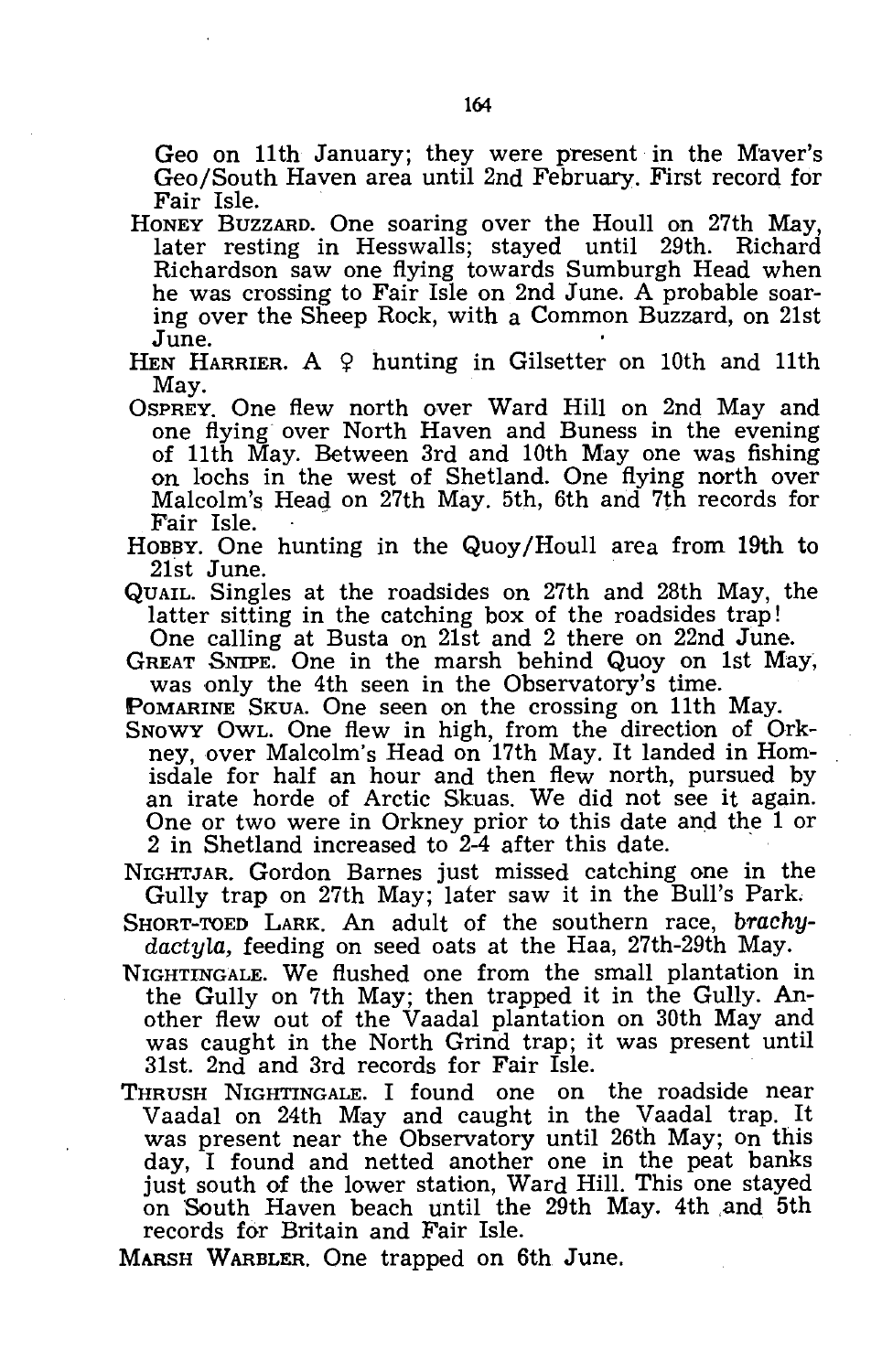ICTERINE WARBLER. My wife caught one in the Hjon Dyke trap on 8th June.

RED-THROATED PIPIT. Eddie Wiseman found one, in summer plumage, at Vaadal on 26th May.

WOODCHAT SHRIKE. One found by Jimmy Wilson at Schooltown on 23rd Mas; trapped there on 31st May and released at North Haven, where it stayed until 7th June: on the last day, it was singing.

SCARLET GROSBEAK. An adult  $9$  at Utra and the grave-yard from 9th to 13th June was only the 3rd spring record.

BLACK-HEADED BUNTING. A young male beside the Schooltown cabbage patch on  $29th$  and  $30th$  June.

RED-HEADED BUNTING. A  $\sigma$  at Quoy on 17th and a  $\varphi$  at North Haven on 20th June.

ORTOLAN BUNTING. A  $\sigma$  at Gaila on 6th May.

RUSTIC BUNTING. An adult  $\sigma$  at Kennaby on 30th April and 1st May.

#### R. H. D.

## **45. Notes on the Breeding Birds, <sup>1964</sup>**

## ROY H. DENNIS

- FULMAR. Numbers on the cliffs still appear to be increasing. New eggs were seen at Lericum on 15th May and Blue Geo on 17th May. There were less young available for ringing on the local cliffs.
- SHAG. Nest building was in progress, when we arrived on 12th March, but this was halted during the following week of south easterly gales. Collection of nest materials resumed on 19th March and several pairs had eggs on 4th April at North Ramnigeo. The colonies on the north coast were not so affected by the March gales and on 15th May, eight nests contained young at Lericum and one brood was half grown. The first young birds were recorded on the sea on 11th June. Most colonies had a successful year and a record total of 548 was ringed. At the end of June, late nests were flooded in colonies on the west coast and on 29th June we saw several nests of drowned young at Skinner's Glig.
- EIDER. The first pair was seen ashore on 16th May and the first nest was found in Jivy Geo on 25th May. The duck was incubating a full clutch. The first ducklings were seen on the sea on 22nd June; but rearing success was very poor and few chicks survived. On 13th June, we found <sup>a</sup> female incubating in a Lesser Black-backed Gull's nest, containing one gull's egg and four of her own eggs.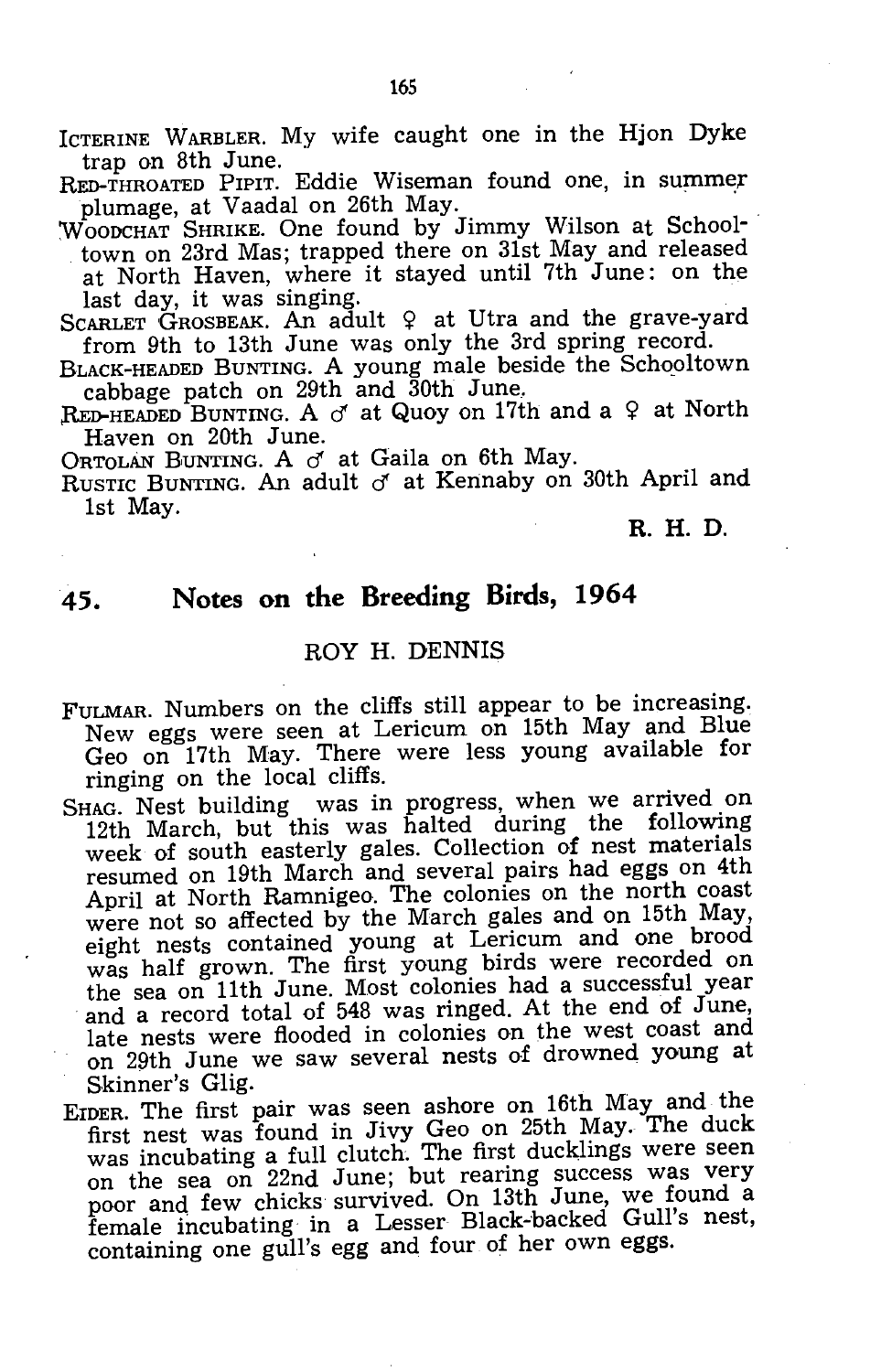- PEREGRINE. A pair bred at the 1962 site at Lerness. The nest was located on 28th May and the two chicks were ringed on 31st May; one chick was twice the size of the other. One young was seen flying on 18th June. A solitary  $\varphi$  was seen near the Sheep Rock most of the summer; she was heard calling on one occasion.
- CORNCRAKE. First seen at Taft on 21st April; earliest ever record. Next one recorded at Wirvie on 26th April. The maximum seen was 3 on 4th May; at Taft, Schoolhouse and Vaadal. The grass was very late in growing this spring and when, they arrived there was little cover for them and it was felt that this made them more vulnerable to predators because none stayed to breed.
- QUAIL. The first was seen at North Haven on the 6th June· Then on the 9th one was flushed at Kennaby; 2 were heard calling on 10th, 4 on the 11th and between 12 to 15 calling in the evening of the 12th. On this day birds were heard calling at Busta, Kennaby, Schooltown, Brows, Shirva, Boini Mire, Stonybreck, Taing and Pund/Setter. Calling was heard most days, especially in the evening, with a maximum of 5 until the 24th May. Persistent calling was noted at Taing (one or two  $\sigma$   $\sigma$ s), Boini Mire, Stonybreck and Brows. On the 15th June we mist netted one in the Boini Mire. Gordon Barnes thought his dog upset a bird from a nest in the corn at Taing and the only definite eyidence of breeding was a deserted nest containing two eggs at Taing, found by G.B. when he was cutting his corn in September. The last bird was seen on 6th August.
- OYSTERCATCHER. One was recorded on 20th January, but the return of the breeding birds started on 22nd February and most were present by mid March. About 70 territories were located on the isle, the greatest concentration being on Buness, at least 13 pairs, and on the Brae of Roskilie. Pairs were distributed over the hill ground, especially on Wirvie Brecks. They were scarce on the west coast, probably because of the lack of area revealed at low tide, except Lerness and Burrista where a small colony could find feeding on the points running into the sea. They had a successful breeding season.
- LAPWING. Singles were seen on three dates in February but continuous records began on 24th February. Two pairs nested; one pair reared three chicks in the Hjon Park, ringed on the 13th June and another had c/3 just south east of the Sheep Cru at the North Grind; they hatched on the 9th of June but only two were reared.
- RINGED PLOVER. Breeding birds present on Buness from 27th February and the first nest found, contained two eggs, on 14th May and a second pair had c/3 in the same area on 9th June. Another pair had c/1 on stony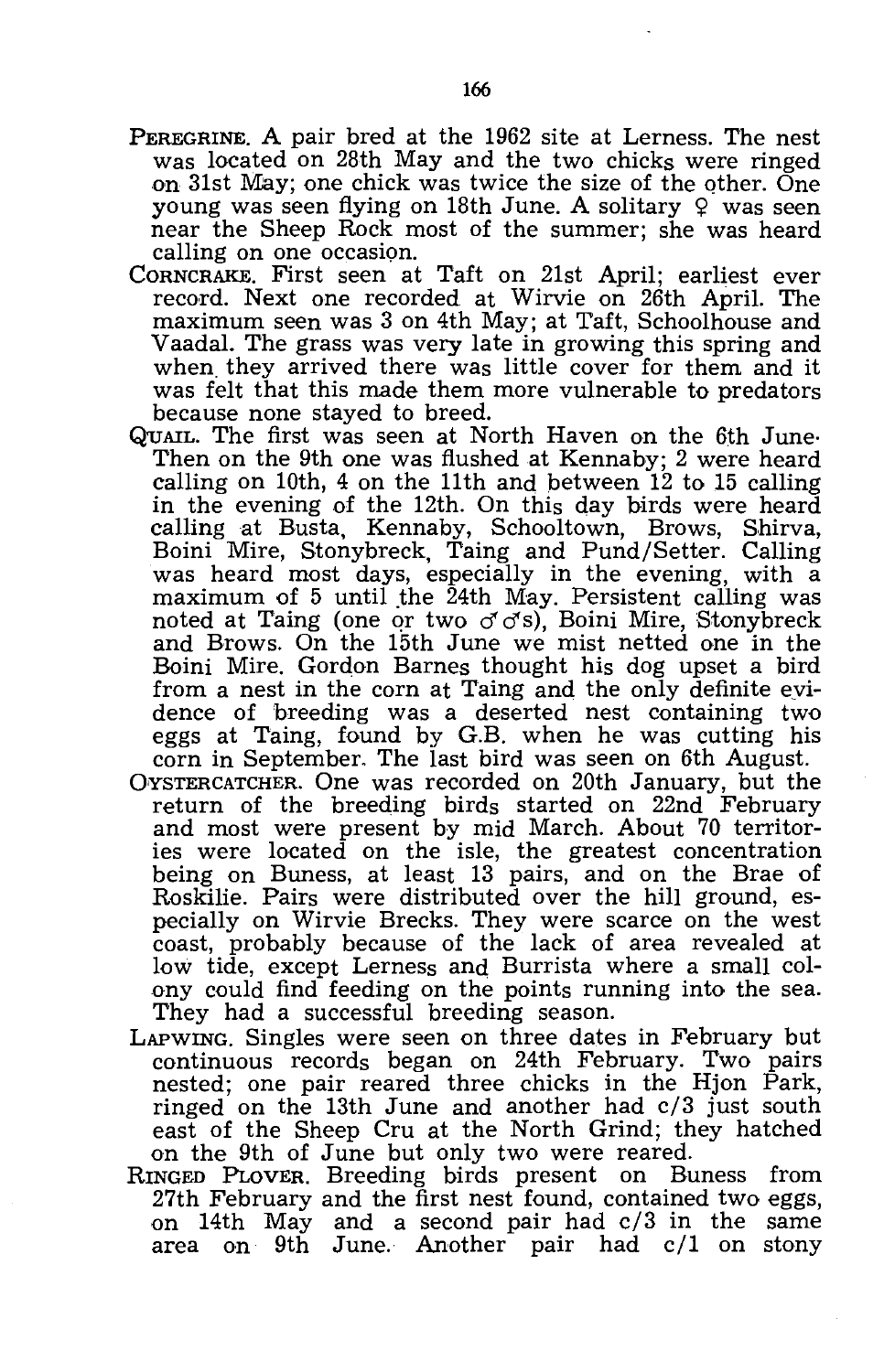ground just west of the cliff top at South Ramnigeo and a fourth pair frequented Meoness/Skadan but we couldn't find a nest.

- SNIPE. The only evidence of breeding was a pair seen in Gilsetter throughout the summer; no nest or young were found.
- GjREAT SKUA. First seen on 3rd April and main arrivals from 10th April. An empty scrape was found at Sukka Mire on 17th May, a nest  $c/1$  was found in the same area on 18th May and the birds of Vaasetter probably had eggs the same day. The number of breeding pairs was much lower than in 1963 and about 18-20 pairs attempted to nest. The Vaasetter nest was hatching on 17th June and young were noted on Sukka Mire on 22nd June. The breeding population started to emigrate on 19th/20th August and the last bird was seen on 28th October.
- ARCTIC SKUA. Two seen off Skadan on 6th April and first on the hill on 16th, with most arrivals from 25th-27th April. Territories were being defended from 7th May and  $a \cdot c/1$ was found on the Airstrip on 17th May. Young were first noted on 22nd June. On 23rd JUly we saw our first young on the wing. About 70 pairs nested. The breeding population started moving away on 21st/22nd August and the last bird was seen on 17th September, except for two migrants off the South Light on 18th October.
- GREAT BLACK-BACKED GULL. 26 sites were occupied on the top of Sheep Rock on 2nd May and 27 pulli were ringed there on 17th July.
- LESSER BLACK-BACKED GULL. About 25 pairs nested, but breeding success was poor. 6-7 pairs nested on South Gavel, one pair on North Gavel, ca. 15 pairs on Goorn and 2 pairs on the Rippack. Most had c/3 on 9th June and hatched by 28th June. Only 14 chicks could be found on Goorn on 16th July.
- HERRING GULL. Breeding population seems to be increasing. 57 occupied sites were counted on the Sheep Rock on 2nd May and there were at least 6 successful nests around the Observatory. One of the breeding birds from the Landberg nest, which was reringed on 3rd July, had been ringed as an adult in May 1952 and reringed at the Observatory on 20th JUly 1957.
- KITTIWAKE. First seen ashore on 4th March and plentiful on nesting ledges on 2nd April. Incubation noted at Lericum on 15th May and small chicks seen at Sheep Rock on 18th June. A very good breeding season and the ringing total of 48 was the highest ever recorded. A flock of recently fledged young congregated in North and South Havens and many of them died.
- RAZORBILL. First seen ashore on 1st March and display-flight-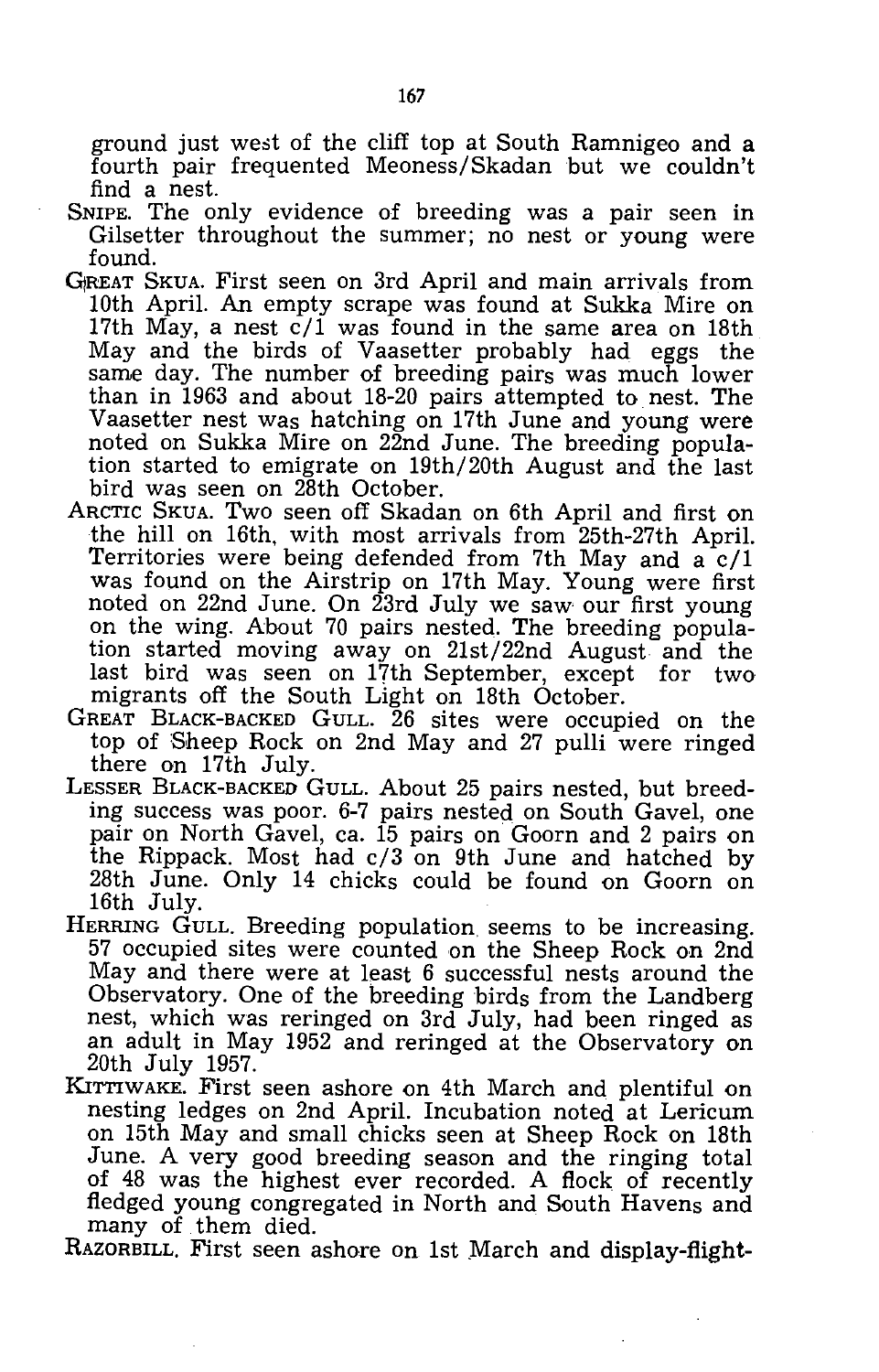ing observed at Ramnigeo on 4th April. On 15th May, 12 nests containing eggs were located at Lericum. The species had a good, breeding season and was last seen ashore on 7th August.

- GUILLEMOT. First seen ashore on 1st March, but no large numbers until 10th April. A good breeding season. A rapid departure from the cliffs; most of the colony had left the Guillemot cave by 13th July and last seen ashore on 3rd August.
- BLACK GUILLEMOT. First seen ashore at South Haven colony on 31st March. Numbers were average, but there was some flooding of nest sites in July.
- PUFFIN. First seen ashore on 10th April and large numbers on 11th. Egg laying very quickly followed; earlier than usual. Average breeding season. The colonies on Burrista and Toor o'da Ward Hill have decreased considerably since I last saw them in 1959. The breeding ground is eroding badly, especially on Burrista and it was decided not to ring at these two sites. The numbers on the outer stacks, especially Fugli and Bretti Stacks, were greater than ever. Last seen ashore on 20th August.
- ROCK DOVE. Numbers very low and breeding population only about 6 pairs.
- SKYLARK. The first nest was found at Field on 7th May; it contained *c/4.* A nest of 4 chicks, a few days old, was found above the hostel on 17th May. The population on the hill area is still increasing.
- RAVEN. Four pairs nested. Hoini, 4 young just flying were shot on 23rd May; 2 young just flying at Troila Geo on 28th May; 2 young just flying at Wester Lother on 2nd June and one young just flying at South Ramnigeo on 30th May.
- HOODED CROW. About 10-12 pairs nested. Nest building observed on 19th April at Maver's Geo and *c/4* there on 6th May. 3 large nestlings ringed at Duttfield on 14th June.
- WHEATEAR. The first arrived on 27th March and the main arrivals were between 10th and 20th April. The population was higher than 1963 and they had good success. Early
- fledged young were seen on 22nd June.<br>MEADOW PIPIT. An increase in the population and a successful breeding season. The first nest  $(c/3)$  was found at the Roadsides on 7th May and first flying young were noted on 1st June. A nest of *c/6* at Sukka Mire on 15th June.
- ROCK PIPIT. Good breeding season and population slightly
- higher. STARLING. Good breeding season and numbers slightly higher. Young were first heard calling from the nests on 23rd May and several families were flying on 11th June.
- TWITE. The breeding numbers continue to decrease and I would be surprised if more than 15 pairs nested in 1964.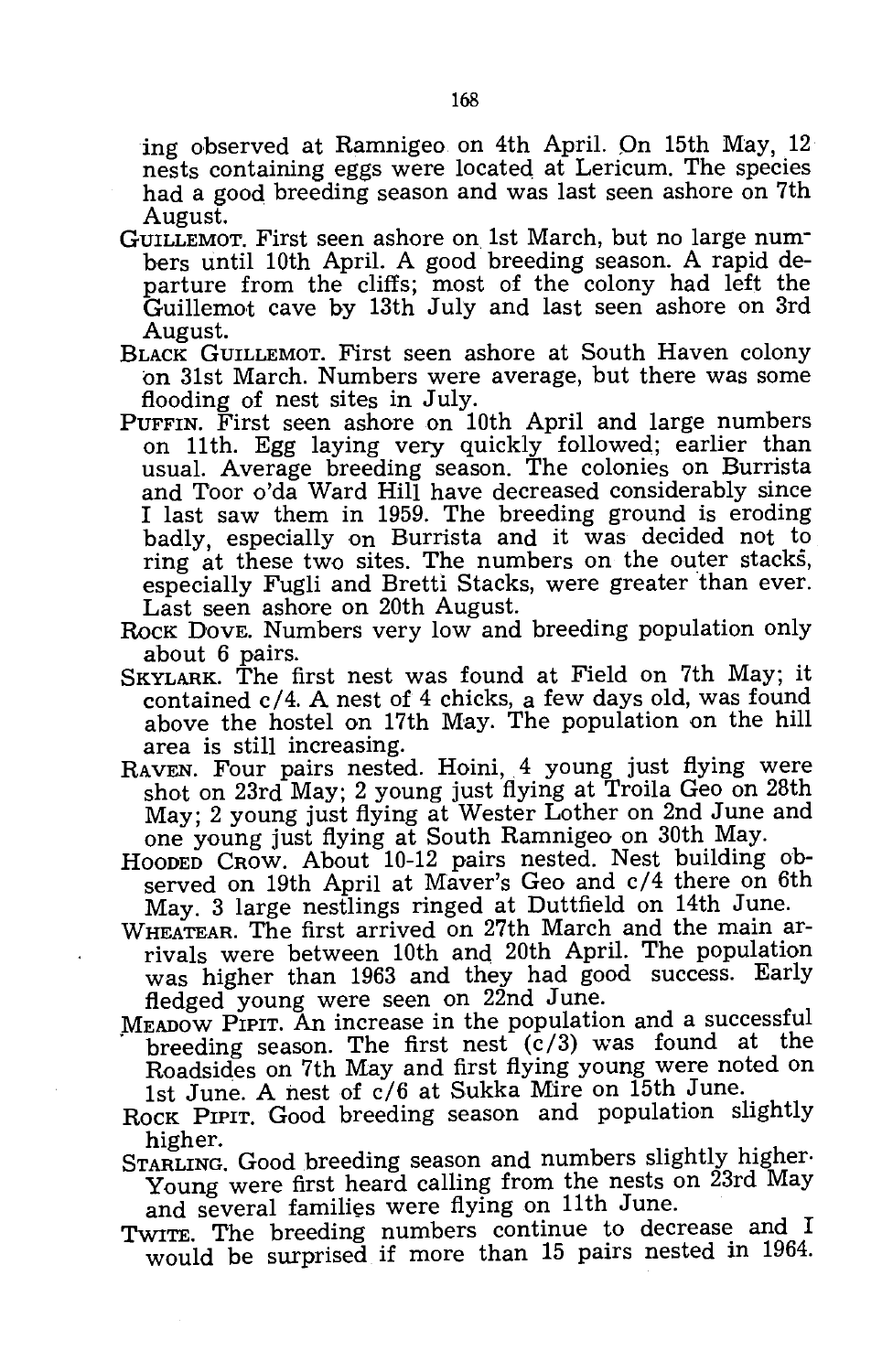This decrease is due to the use of toxic seed-dressings: none were found dead after the spring sowing of oats but several were seen 'stumbling' on the newly sown fields, and numhers were noted throughout summer which did not breed.

- HOUSE SPARROW. This species is also on the decrease and the breeding population is probably about 30 pairs. One or two pairs arrived at the Observatory but did not nest. Young were first heard in the nest at Quoy on 20th May and first fledged young were seen on 9th June.
- TREE SPARROW. On 3rd June, one pair was feeding young in the cliff of the South Reeva. but on 5th June another pair was occupying a nest nearby and two more pairs were prospecting. The young had flown from the first nest on 11th June and the two late pairs had forgotten their intentions.

## **46. The Breeding Census of Common Birds, 1964**

In 1963, at the request of the populations branch of the British Trust for Ornithology, a census of the land-hirds breeding in the major part of the crofting area was undertaken. A census in the same area was completed in May and June 1964.

Sixteen species of land-birds, excluding Oystercatcher and Ringed Plover, bred at Fair Isle in 1964. compared with seventeen species in 1963. Corncrake and White Wagtail did not breed but Quail did. Peregrine, Lapwing, Snipe and Raven did not breed in the census area; Hooded Crow, Twite and Rock Dove may have nested in the cliffs near the Reevas and Hunds Heilor but proof was not obtained. The last three species and Raven regularly feed in the census area.

The census area was the same as in 1963; that is the crofting area extending southwards from the boundary fence between Pund, Barkland and Taing; excluding the eastern half of Taing, the Rippack and the Breck 0' Busta scattalds on the east coast and the Malcolm's Head scattald on the west, but including Meoness and Skadan.

No major changes in land use occurred in the area. The small area in front of the Haa croft was brought 'back into cultivation and the bed of reeds at Muggideels was ploughed up and an attempt at growing oats on the reclaimed land was made. These two areas were too small to influence the distribution of the breeding birds in the area. More extensive reclamation was completed outside the census area. The Bull's Park and the area north east of the Setter croft were re-seeded with grass.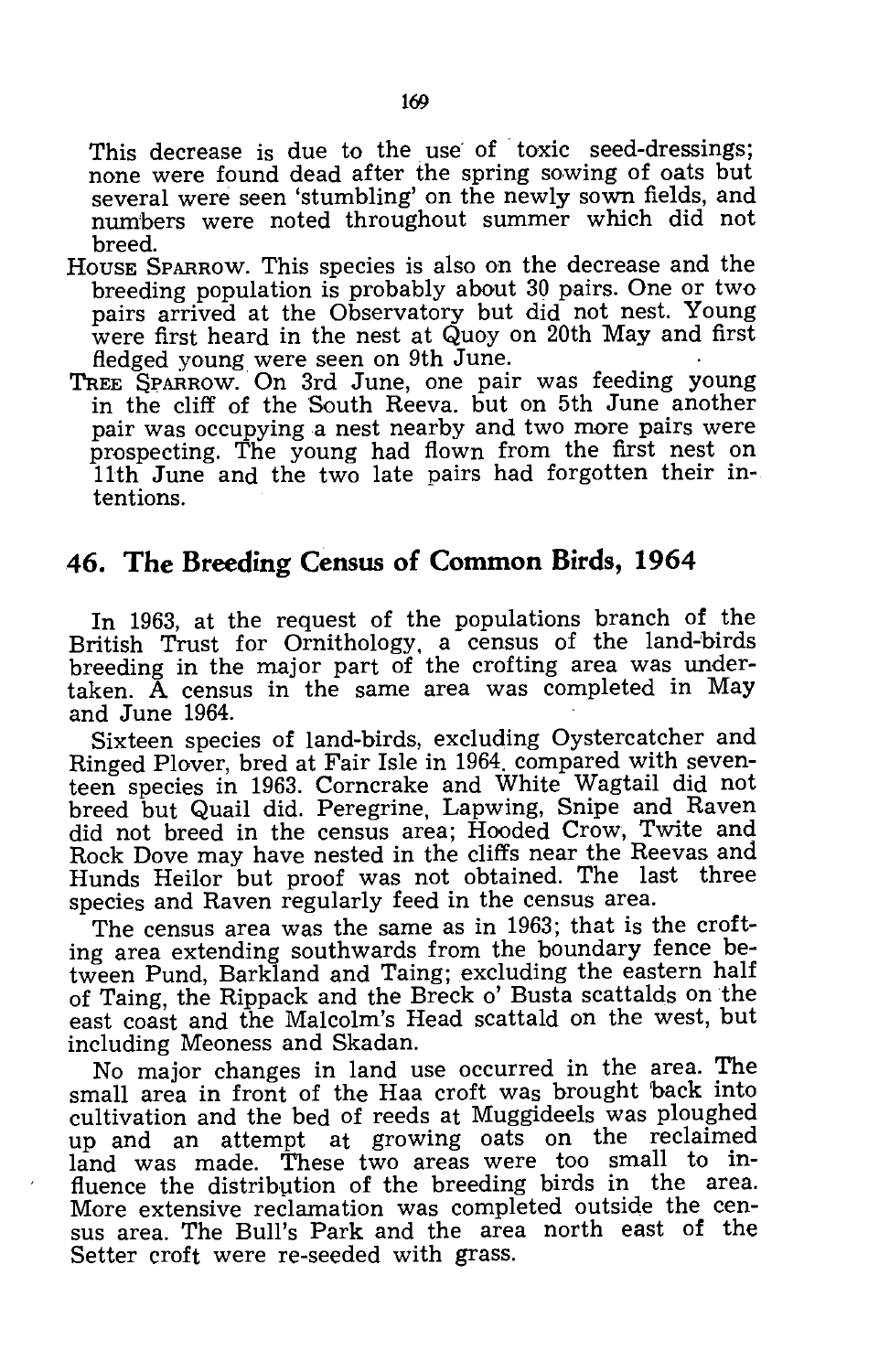The seed-oats were again dressed with toxic chemicals and Twite, House Sparrow and Snow Bunting were seen to be affected in the spring; Herring Gull and Rock Dove must also have been affected, considering the time they spent feeding on the newly sown fields. We noted that Herring Gulls drank rather more fresh water than usual, after feeding on the seed-oats.

The occupied territories of each species were plotted on a nine inch map of Fair Isle and the totals were as follows  $(1963)$ totals in 'brackets): Skylarks 44 (41), Wren 4 (3), Wheatear 25 (24), Meadow Pipit 15 (8), Rock Pipit 19 (16), Starling 51 (45) and Tree Sparrow 2, possibly 4 (3). House Sparrows numbered about 25 pairs in the area which is a decrease on the 1963 total of about 40 pairs. They nested mainly in the deserted crofts and out-houses; e.g. 4 nests at the old Stackhoull croft, 5 nests in the out-house at Quoy, 2 or 3 nests at Kennaby and 3 or 4 at the old fish store on Skadan. In addition, about ten Quail were heard calling in the area in early June, but only one pair was proved to have nested and that was at Taing. In contrast to 1963, Corncrakes were absent.

Seven pairs of Oystercatchers nested in the census area, mainly in the coastal fringe at the south end of the isle, but one pair nested successfully in short heather at the north end of Taing.

Most of the common species had increased slightly; Skylarks by three pairs and Starling by six pairs, but Meadow Pipits had increased by seven pairs to 15 pairs. The 1963 total was very low and may have been attributable to the severe winter previous to the 1963 breeding season. Rock Pipits on the coastal strip had also increased from 16 to 19 territories, the increase being on Meoness. The Wrens had increased from 3 to 4 territories, the new one being in South Harbour. The Skylarks were mainly in the areas of good grassland and 23 (over a half) of the territories were in the small area comprising the croft lands of Quoy, Kennaby, Busta, Springfield, Haa, Taft and Middle Leys. 22 in the same area in 1963.

A copy of the map showing all the occupied territories and including a key to the crops growing on each croft was sent to the E.T.O.

R. H. D.

## **47. The Breeding Census of Common Birds, 1965**

A census of land-birds breeding in our common bird cen-. sus area was completed in 1965; the area was the same as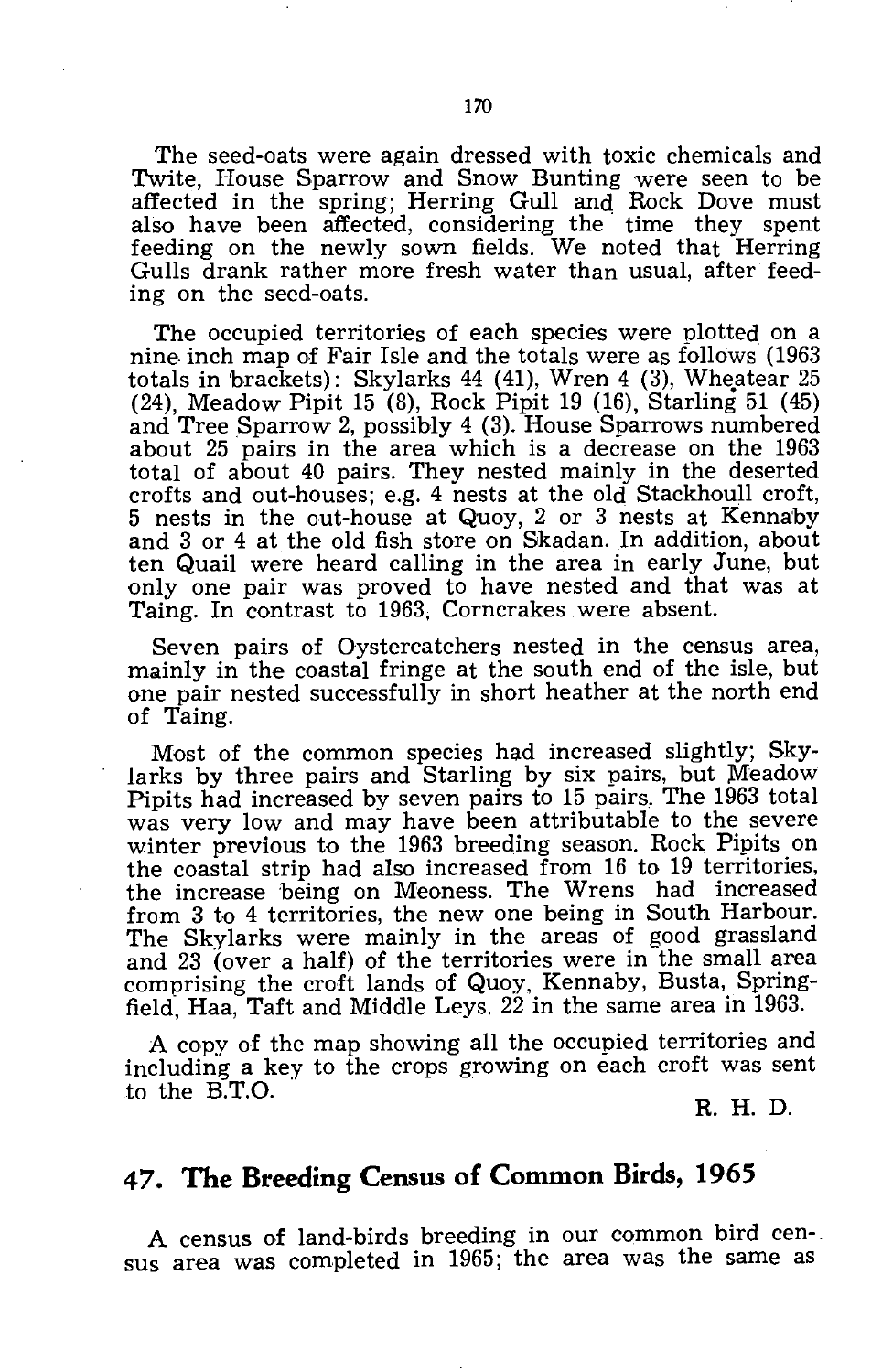designated in paras. 27 and 46. Sample counts were also made in most of the rest of the island.

Fifteen species of land-birds bred at Fair Isle in 1965, compared with seventeen in 1963 and sixteen in 1964. Corncrake did not breed for the second successive year and although Quail were heard calling at Busta, there was no indication of breeding. Peregrine, Lapwing, Snipe and Raven did not breed in the census area. Hooded Crow and Rock Dove almost certainly bred, and Twite probably did, in the area.

There were no major changes in land use, although surface reseeding was carried out on a section of Meoness, cultivateion was increased at the Haa and the decimation of the reed bed at Muggiedeels was continued. Two new patches were cultivated at Barkland.

The census area contained the following totals of occupied territories: Skylark 49, Wren 4, Wheatear 24, Meadow Pipit 9, Rock Pipit 17, Starling 48 and Tree Sparrow 1 or 2. House Sparrow ca. 15-20 pairs.

Skylarks continued their slight increase in population (41 in 1963, 44 in 1964 and 49 in 1965); but Meadow Pipits decreased from 15 to 9 pairs. We considered that the weather had affected the 1963 breeding numbers, when the Meadow Pipit total was 8, but it looks as though 1964 was a very good year for this species and the population has now returned to a lower level. Rock Pipits have changed little; 16, 19 and 17 and the difference may be due to territories on the edge of the area. The Wren population continued at a high level; pairs nested at South Harbour, Linni Geo, South Reeva and Hjukni Geo. Starlings at 48 were slightly lower than 1964 but higher than 1963. There is some change in the distribution in the area, and in 1965 there were concentrations on the south coast of Meoness and in the stone dykes between the Haa and the Chapel.

One, probably two, pairs nested in the South Reeva and about 15 to 20 pairs of House Sparrows nested in the area, continuing a marked decline noted in recent years. Seven pairs of Oystercatchers nested in the census area, all in the coastal fringe at the south end of the island-a pair even nested half way up the cliff of the Hoose Banks. The pair which nested at Taing in 1964 did not return to that site.

All the occupied territories were plotted on a nine inch map of the island and copies were deposited in our files and at the B.T.O.

R. H. D,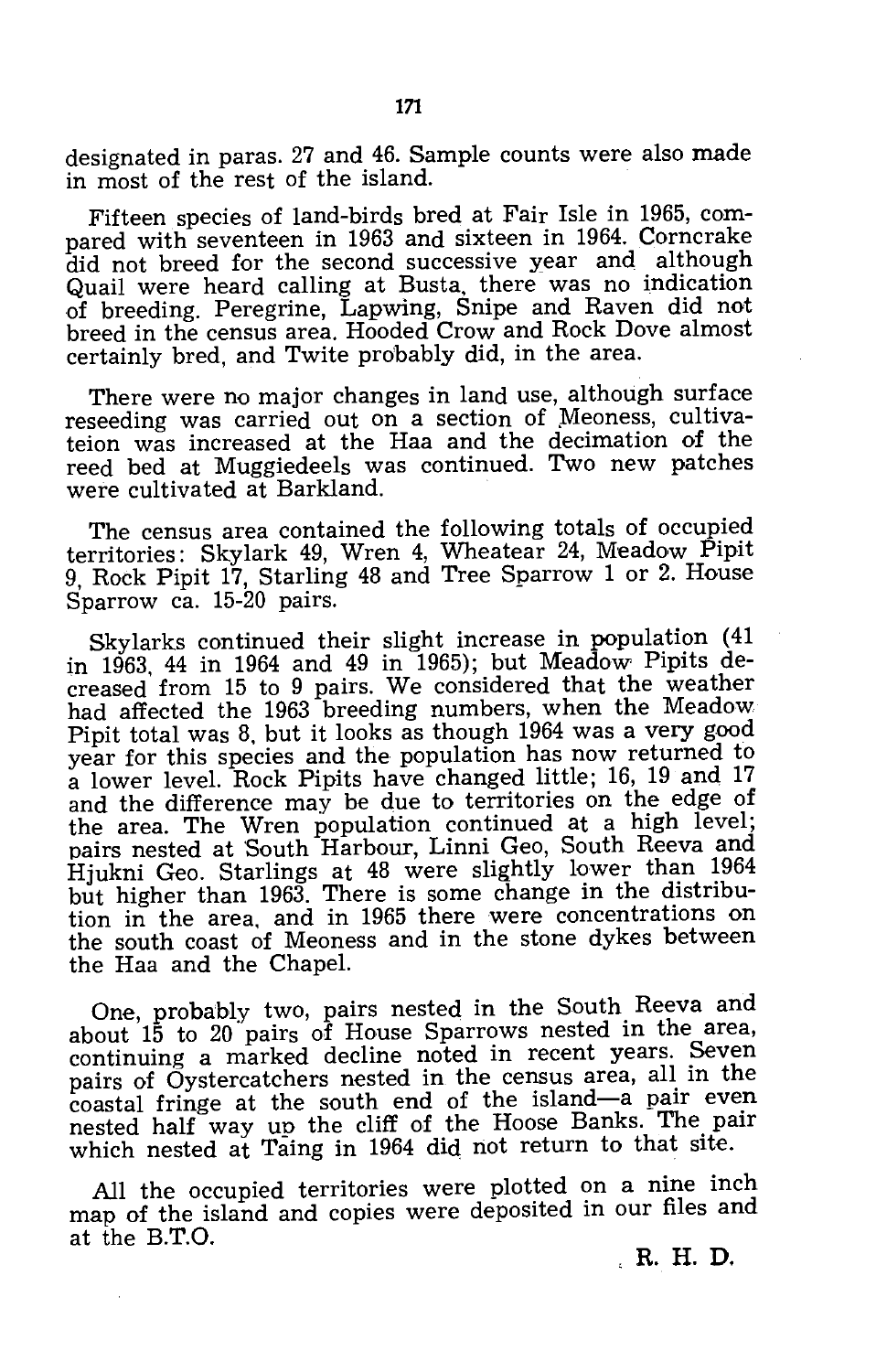## **48. The Fair Isle Wren Population in 1964**

#### ROY H. DENNIS

For the first time since 1959, we completed a dawn census of the Fair Isle Wren *Troglodytes* t. *fridariensis;* Cliff WaIler and I counted the singing males between 0300 and 0600 hours G.M.T. on the 7th and 28th May. During the season, geos were examined at various times in connection with sea bird studies and one site was located which had been missed during the dawn census visits; namely, a nest in Clinger's Geo.

52 singing males were located and this is the first time that the Fair Isle population has been recorded in excess of 50 territories. For comparison the populations in 1957, 1958 and 1959 were 47, 45 and 40 respectively. A breakdown of sites is as follows:

| West (coast) | East | North | South | Total |
|--------------|------|-------|-------|-------|
|              | 21   |       |       | 47    |
| 21           | 17   |       |       | 45    |
| 12           | 21   |       |       | 40    |
| 19           | 24   |       |       | 52    |
|              |      |       |       |       |

As can be seen the average number of singing males for the four years is 46; with the average totals for the east and west coasts being 21 and 17 respectively. 1957 was an average year with 17 males counted on the west coast and 21 on the east coast; the following year the situation had reversed with 21 on the west coast and a corresponding decrease on the east coast. In 1959 the distribution of the population had swung back to 21 on the east coast, but the west coast total had slumped to only 12 singing males. In these three years, the numbers of the east and west coast populations were shown to vary with the direction and severity of the winter and spring gales. This produced an annual pattern showing an increase on one coast linked with a decrease on the other coast.

1964 was the first year that this pattern was broken and both the west coast and the east coast populations increased above the average to 24 and 19 respectively. The winter of 1963-64 was one of the calmest and mildest for many years and a period of severe south east gales in late March 1964 was probably of too short a duration to affect the distribution of the Wrens.

Neither of the days chosen was ideal; the wind being south west, 2 to 3, with low cloud on the 7th and east to north east, 2 to 3, with high overcast on the 28th May. Fortunately both days were mild, and with the light wind we could hear Wren song easily, even from the top of the highest cliffs.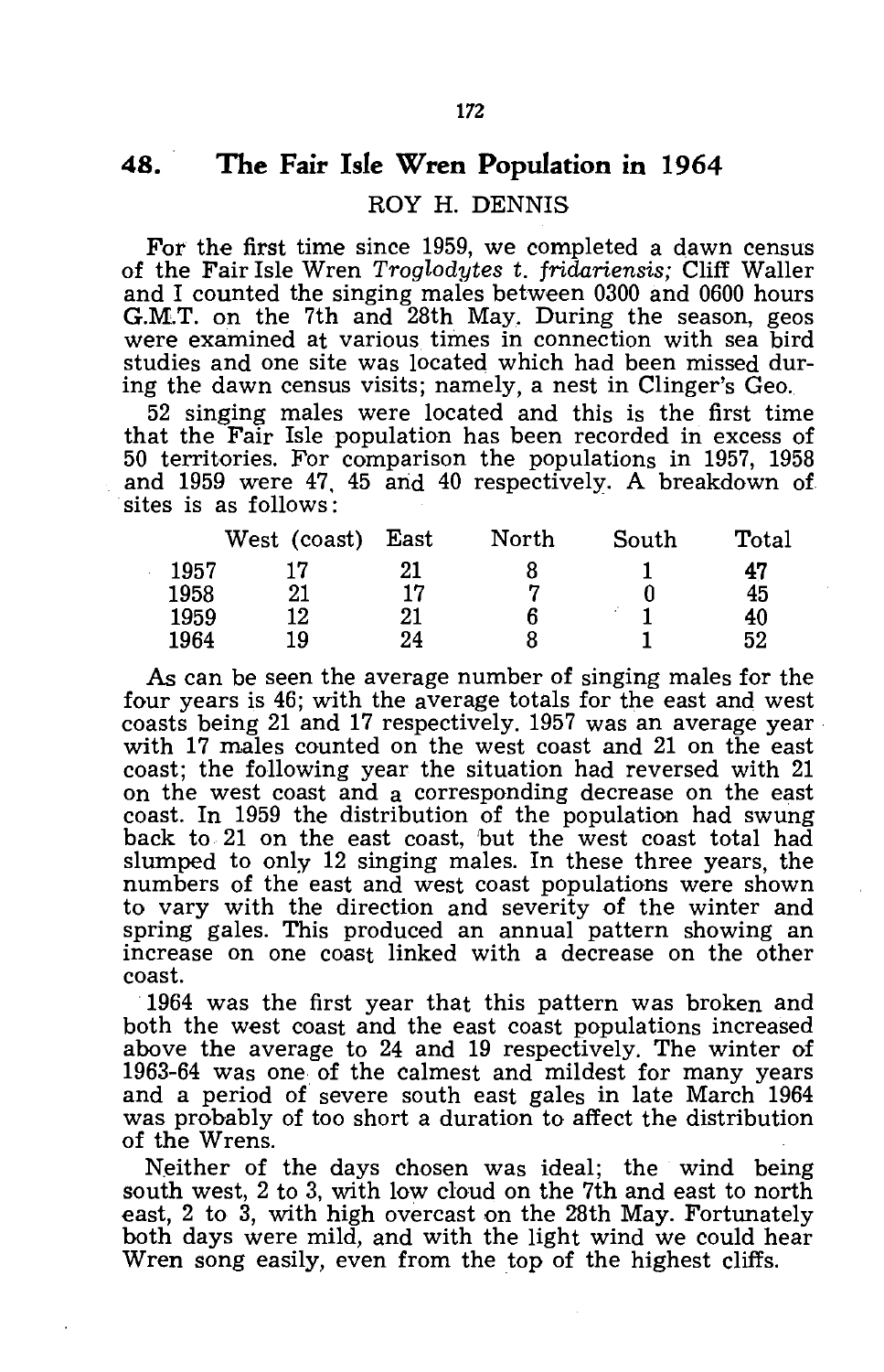There were three males singing in the Observatory area; one in Mavers Geo, which came as far as the garden beside the Warden's flat, one around the Observatory trap, Hoill Lee and both beaches and the third centred on the small stack at the base of the pier on Buness. Seven territories were located on the east coast, north of the Observatory; four of them between Roskilie and North Furse. The others were in the usual sites at Restensgeo, Geo of Wirvie and Jivy Geo. There were none between Jivy Geo and the North Lighthouse.

South of the Observatory, birds were singing in Duttfield (sometimes, inland as far as the Double Dyke trap), Finniquoy, Johnny's Peats, North and South Ramnageos. A sixth bird was singing at the old mills and the pair nested inside the Gully trap; this is a site which has not featured in previous counts but has on occasions been used. The nest contained 6 eggs on the 6th June, when it was found. The young were hatched on the 11th June and thev were first seen out of the nest on the 26th June. Every time we drove the trap we passed within two feet of the nest.

One was singing in North Mila Hesslands, none were heard (or seen later in the year) in the Geo of Sheep Craig 'but there may have been one in South Mila Hesslands but it was not proved. Six territories were found south of the Sheep Craig; namely at Klaver Geo, Hesswalls (2), North Fair Heelor, Swartz Geo and Busta Geo. One bird was missed during the dawn census and that was at Clingers Geo, where a nest was found on 6th June.

The territory around South Harbour was occupied this year; the bird ranging between Fillsi Geo and the Haa garden. Three young were seen flying out of the nest on 24th June.

On the west coast, three birds were singing on the cliffs of Malcolm's Head; one at Sley Heelor (a very exposed site) and two on the north side. Singles were located at Steinsi Geo, South Reeva and Hyukni Geo. Six sites were located on the high cliffs of Hoini and Burrashield; they were at the South Geo of Hoini, the Muckle Geo of Hoini, Gunnawark, Mila Breiti, Stack Alands, South and North Naversgills.

Six birds were singing in the high cliffs between Guithicum and South Felsigeo. This is one of the choicest areas for Wrens on the island, but only had 3 songsters in 1957 and 4 in 1958. The pair in Skinner's Glig had a brood on the wing on 29th June. One Wren was singing from the depths of North Fellsigeo but we could not find one in Loangie, which is sometimes occupied.

The north coast held a total of 8 occupied territories. Birds were singing from both sides of Wester Lother and from both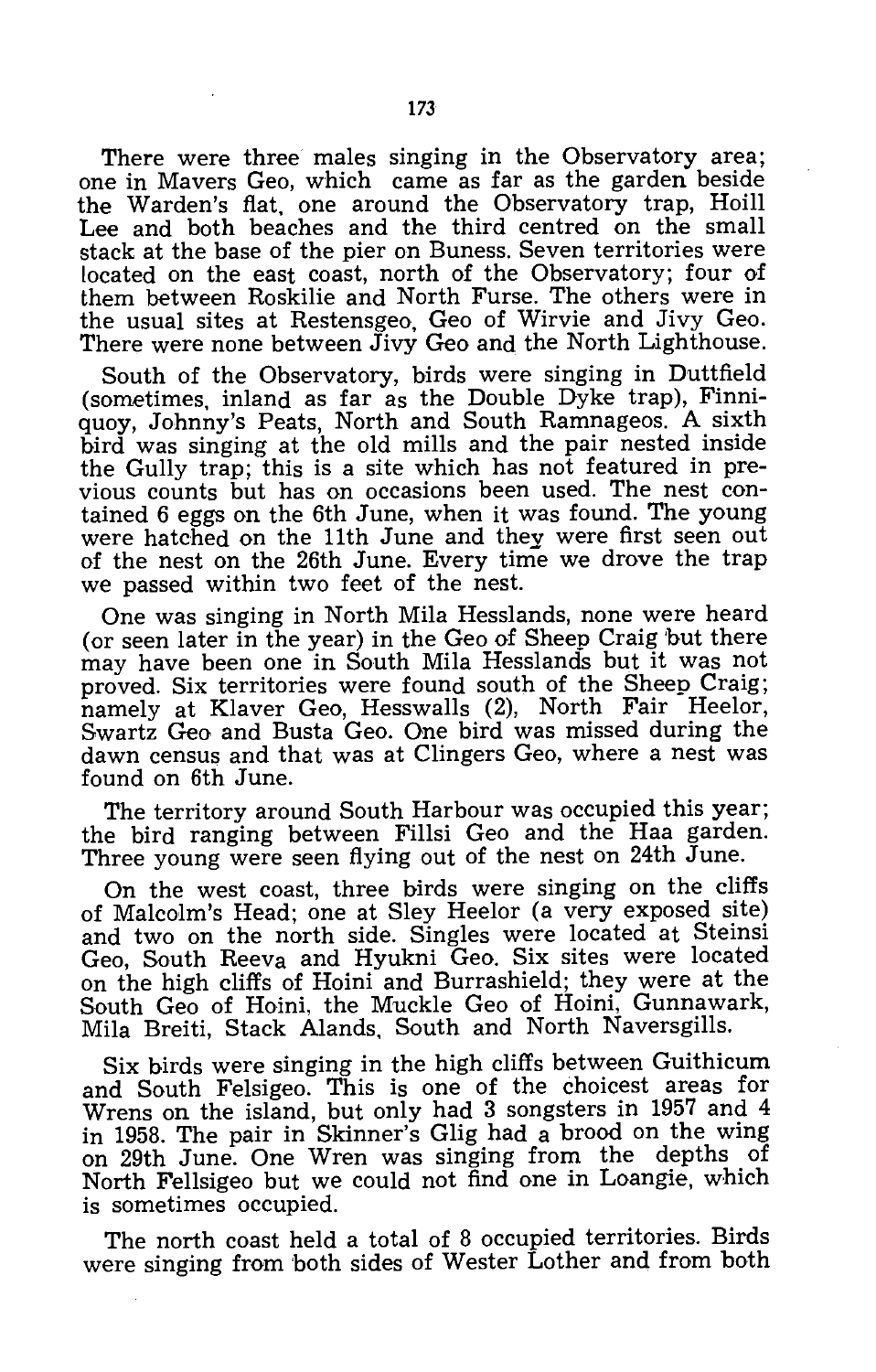ends of Sauvestein. One bird was singing below the point of Millens Houllan and another was on the beach at Easter Lother. The last two sites were at Lericum and Bergaroo.

#### **49. Storm Petrels at Fair Isle, 1964**

#### ROY H. DENNIS

In previous years, a few Storm Petrels were caught each year at Malcolm's Head and Wester Lother in July and August, and it was thought that small numbers probably bred, although the only nest was found On Buness in 1962.

In 1964 the first one or two were seen, over the road at North Restensgeo, at 2400 hours G.M.T. (all further times will be in hours G.M.T.) on 31st May, but we did not see any at Wester Lother between 2300 and 0015 on 5th/6th June and none were seen at Malcolm's head that night. On 21st/ 22nd June we put mist nets at Wester Lother, Millens Houllan point and Kirn 0' Skroo. The first bird was noted at 0100 and we caught one at Wester Lother at 0110. By this time it was already light enough to take the bird out of the net without artificial light. We returned to the other sites where we caught 4 birds at Millens Houllan and 3 at Kirn 0' Skroo. One of the birds at Millens Houllan had been ringed at Foula on 18th August 1962.

On 26th June, we netted at Millens Houllan point until 0200 and caught 6 birds; we saw about another six in the air. No calling was heard. Some of the birds had brood patches and several disgorged an oily fishy mess when handled. At dawn on 7th July, one was feeding on offal from a small fishing boat tied up at North Haven pier. That night, 7th/8th July, we were at Kirn 0' Skroo from midnight and netted two Storm Petrels and saw two more in about one and a half hours. The sky was still rather light, even at midnight.

We discovered that the large grassy slope of the Ley of Millens Houllan, which faces north east, looked very suitable for petrels; so on the night of 10th July we put up two sixty feet mist nets on this slope at 2230. We erected them on the western side of the Ley, running from the top of the slope towards the sea cliff. A few birds were already flying overhead and by 0130 we had netted 41 birds. We found several small burrows on the slope, which looked occupied, but we did not try to dig up any to prove breeding.

The 17th July was a fine calm evening and we netted at Malcolm's Head. We erected one net in the usual gully, just north west of the Coastguard watch-hut and the other about fifty feet lower down the cliff on a grassy slope. We caught thirty birds between 2130 and 0100, mainly in the lower net.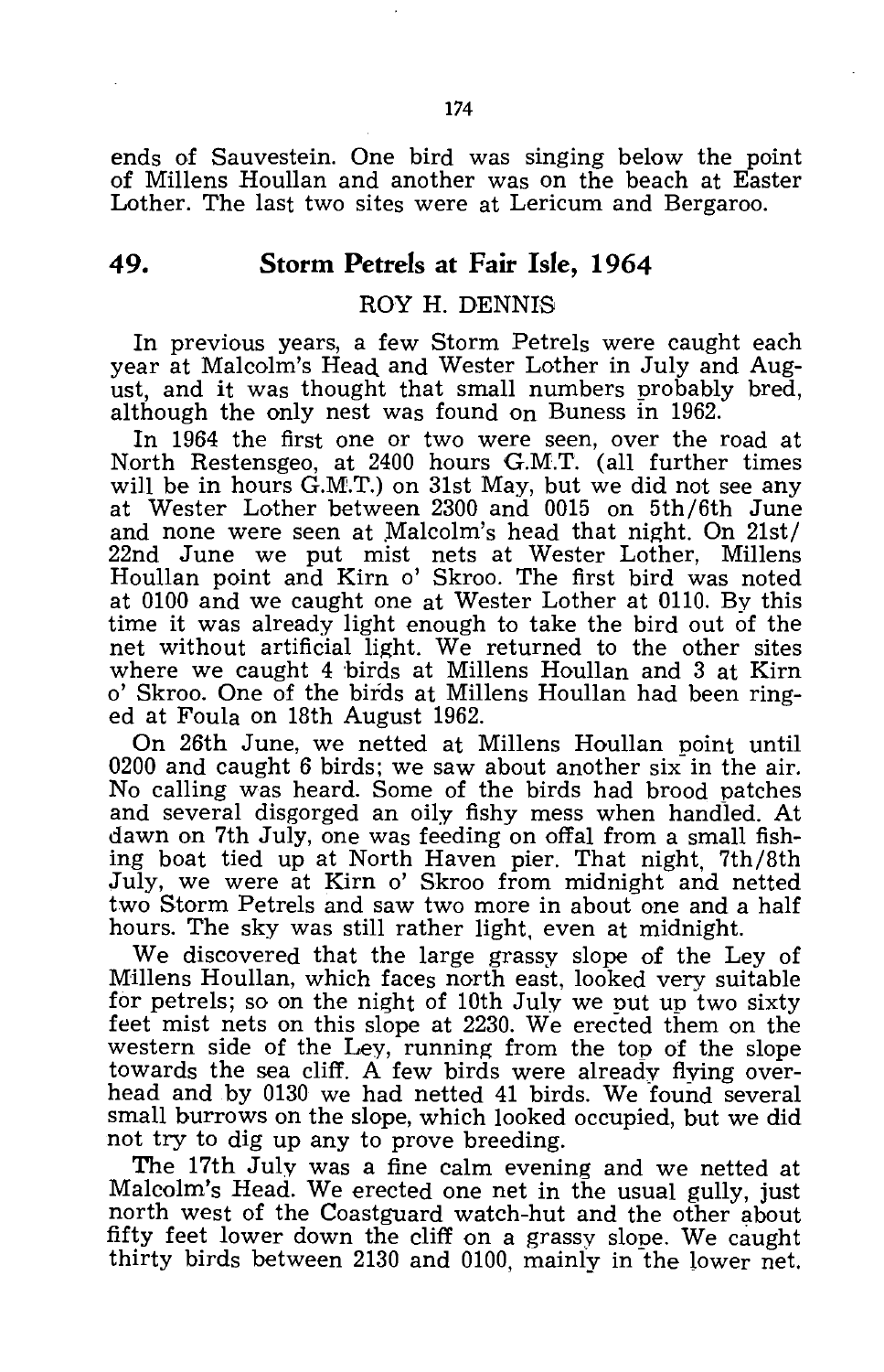During the night we saw a Leach's Petrel flying over the cliff near the top net, but we did not catch it; this is the first time this species has been identified on the cliffs of Fair Isle-

The following night, in rather wet conditions, we netted at the Ley of Millens Houllan 'but only caught 18 birds between 2145 and 2400. We decided on 21st July to put up two nets on Buness, but we did not expect to catch many birds in this area, but between 2245 and 2400 we caught 18 birds. Two birds were caught in a net beside the sheep shelter at the north end of Buness and the other 16 were caught in a net over the scree above the east side of the Sloager.

On 29th July, we netted at the Ley of MilIens Houllan but it was rather windy and also a bright night; we only caught two birds, but saw many more flying high over the cliff. On the same slope on *2nd/3rd* August, we caught six 'birds and saw a few more flying in the area.

A visit to Malcolm's Head on 4th/5th August was much more successful and we caught 34 between 2200 and 0200. The two nets were in the same place as last time, and again we caught most of the birds in the lower net. On the following evening, we tried netting at Gunnawark; we saw quite a few but we were soon forced to leave by continuous rain. We caught 7 birds at the Sloager on 12th August between 2230 and 2400 and at the same place on 26th August we caught three between 2200 and 2300. Our last visit to the cliffs at night was on 4th September, when we netted at the Ley of Millens Houllan and caught one Storm Petrel at 2200.

During the summer we ringed 173 adult Storm Petrels, which is considerably more than the grand total ringed between 1948 and 1963.

The following table shows the yearly ringing totals:

| Year. 48 49 53 57 58 59 60 61 62 63 64 Total     |  |  |  |  |  | Grand |
|--------------------------------------------------|--|--|--|--|--|-------|
| Number<br>ringed. 1 1 1 1 12 14 10 12 7 2 10 173 |  |  |  |  |  | 243   |

All the birds netted were weighed, measured and then ringed with a monel A ring. Each bird was also examined for the existence of a brood patch, damage to soft parts and state of plumage.

Of the 175 birds examined (including two Foula controls), 8 did not have a brood patch, (all but one in June), 10 had a small brood patch and the rest,  $89.6\%$ , showed a large brood patch. Five of the birds had damaged legs or feet. Two of these had damaged webs, one had two-thirds of the right tarsus and the foot missing, one had one half of the left tarsus and the foot missing and the last had a healed fracture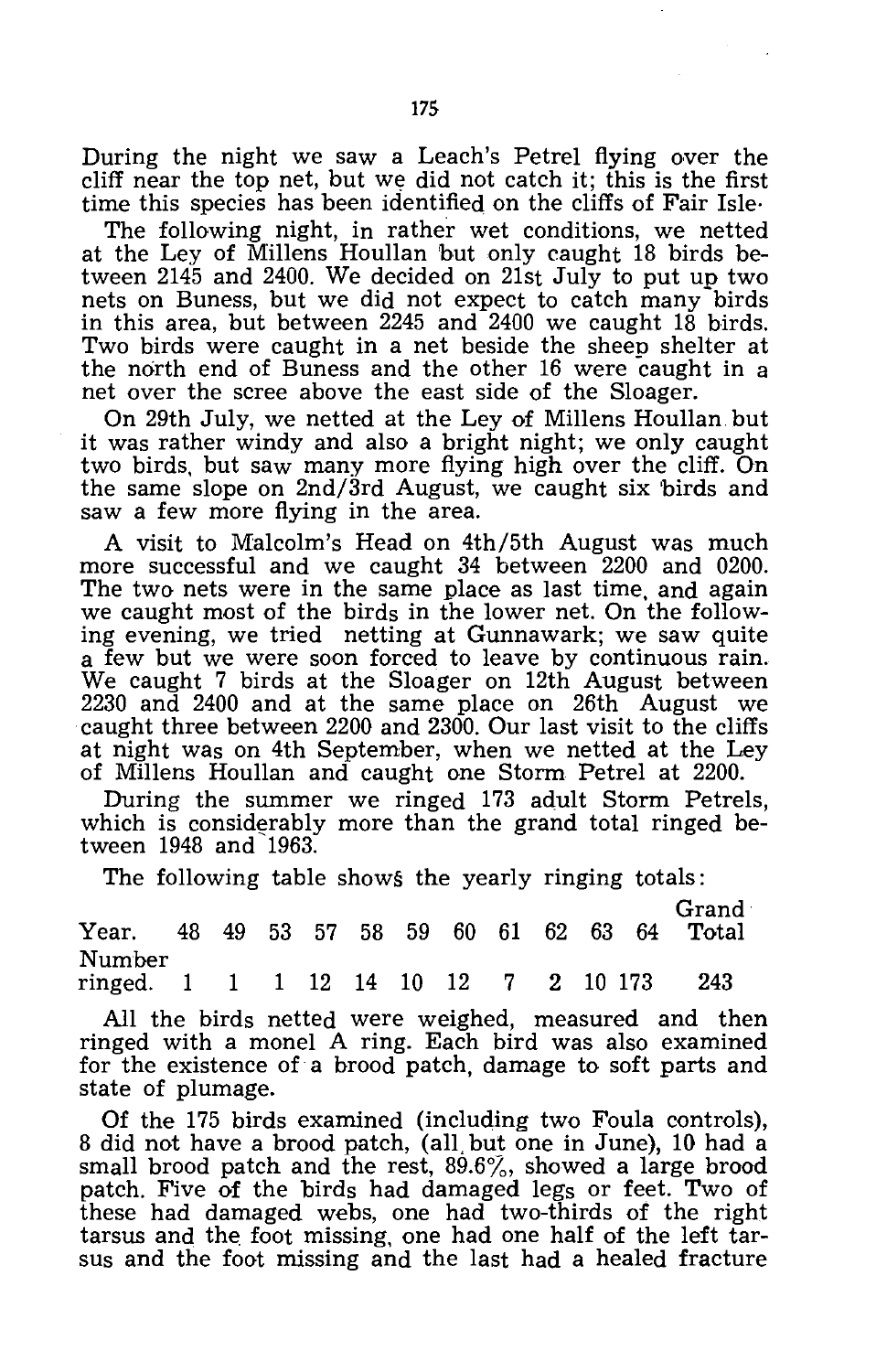of the right tarsus. Evidence of damage to soft parts at 3% is higher than that noted for other species at Fair Isle. Could this. damage be due to fish snapping at their feet as they patter along the surface of the water feeding?

The detailed measurements have proved interesting, but we are going to analyse them with measurements taken in future years. The measurements were taken with a steel rule calibrated in millimetres. a fine pointed pair of dividers and a Pesola spring balance. The wing measurement was taken with the wing flattened against the rule and the primaries not straightened. The bill measurement is taken from the feathers.

The following table gives the measurements and weights of 175 Storm Petrels examined at Fair Isle. It shows the maximum range of measurements, the majority range of measurements and the range of measurements given in *The Handbook* of *British Birds.* 

| $Wing$ (m.m.) | 115-127     | 119-125 | 114-125   |
|---------------|-------------|---------|-----------|
| Bill (m.m.)   | $11 - 12.5$ | 12      | 10-12     |
| Tarsus (m.m.) | 20-24       | 21-23   | 20-24     |
| Tail (m.m.)   | 50-60       | 55-57   | $52 - 55$ |
| Weight (gms.) | 22.5-29.5   | 24-26   |           |

The measurements agree with the *Handbook* measurements although the Fair Isle birds appear slightly larger on the average.

Birds were trapped at the following places: Malcolm's Head 64, Ley of Millen Houllan 58, Buness 28, Point of Millens Houllan 17, Kirn 0' Skroo 5 and Wester Lother 1. During our excursions on the cliffs we· heard no calling of petrels except from a small percentage of birds, which called when handled. We did not see any birds on the ground and we did not smell any burrows which smelt of petrels.

It is felt that there must be a great deal of visiting between the various breeding colonies, e.g. Foula, Mousa, Fair Isle and other places in Shetland and possibly Orkney. The population must be much larger than was previously thought, because of 173 birds ringed during the summer, we caught no retraps. It is difficult to decide whether this represents a large breeding population on Fair Isle or a large visiting population from other colonies. Obviously many are just visitors but I feel that the breeding numbers on the cliffs are higher than we thought. It would be interesting to know when our birds start to breed and whether non-breeding birds exhibit a brood patch. We intend to continue this study in future years.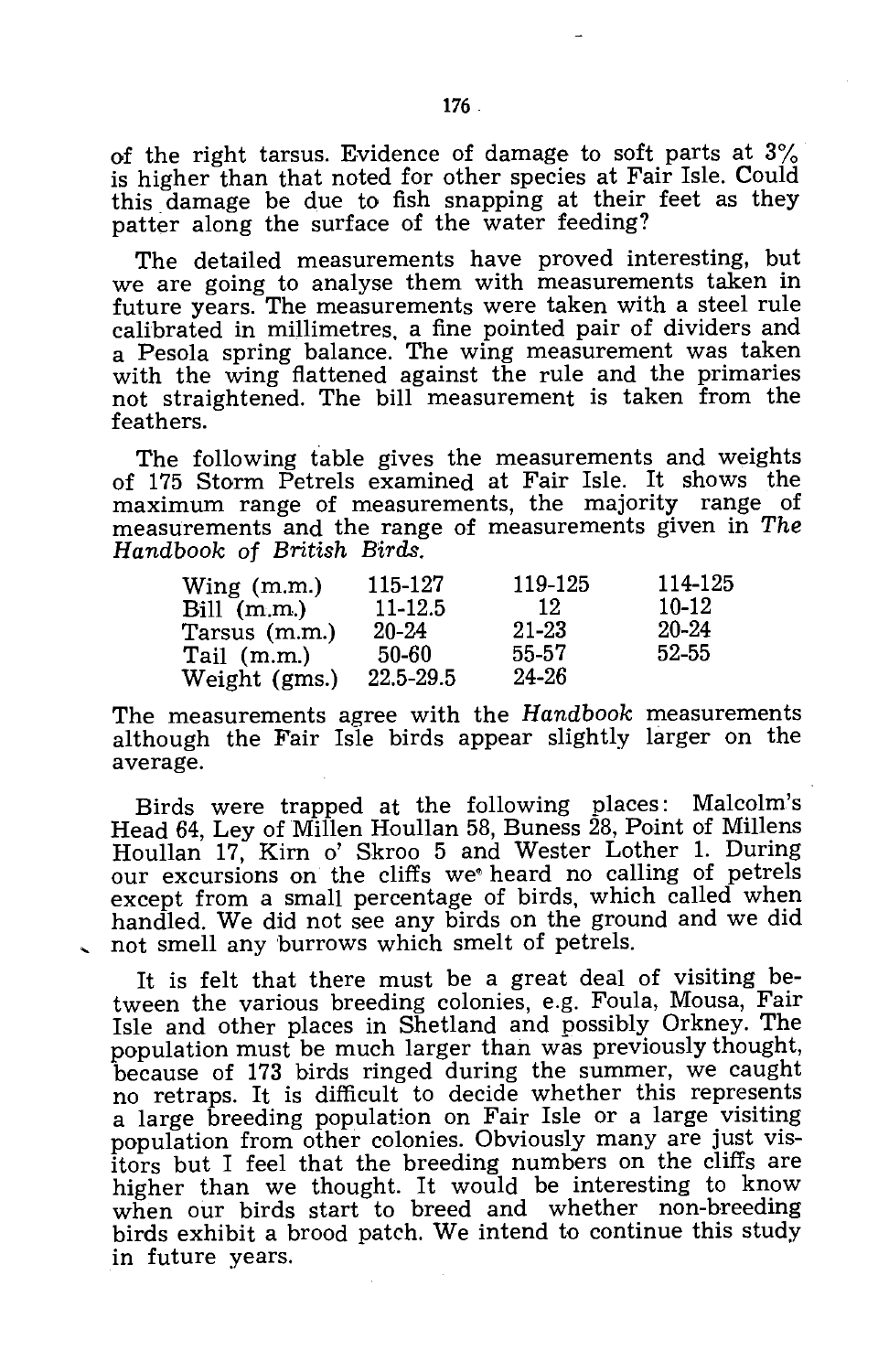#### **50. Rare Birds in Autumn, 1964**

DOTTEREL. One on the summit of Ward Hill, 9th to 15th September. A rather wild bird and we failed to net it.

SHORT-TOED LARK. A bird of the year at Taing on 9th to 11th July, was caught and ringed on the 10th.

BLACK-EARED WHEATEAR. A 1st W  $\varphi$  found at the North Grind at dawn on 27th September and trapped in the Joint Schools Trap.

STONECHAT. An immature of the Siberian race was at South Harbour and Utra on 1st November.

- ARCTIC WARBLER. An adult trapped at Vaadal on 14th August, present until 19th August. A 1st winter bird trapped at Gaila on 9th September, and 1st winter birds trapped at Quoy and Taing on 12th September.
- YELLOW-BROWED WARBLER. 3 at Easter Lother on 3rd October one there on 4th and one trapped and ringed at Lower Leogh On 10th October.
- RED-BREASTED FLYCATCHER. Singles on 28th September, 3rd and 17th October.
- YELLOW-HEADED WAGTAIL. One at Skadan on 19th September was watched for about an hour by RHD, DAR and EJW.

GOLDFINCH. One feeding on the thistles at North Haven on 21st-28th November; 2nd record for Fair Isle.

SCARLET GROSBEAK. Recorded on 12 bird/ days in September and October.

RED-HEADED BUNTING. *d* most days from 18th July to 11th August, and 2 on 12th August.

- RUSTIC BUNTING. One trapped in the cabbages at Setter on 26th September, present until 28th and another at Wirvie on 4th October. on 4th October.
- LITTLE BUNTING. One at North Haven beach on 7th October, trapped and ringed.
- INDIGO BUNTING. A *d* arrived on 3rd August, seen on 5th and 7th.

## **51. Recoveries, 1964**

Fifty-nine recoveries of ringed birds were received during the year, and full details of these are given in the following list. The international code of symbols for the method of recovery is employed: v-caught or trapped and released with ring;  $-$  shot or killed by man; x-found dead or dying;  $xA$ -found long dead;  $()$ -caught alive and not released or released without ring; /?/-method of recovery unknown. Where the exact date of recovery is unknown, the date of the finder's report is given in brackets. Ringing de-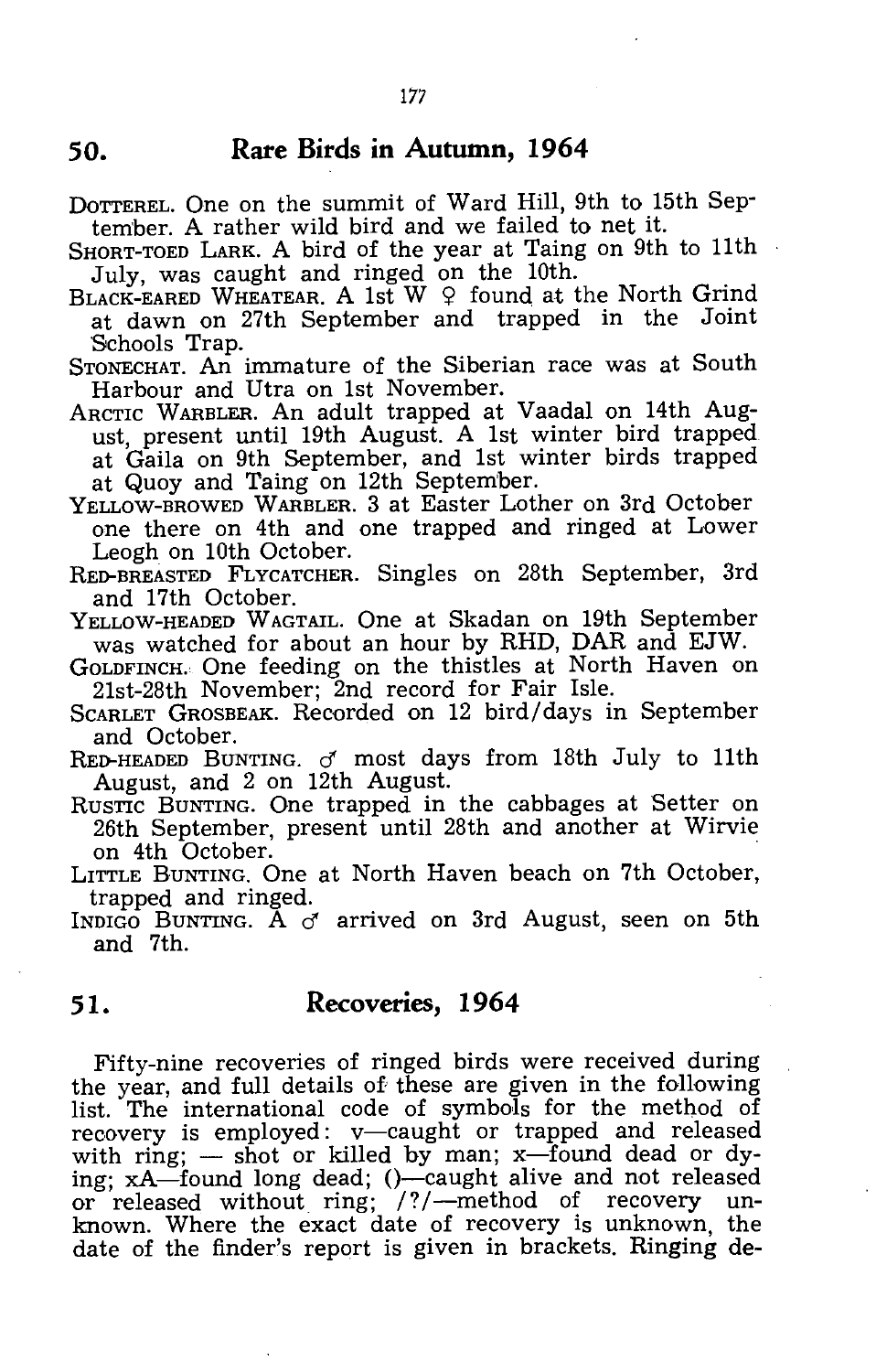tails of each bird (ringed at Fair Isle unless otherwise stated) are given on the first line, and recovery details on the second. STORM PETREL 629792 Ad. 1.8.63 v 4.8.63 Foula (Shetland), 45 miles NW. FULMAR AT 82418 pull. 10.8.61 x 18.8.64 Easington (Durham), 325 miles S. AT 90848 pull. 9.8.62 x 30.3.64 Winterton-on-sea (Norfolk), 485 miles SSE. **SHAG** 1015860 pull. 1.7.64 x (24.11.64) Auckengill, Wick (Caithness), 85 miles SW. 1028848 pull. 25.6.63 x 27.12.63 Brora (Sutherland), 135 miles SW. 1033641 pull. 21.6.64 x 30.8.64 Balfour, Shapinsay (Orkney), 55 miles SW. 1033978 pull. 1.7.64 x 30.8.64 Portmahomack, Tarbat (Ross), 140 miles SW. 1042076 pull. 28.6.63 /?/  $5.1.\overline{64}$  Brandasund (Hordaland), Norway,  $59^{\circ}55'N$  5°20'E. 1042077 pull. 28.6.63 xA 6.10.64 5t John's Point (Caithness), 80 miles SW. 1042170 pull. 28.6.63  $x$  (15.12.63) Portgower, Helmsdale (Sutherland), 120 miles SW.  $SW.$ 1042176 pull. 28.6.63 ()  $15.6.64$  off Troup Head (Banff), ca. 125 miles S. 1042299 pull. 9.7.63 x (17.5.64) Ness of Sound (Yell), Shetland, 75 miles N. 1042315 pull. 9.7.63 x 27.6.64 Sound, Lerwick (Shetland), 45 miles N. 1042413 pull. 11.7.63 x 13.12.64 Egilshay (Orkney), 55 miles WSW. TEAL 2044369 Juv. cf *3.9.62*  t17.9.64 Hjarbaek Fjord (Jutland), Denmark, 56°33'N 9°20'E· MERLIN EC 28893 1st W.  $9.7.963$ x (1.4.64) Whitehaven (Cum'berland), 350 miles S. **OYSTERCATCHER** AT 90952 pull. 17.6.63 t24.2.64 Heysham (Lanes), 380 miles S. SS 05967 pull. 6.7.64 t11.9.64 Morlaix (Finisterre), France, 48°35'N 3°50'W.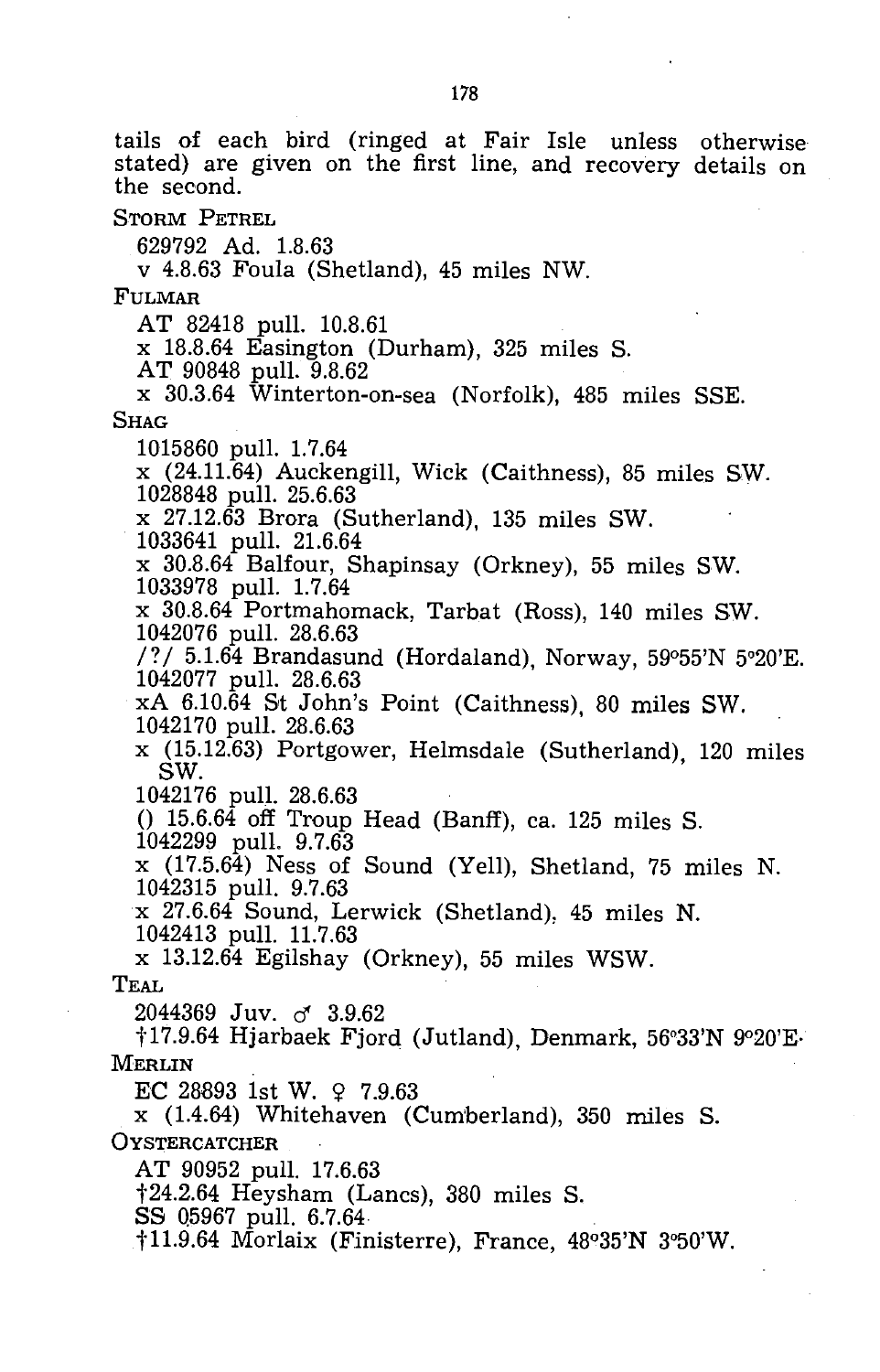LAPWING P 14648 pull. 15.5.63 to.12.63 Near Gijon (Oviedo), Spain, 43°32'N 5°40'W. RINGED PLOVER CK 00091 Juv. 31.8.61 /? / 13.12.64 Oued Bou Regreg, Rabat, Morocco, 34°02'N 6"51' W. SNIPE P 12203 pull. 21.8.59 t(18.12.64) Bonnetstown, near Kilkenny, Ireland, 520 miles SW. WOODCOCK EC 29410 Ad. 13.5.64 t20.12.64 near Youghal, Cork, Ireland, 570 miles SW. ARCTIC SKUA AT 22610 pull. 18.7.56 <sup>V</sup>14.6.60 breeding Ad. Fair Isle reringed 3075636 x ca. 19.8.64 Winterton-on-Sea (Norfolk), 490 miles SSE. 3075743 pull. 9.7.60 x 8.9.64 near Aberdeen, 160 miles S. AT 77259 pull. 17.7.61  $x$  (30.9.64) Wilhelmshaven, Germany 53°32'N 8°14'E. GREAT BLACK-BACKED GULL 418023 Ad. 13.12.61 x 17.7.64 Bressay (Shetland), 45 miles NNE. 419307 1st W. 11.10.63 v 5.6.64 Noss Head (Caithness), at sea, 85 miles SW. LESSER BLACK-BACKEP GULL AJ 24915 pull. 13.7.60 x 22.9.63 Vila Nova de Gaia (Douro Litoral), Portugal 41°09' N 8°39'W. HERRING GULL AJ 52638 pull. 19.7.63 t (19.5.64) Newcastle-on-Tyne (Northumberland), 315 miles S. AT 64668 Ad. 30.12.59 xA 21.7.64 Vatster, Gott (Shetland), 50 miles N. KITTIWAKE EC 43457 pull. 1.7.64 t20.10.64 Horse Island, White Bay, Newfoundland, ca. 50°00' N 56°30'W. RAZORBILL AT 90146 pull. 4.7.62 x 4.7.62 Lokken (Jutland), Denmark, 57°22'N 9°44'E. SS 05918 pull. 25.6.64

179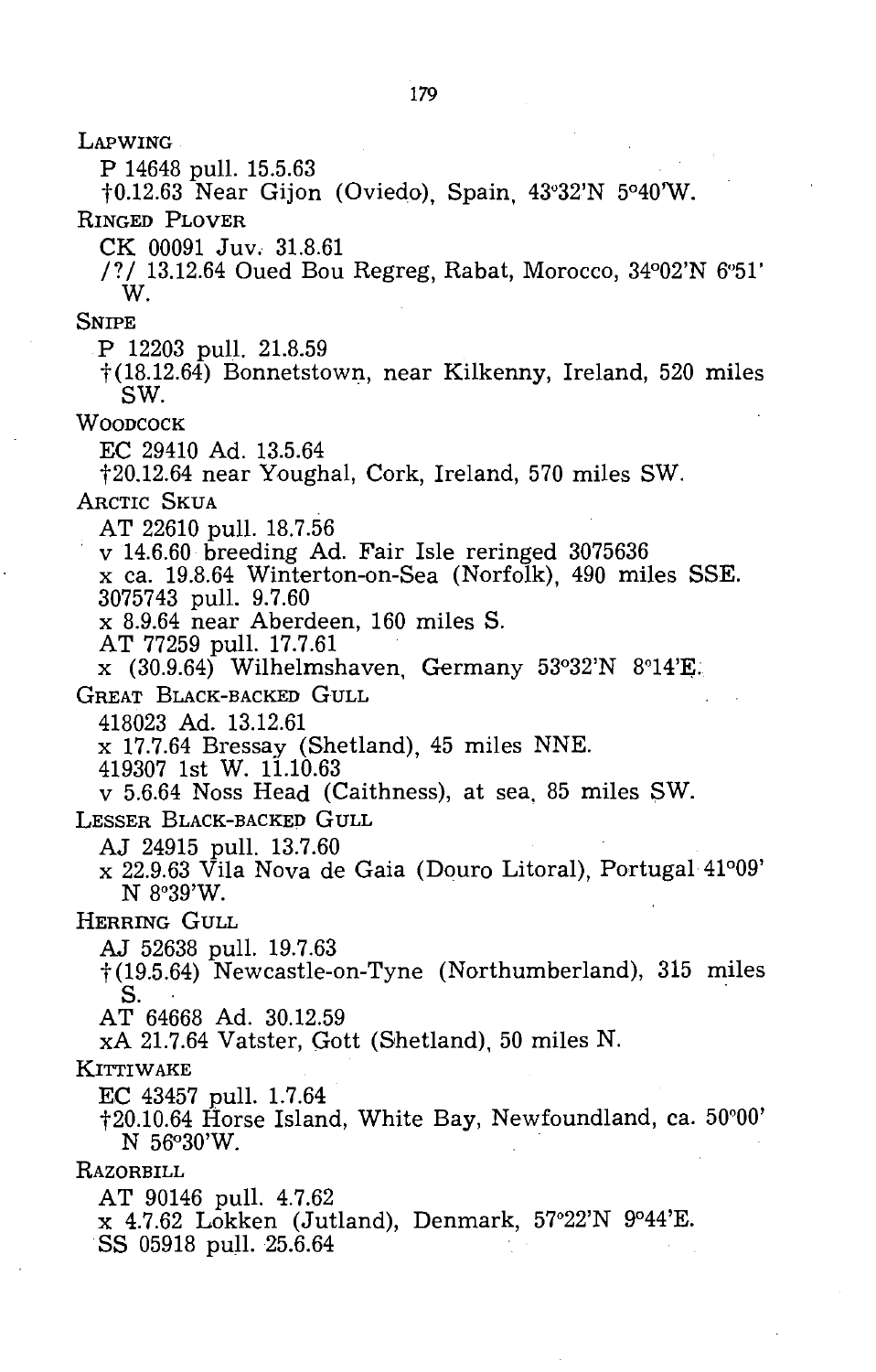tl1.10.64 Stavfjorden (Sogn og Fjordane), Norway, 61°28'N 4°50'E. SS 05919 pull. 25.6.64 t6.11.64 at sea. 15 miles W of Stavanger, Norway 59°00'N 5°30'E. . **GUILLEMOT** AT 90688 pull. 20.7.62 tea. 15.3.64 Sigersfjord (Nordland) Norway 68°40'N 15°33'E. SS 22516 pull. 1.7.64 t27.9.64 at sea, W of Bomlo Island (Hordaland) Norway 59°44'N 4°58'E. **WOODPIGEON** SS 05255 Ad. 13.7.63 x 12.5.64 near Hornum, Insel Sylt, Germany 54°48'N 8°18'E. LONG-EARED OWL SS 22793 F.G. 1.11.64 x 8.11.64 Zandvoort (Noord Holland) Netherlands 52°22'N 4°31'E. REDWING CX 16344 F.G. 10.10.63 t13.2.64 St Vivien du Medoc (Gironde) France 45°26'N 1°02' W. CK 21450 1st. W. 18.10.62 x 23.4.64 Tong, near Stornoway, Hebrides, 185 miles WSW. *ex* 33837 F.G. 17.10.64 x 21.12.64 Trunch, North Walsham (Norfolk), 480 miles SSE. **BLACKBIRD** CK 00707 1st W. d' 5.11.61 x (1.5.64) Vindhella, Borgund, Norway 61°02'N 7°49'E. CK 21160 1st S.  $\sigma$  4.5.62 tautumn 1964 Lissewege (West Flanders) Belguim 51°18'N 3°11'E. CK 21582 1st W. 9 26.10.62 x (2.4.64) Dunrossness (Shetland) 30 miles N.  $CX$  03749 Ad.  $9$  16.3.63 x (4.3.64) Opsund, Videbaek (Jutland) Denmark 56°05'N 8°33'E.  $CX$  14580 Ad.  $\sigma$  22.3.63 x 28.3.63 Rygg, Sandane (Sogn og Fjordane) Norway 61°49'N 6°08'E. CX 14619 Ad.  $\sigma$  22.3.63 t31.7.64 Blackstahyttan, Orebro, Sweden 59°22'N 14°59'E.  $CX$  33852 1st W.  $\varphi$  19.10.64 x 1.11.64 Golspie (Sutherland) 135 miles SW. R 20210 Ad. *cJ 3.11.58*  /?/ (18.11.64) Helleland (Rogaland) Norway 58°30'N 6°10'E.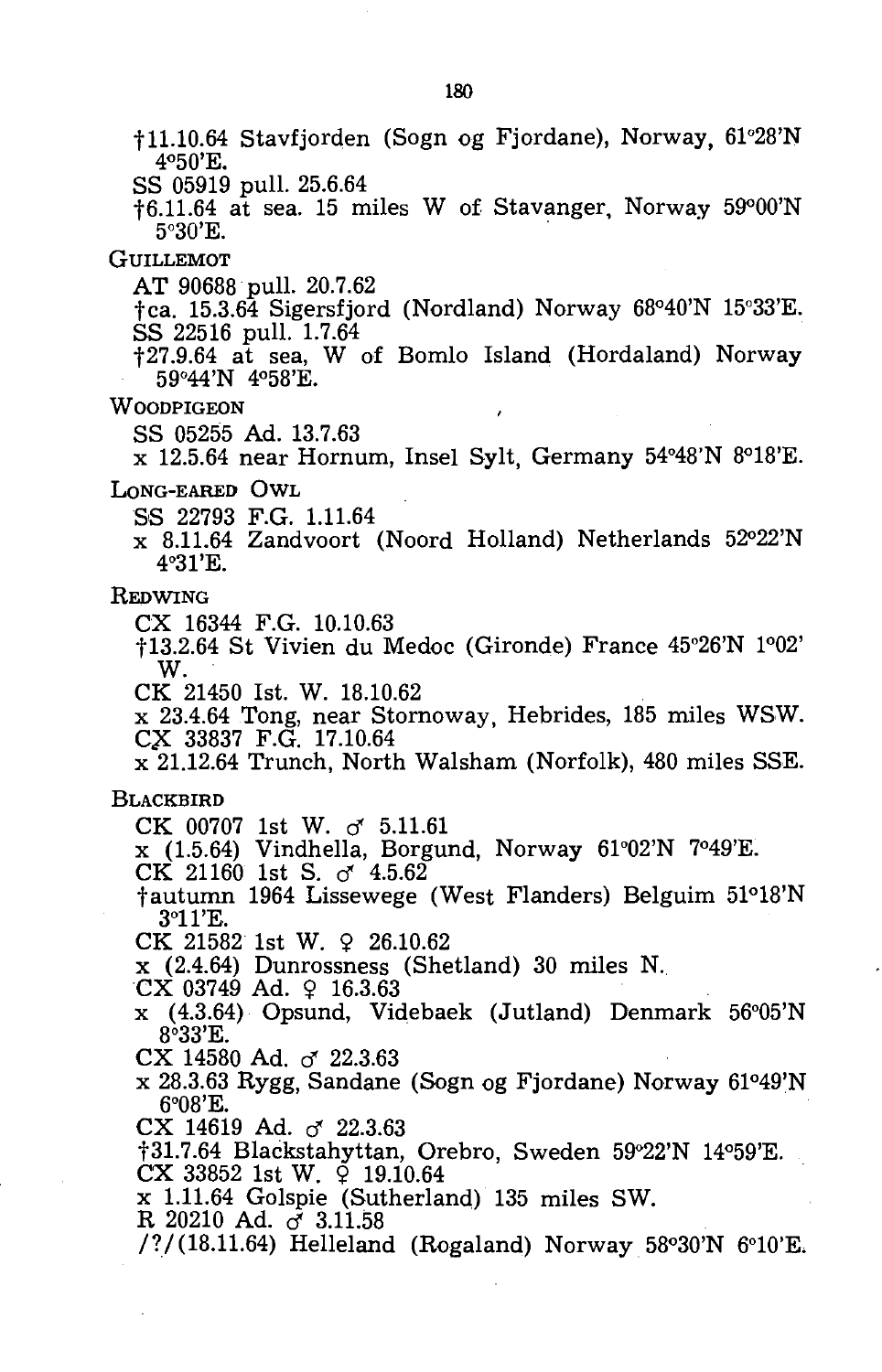**WHEATEAR** 618549 Ad. 9 12.9.60  $($ ) 20.9.64 El Kelaa<sup>(Ouarzazata)</sup> Morocco 32°05'N 7°15'W. BA 39190 Juv. 27.7.63 x 0.5.64 Littlewood, Alford (Aberdeen) 165 miles S. BA 52032 Juv. 14.7.64 t2.10.64 Barcerena (Estremadura) Portugal 38°44'N 9°17'W. **ROBIN** H 88192 Ad. 31.3.63 x 30.11.63 San Ascensio (Logrono) Spain 42°30'N 2045'W. REED WARBLER N 96215 1st W. 4.9.64 x 7.9.64 Urafirth, Northmavine (Shetland) 75 miles N. STARLING CX 14648 Ad. & 22.3.63 v 28.3.64 Thisted (Jutland) Denmark  $56°57'N$  8°42'E. Copenhagen 8522594 added.  $CX$  14732 Ad.  $\sigma$  29.3.63 x 1.4.64 Wittmund (Ostfriesland) Germany 53"34'N 7°47'E. *ex* 16562 Ad. d' 19.10.63 x 5.6.64 Singsaa, near Storen (Sor-Trondelag) Norway 62°55' N 10°40'E.  $CX30111$  Ad.  $9$  16.3.64 x 4.5.64 Ruokolahti, Liperi, Finland 62°30'N 2go35'E. BRAMBLING  $H$  88155 Ad.  $\Omega$  11.10.62 v 18.10.64 reringed Brux. 3V59480 Goe, Liege, Belgium 500 36'N 5°57'E: R. H. D.

### **52. Ringed Strangers at Fair Isle, 1964**

STORM PETREL

London 649107 Ad. 18.8.62 Foula (Shetland) v 22.6.64 Fair Isle 45 miles SE. London 649590 Ad. 15.8.63 Foula (Shetland) v 5.8.64 Fair Isle 45 miles SE.

WHEATEAR

London AE 32148 F.G.  $\sigma$  25.8.63 Foula (Shetland) v 21.4.64 Fair Isle 45 miles SE.

The co-ordinates of Fair Isle are 59°32'N 1°37'W.

#### R. H. D.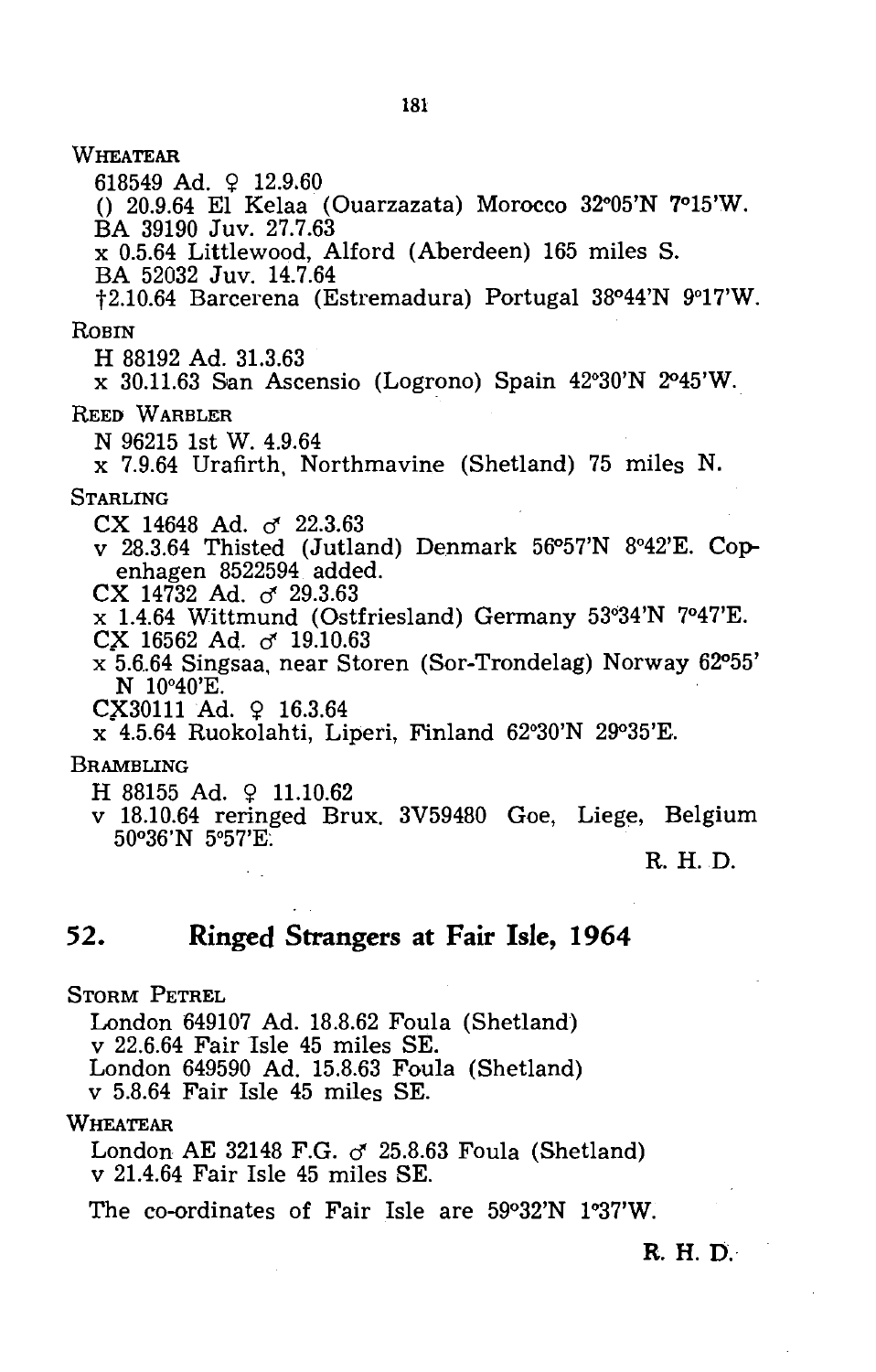## **53. Birds reported in Shetland, 1964**

#### *Edited by* ROY H. DENNIS

GREAT NORTHERN DIVER. Numbers reported from all islands; maximum 20 Bay of Quendale, 17th May. Summer records from Basta Voe, Yell, Loch Spiggie and Dales Voe, Mainland.

RED-THROATED DIVER. Reports of good breeding season; first bers; 50 on Ronas Voe 11th April (DC) and 22 on Mussel Loch, Yell 25th June (RJT).

GREAT CRESTED GREBE. Singles at Cullivoe 12th January (RJT); Baltasound 10th March (MS), and Lerwick harbour 30th April (JP).

SLAVONIAN GREBE. 5 at Dales Voe, 5th April; 4 at Urafirth 19th April; 1 at Loch Benston, 6th September and 4 there 20th December; 3 at Catfirth, 1st October and 2 there on 22nd November and 4 on 20th December.

L:ITTLE GREBK One. Strand Loch 1st April.

STORM PETREL. Young birds picked up in Yell, 8th and 14th October (RJT).

SOOTY SHEARWATER. 2 off Yell, 13th August, and one there on 4th September (RJT).

FULMAR. Dark phase bird around Fetlar for second successive year.

GANNET. (MS) reports the Hermaness colony extending southwards.

CORMORANT. Breeding' counts: 249 occupied nests Muckle Roe, 25th June; 7 nests Bard, Bressay; ca. 40 on Clett Stacks, Silwick and numbers seen on Ramna Stacks from the shore (RJT).

HERON. A single in Unst on 6th June (MS). Arrivals at Unst, 18th July and Yell, 17th July.·

GARGANEY. One *cf* at Haroldswick, 9th May (MS & EM).

WIGEON. Autumn arrivals of 5 in Unst, 26th September and 11 on 17th October; and in Yell, 26 on 30th September and 2nd October.

PINTAIL. Singles at Hillwell, 18th November' (DC) and Stourhill, Unst, 13th December (MS).

- SHOVELER. 2 at Uyeasound, 25th May, 1 there 12th-14th October, 4 at Norwick, 26th May (MS & EM), 2 at Hillwell, 25th April (DC).
- SCAUP. Single males in Unst, 24th and 31st May, and 10th June. One pair Birrier Loch, Yell, 5th March, 4 Benston

Loch, 20th September and  $\varphi$  Loch Asta 27th September.

TUFTED DUCK. Good numbers reported and possible breeding at Walls. Maxima counts: 40 Kirk Loch, Yell (RJT), 28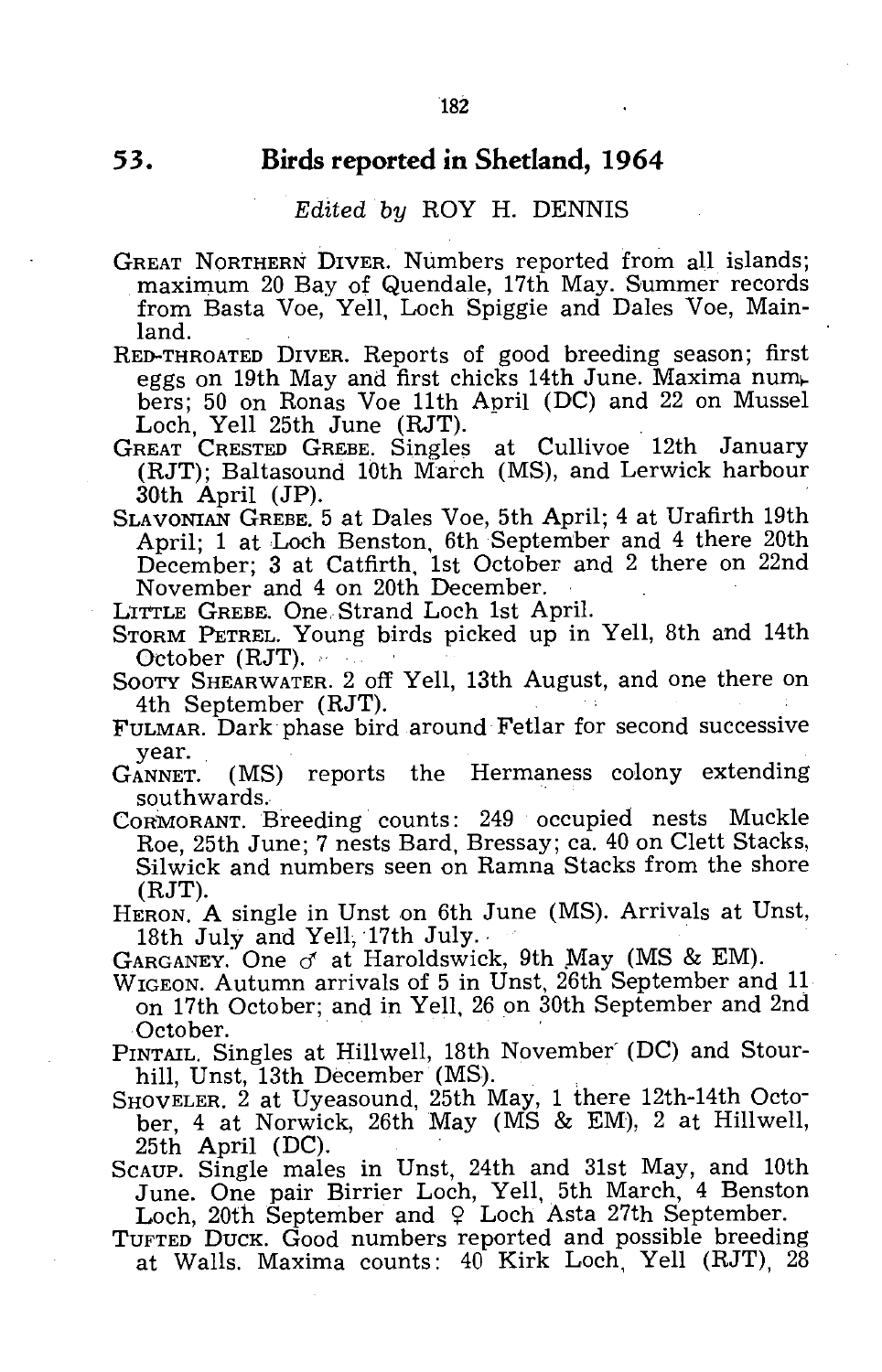Loch Snarravoe, 17th October (MS), 78 Clickimin Loch, 28th November (WP), 57 Asta Loch, 15th November (DC), and ca. 100 Papil Water, 21st November (RJT).

- POCHARD. Not as numerous as Tufted Duck, but maxima 55 Unst, 13th December, 78 Brow Loch, 28th November, and 11 Asta Loch, 15th November.
- GoLDENEYE. 30 wintered Unst and first autumn birds on 17th . October; max. 23 on 21st November, 23 at Clickimin, 28th November and 20 on Papil Water, 10th December.
- LONG-TAILED DUCK. Last seen 11th April, Yell; 25th April, Lerwick and 26th April, Unst. (DC) saw a  $9$  at Quendale, 17th May. First autumn birds 12th October, Yell, 13th October Sumburgh and 20th October, Unst. Max. 95 Bluemell Sound, 21st November (RJT).
- VELVET SCOTER. 5 at Dales Voe, 5th April and 2 at Breiwick, 20th October (DC); one Busta Voe, 7th-8th December (W. Brown) and 6 Colgrave Sound, 19th December (RJT).
- COMMON SCOTER. Up to 6 in Yell until mid-June. Nesting suspected and one nest of c/7 found on 21st July. 1st record for Yell (RJT).
- EIDER. First young seen in Yell, 27th May and in Unst, 10th June. 350 in Bluemell Sound, 21st November (MS) and 270 in Colgrave Sound, 6th December (RJT).
- KING EIDER. One male jn Breiwick, Lerwick 19th October
- RED-BREASTED MERGANSER. Flocks of 52 Trondavoe, 26th September and 40 Basta Voe, January.
- GOOSANDER. One Basta Voe, 30th January and 2 Mid-Yell, 3rd February, all  $\varphi$  (RJT).
- SMEW. Female at Clickimin on 21st March (WP).
- SHELDUCK. 1-2 pairs bred Unst, 1 pair with 6 young on Half Gruney, 1 pair with 6 young at Skellister, but the Sumburgh birds did not do very well, max. 3 birds with 9 young·
- GREY LAG GoOSE. Passage from 10th to 19th October; maxima
- 55 at Spiggie, 19th October and 26 in Unst on 18th October. BRENT GOOSE. 2 at Norwick, 26th March (MS & EM); 9 at Sand of Hayes, 10th May (DC); 2 at Virkie, 17th May and
	- 4 at Gutcher on 20th-21st May (RJT). All pale-breasted.
- WHOOPER SWAN. One summered between Strand and Spiggie Lochs. Arrivals from 30th September; 67 in Unst on 21st November, 28 at Clickimin. 28th October, but no counts from Spiggie.
- BEWICK'S SWAN. 2 at Loch Spiggie, late March to 28th April (JP). 1 at Hillwell, 17th May (RJT).
- BUZZARD. Singles at Norwick, 29th February' (MS & EM) and Aywick, Yell, 3rd May (J. Nicholson).
- ROUGH-LEGGED BUZZARD. One Haroldswick, 10th April (MS & EM).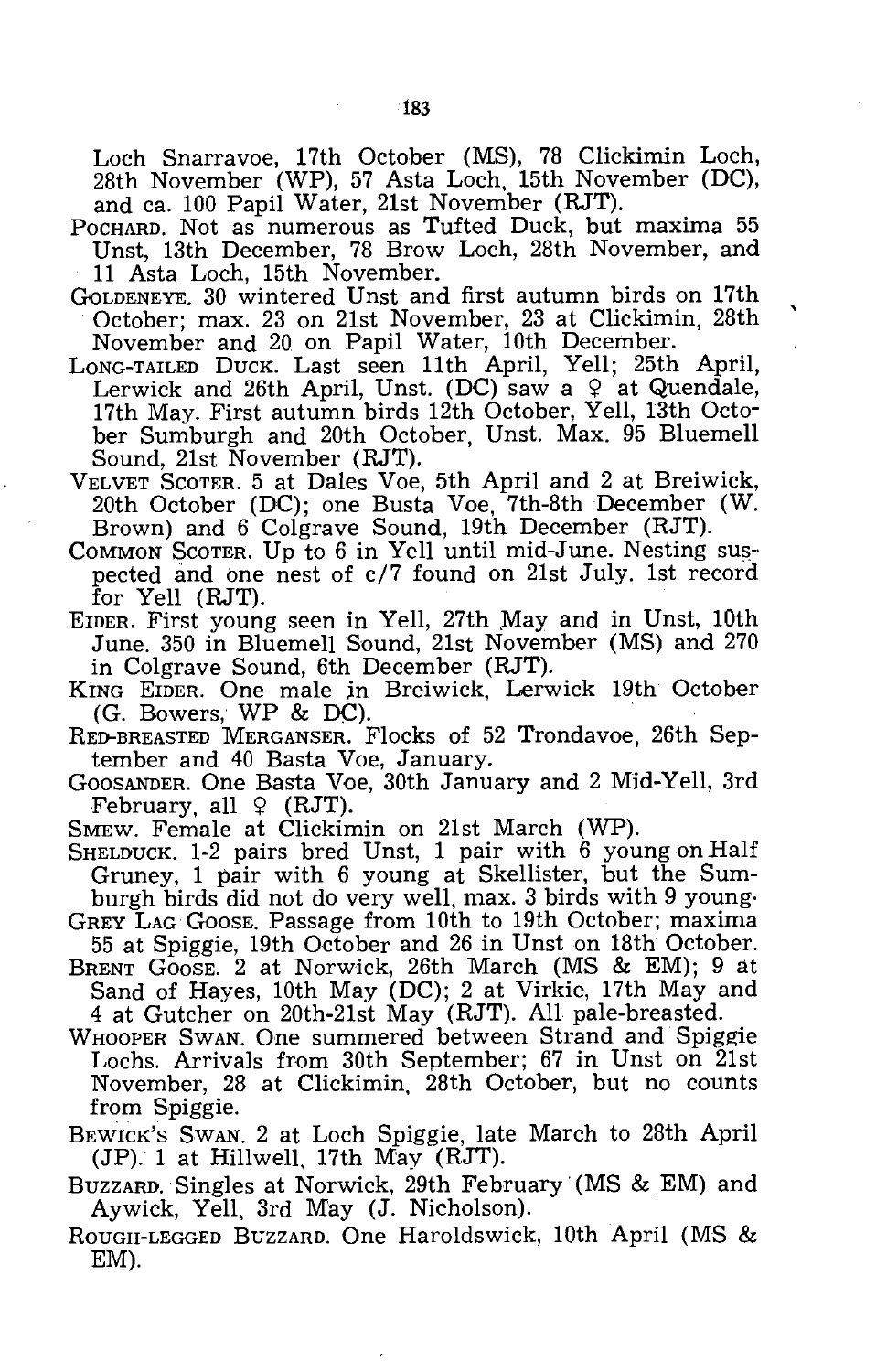- HONEY BUZZARD. One at Camb, Yell, 7th June, found dead on 8th (RJT).
- OSPREY. One at Sandwater Loch, mainland, 6th-9th June (DC, JP & RJT).
- HOBBY. One in Lerwick; 15th June (JP).
- PEREGRINE. Two pairs were found on Mainland with B/l and B/2.
- MERLIN. Very few breeding pairs located. Small autumn passage noted.
- RED-FOOTED FALCON. One (probably 1st S.  $9$ ) Baltasound, Unst, 19th-29th May (RJT, MS & EM). First for Shetland, other than Fair Isle.
- KESTREL. Small numbers on passage from most islands between 26th March and 20th May, and 7th July to 4th November.
- RED GROUSE. Heard calling at Kergord, 26th September.
- QUAIL. Single birds heard as follows: Unst, 13th and 22nd June (MS & EM), Grutness, 14th June (DC), Virkie, 17th June (W. Horne) and Mid-Yell, 20th June (RJT).
- CORNCRAKE. Birds heard calling in 3 places in Unst from 15th May, at Scalloway and Tingwall, 26th June (JP), Dunrossness, 17th May, Fetlar 17th June and Yell, July (RJT).
- Coor. One at Mid-Yell, 19th January and 2 at Spiggie 5th Oactober.
- OYSTERCATCHER. Small numbers wintered; spring arrivals from 9th February. Breeding. numbers still spreading; most gone by mid-September and largest flock 200 at Sumburgh on 20th October.
- LAPWING. Breeding numbers low. Largest flock, 220 at Cullivoe, 15th October.

GOLDEN PLOVER. Post-breeding maxima of 260 in Unst, 10th October and 200 in Yell, late October. Late flock of 200 in Unst on 28th November.

- TURNSTONE. Small numbers summered: 1-2 in Unst, 10-20 at Hascosay and Fetlar.
- JACK SNIPE. Singles at Fetlar, 14th October (RJT) and Unst, 5th December (MS).

WOODCOCK. Singles at North Roe, 12th January, Hermaness, 11th April, and Whalsay, 31st October.

- WHIMBREL. First seen 30th April and had a good season.
- BAR-TAILED GODWIT. Singles in Unst, 19th May and 10th October; ca. 15 on Virkie, late August and wintering.
- GREEN SANDPIPER. One at Burrafirth, 26th April (MS & EM).
- WOOD SANDPIPER. One at Norwick, Unst, 18th May (MS & EM)·
- COMMON SANDPIPER. First seen in Unst, 13th May and 3 pairs found on mainland.
- REDSHANK. Bred on Mainland, Yell, Unst and Fetlar; increasing on Yell and Fetlar.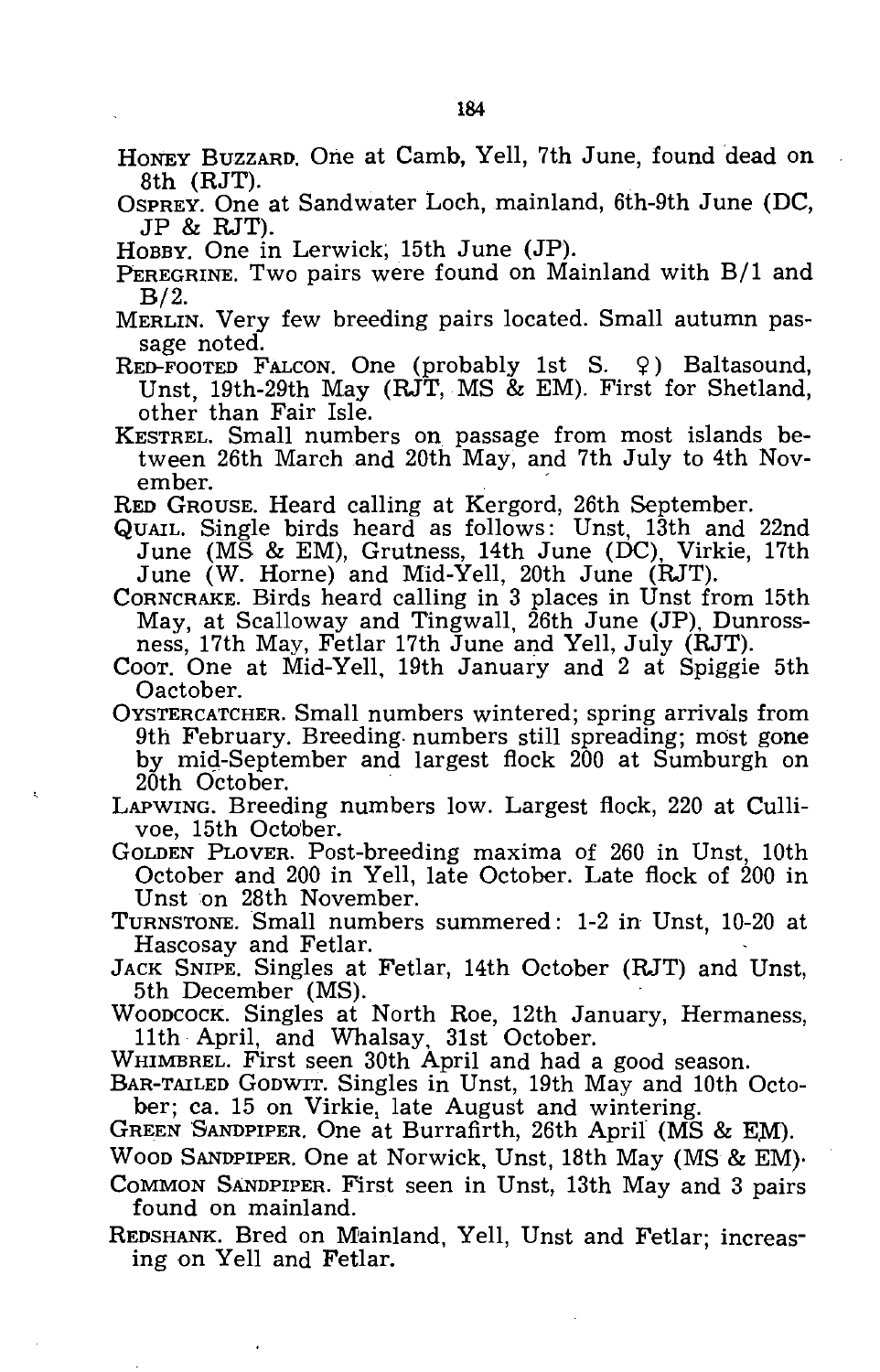- SPOTTED REDSHANK. One at Haroldswick, 6th May. First for Unst  $(MS \& EM)$ .
- GREENSHANK. Singles at Virkie 10th August, Spiggie 27th and Strand 6th September.
- DOWITCHER. One in summer plumage at Small Waters, Unst, 23rd and 24th May. First record for Shetland (MS & EM).
- KNOT. Small numbers throughout the year, but mainly July-August, maximum 16 Yell, 11th August.
- RUFF. One Virkie 10th August, 2 Spiggie 27th August, 1 Spiggie 1st September, 1 Unst 6th September, 1 Sound Gruney 23rd September, 1 Graven and 2 Scalloway 26th September.
- AvocET. 2 at Cullivoe, Yell 22nd-25th March. One found dead 26th. One Unst 26th-29th and one Asta Loch, Mainland 27th March. One Unst 28th May.
- RED-NECKED PHALAROPE. Arrived Fetlar 20th and Unst 23rd May. May be slight increase but not a good breeding season.
- GREAT SKUA. First seen Unst 29th March, Lerwick 16th April and last seen Hascosay 14th October and Unst 19th October. ARCTIC SKUA. First seen Unst 25th and Yell 27th April.
- GREAT BLACK-BACKED GULL. 800 pairs nesting on Holm of Ness (RJT).
- GLAUCOUS GULL. One Cullivoe, 6th February; numbers seen in Unst, 21st January-23rd May, mainly February, maxima of 8 on 5th and 8th and 6 on 9th. Adult at Fetlar in June and an immature in Lerwick, July. Singles Unst, 18th October and Lerwick, 22nd November.
- ICELAND GULL. In Unst, 1 on 5th and 8th, 2 on 13th February, 2 on 7th March (MS & EM). 1 at Lerwick, 16th May (RJT). Singles at Unst, 28th-29th November (MS) and Scalloway, 14th December (DC).
- COMMON/ ARCTIC TERN. First seen Fetlar 5th, Yell 7th and Unst 11th May. Numbers about average but very poor fledging success due to hailstorms.
- LITTLE AUK. Singles ashore Unst 6th February and Yell 7th December.
- WOOD PIGEON. Small numbers on passage in Unst. Several pairs nested at Kergord and a flock of 50 there in Septem-<br>ber.
- TURTLE DOVE. Singles at Kergord 6th June, Muckle Roe 25th June, Lerwick 25th July, Mid-Yell 14th September and 6th-7th October.
- COLLARED DOVE. One at Mid-Yell, 19th May (RJT) was the first record for Shetland, excluding Fair Isle and Foula. One at Spiggie, 20th May (T. Henderson). During May and June, 1-3 were seen Fetlar, Unst, Lerwick, Kergord, Bixter, Burravoe and West Sandwick. Singles were seen at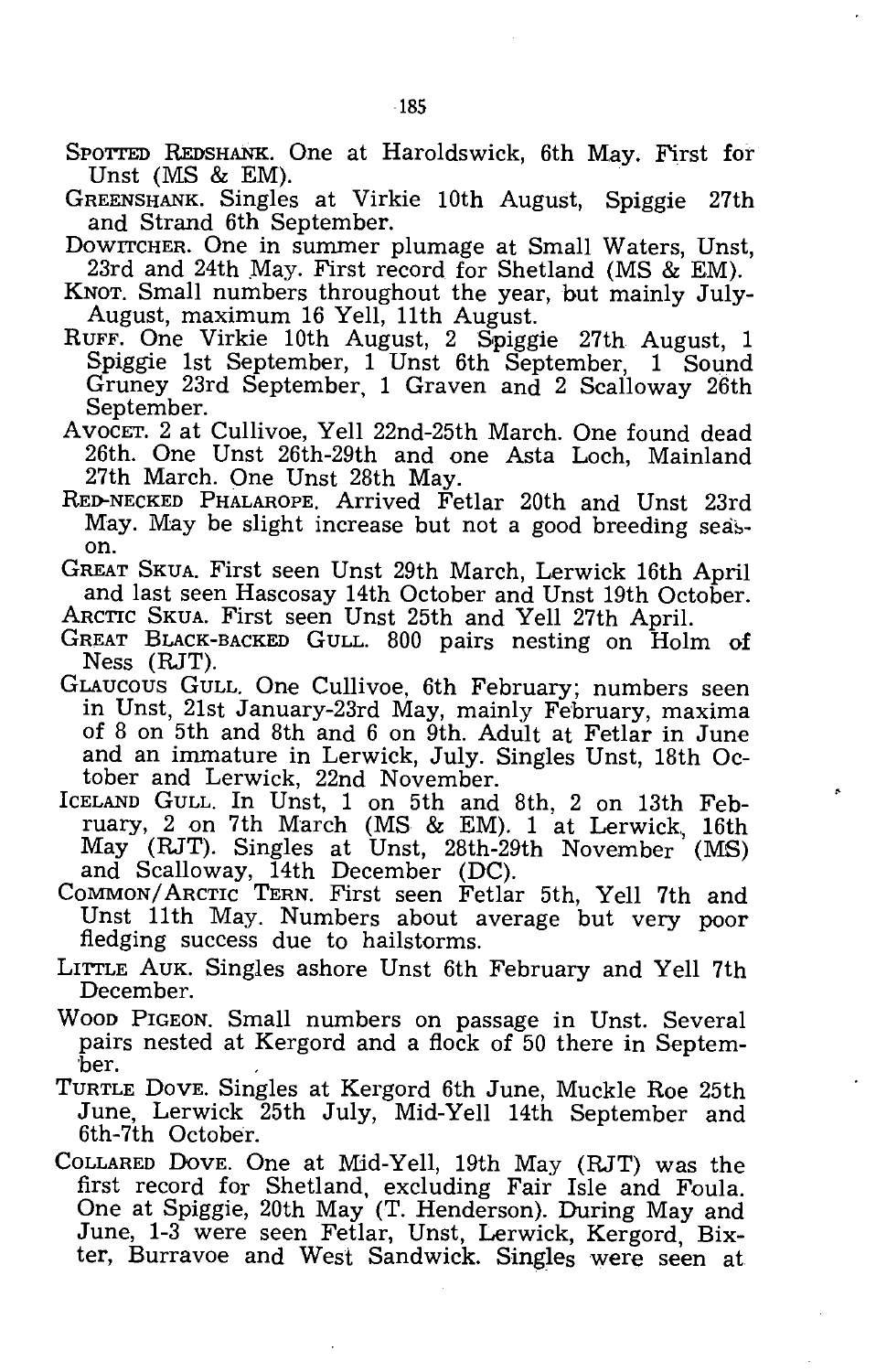Unst on 1st-3rd and 4th September and one at Tingwall 12th September. 3 took up residence in Lerwick and wintered.

- CUCKOO. First heard at Kergord 24th May, Unst and Tingwall 26th May.
- SNOWY OWL. One on Yell 10th June (RJT). One Fetlar 10th-17th June, 17th July, 15th and 22nd September, last seen there on 12th October (LB, RJT & DC). One Whalsay from 20th June, seen most days until 14th October (DC). One Ronas Hill area late August. Reports probably refer to two birds.
- LONG-EARED OWL. 11 wintered at Halligarth, Unst. Late singles there 1st, 2nd and 16th May. One pair nested near Scalloway, reared 3 chicks from c/4. Nest found with two eggs on 30th April, young hatched from 26th May and flew from 30th June (DC). Singles in Unst 18th July and 24th August. 2 wintered at Scalloway and 2 at Halligarth, Unst.
- SHORT-EARED OWL. Singles, both found with broken wings, at North Roe 12th and Nesting 16th October.
- NIGHTJAR. One at Seafield, Lerwick 26th May (DC).
- SWIFT. Small movement in July, 15th-26th at Unst, Yell and Sumburgh.
- WRYNECK. One at Saxaford, Unst 3rd September (EM).
- SKYLARK. 200 in flock, Mid-Yell 16th-23rd and build up in Unst from 29th March. Song in Unst 24th and Yell 29th March.
- SWALLOW. Flocks of ca. 20 at Lumbaster (Yell), Hermaness and Sumburgh during last half of May. One pair reared two broods at Grutness.
- HOUSE MARTIN. Very numerous in spring in Unst, maximum ca. 50 on 25th May.

SAND MARTIN. Singles in Unst 21st, 26th May and 13th June (MS & EM). 1 at Tingwall 8th September (DC).

GOLDEN ORIOLE. One adult male at Seafield 24th and 25th June (DC). Singles reported from Mid-Yell 4th and 6th June, Kergord 16th June and Busta (mainland) 24th June.

CARRION CROW. 5 Dunrossness 17th May; 1 Tingwall 16th May and 1 Scalloway 21st-28th August.

- FIELDFARE. Considerable movements were noted in Yell and Unst in first week of January; maximum 50 plus on 2nd January. Last seen at Fetlax: 24th and Dunrossness (200) 27th April, and Unst 4th May. First seen Exnaboe 8th September (T. Moncrieff) and Walls 26th September (J. Cumming). Large numbers noted at Unst (250), Walls, Lerwick, Yell and Fetlar 30th October.
- SONG THRUSH. Singles in Unst 27th February, 26th March and 23rd April; one singing at Halligarth on 21st July (N. J.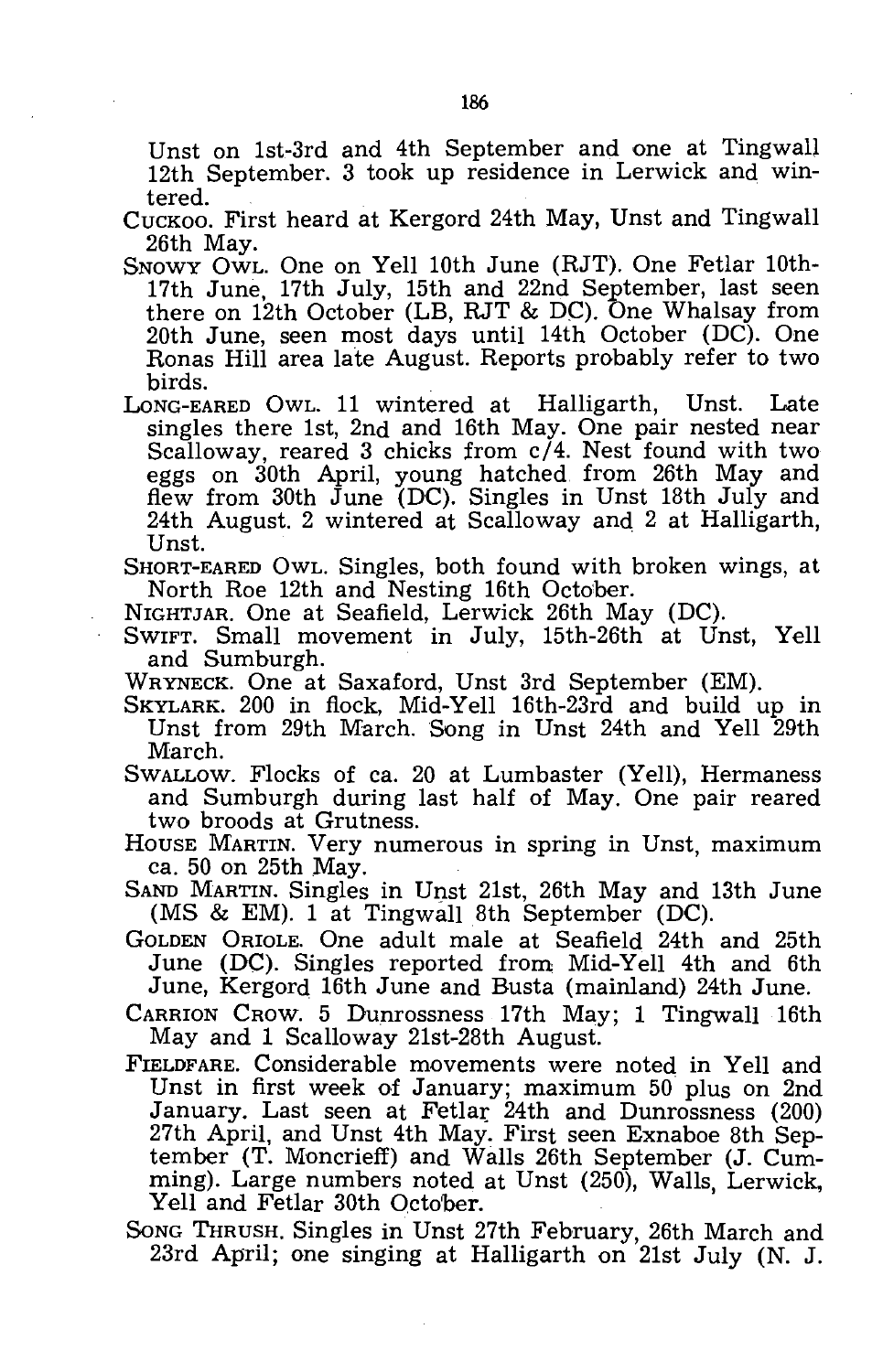Gordon). One at Sumburgh 1st November.

- REDWING. One at Kergord on 6th (RJT). Small numbers noted on passage from 23rd September at Walls (JC). Maxima on
- 13th-15th October. RING OUZEL. Singles at Saxavord 23rd April (MS) and Helia Water (Mainland) 31st May (JP).
- WHEATEAR. First noted Mid-Yell 14th, Unst 18th, Lerwick 19th and Fetlar 20th April. Last one Unst 18th October.
- WHINCHAT. One Fitful Head 17th May (RJT).
- STONECHAT. A male at Aywick (Yell) 28th-29th February (J. Nicholson).
- REDSTART. Single males Unst 3rd, 21st and 28th May. Small numbers on passage from 9th September to 18th October.
- BLUETHROAT. A female at Noup, Saxavord 21st May (MS & EM).
- SEDGE WARBLER. Singles at Spiggie 17th May and Kergord 6th June (RJT). Singles near Snarravoe and Snabrough on 23rd and 24th May; first records for Unst (MS & EM).
- BLACKCAP. Small numbers, up to 6, on passage 18th April-6th May and 27th September-10th November.
- BARRED WARBLER. One Saxavord, Unst 4th September (EM) and one Mid-Yell 7th September (RJT).
- GARDEN WARBLER. Singles Unst 20th and 24th May and 5th June (MS) and Lerwick 19th June (DC). Singles Mid-Yell 30th September and Seafield, Lerwick 29th September-21st October (WP & DC).
- WHITETHROAT. 3 Fetlar 1st May, singles at Gruting 17th May, Haroldswick 13th June and Mid-Yell 16th October.
- LESSER WHITETHROAT. Singles Lerwick 9th May and 10th June (DC) and Unst 4th September (MS).
- WILLOW WARBLER. Small numbers on passage 17th-30th May and 6th September-20th October.
- CHIFFCHAFF. 2 on 10th and 17th October, Unst (MS).
- YELLOW-BROWED WARBLER. One at Haroldswick 11th October (MS & EM). One Seafield, Lerwick 7th-8th October (DC & WP). One at Reafirth, Mid-Yell and 2 at Fetlar 14th October (RJT).
- GOLDCREST. Singles Unst 18th and 22nd April. Small numbers most islands 8th September-30th October.
- SPOTTED FLYCATCHER. Singles Saxavord 21st May (MS & EM) and Lerwick 19th May (DC).
- PIED FLYCATCHER. Singles at Scalloway, Sumburgh, Lerwick, Yell and Unst on several dates, 27th August-13th October.
- HEDGE SPARROW. Singles Mid-Yell 27th-28th March (RJT). 2 on 21st, 3 on 25th and 1 on 30th April at Norwick, Unst (MS). 3 Fetlar 1st May (RJT).
- TREE PIPIT. One in Unst on 1st and 5 on 4th September (EM & MS).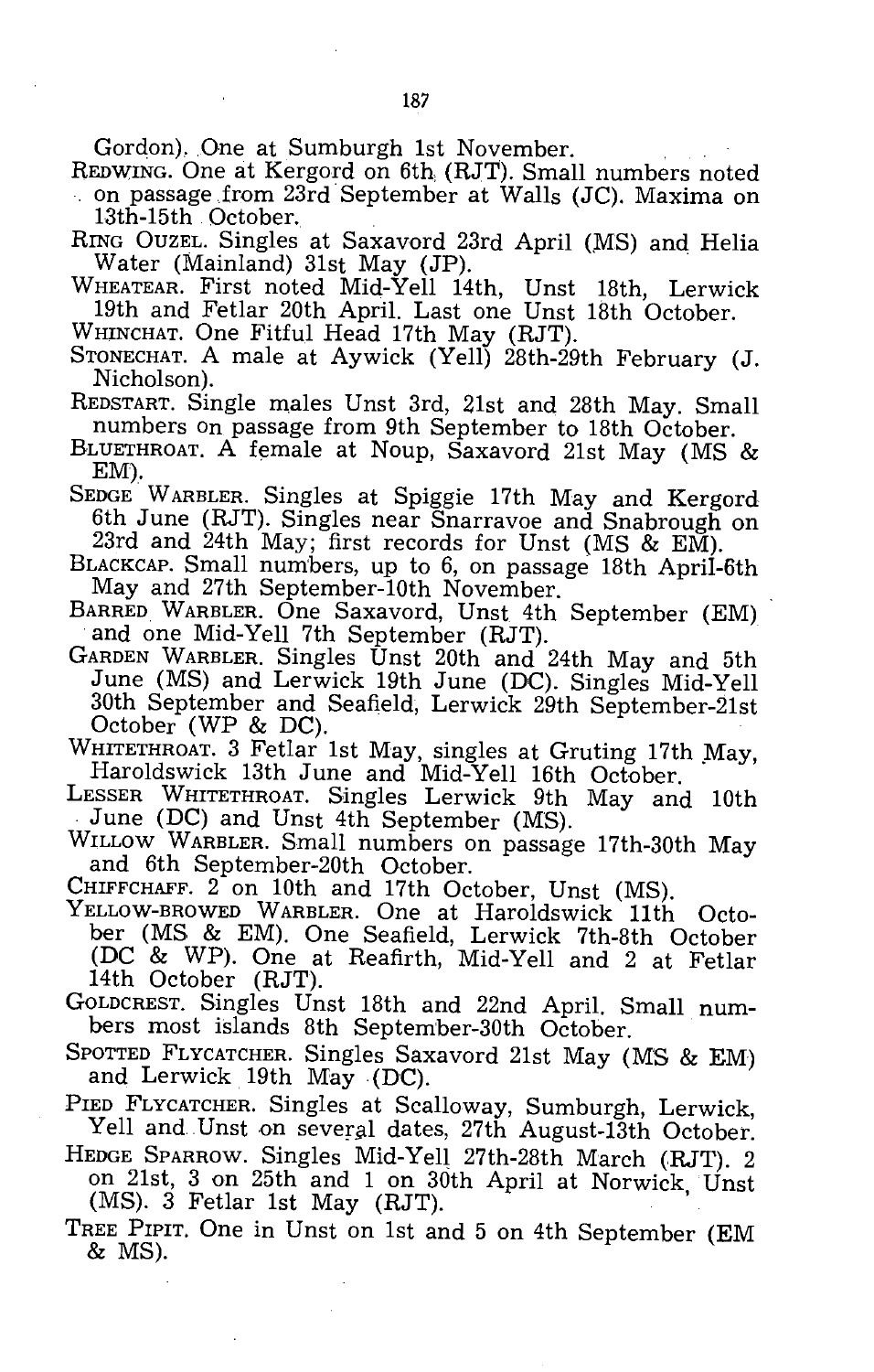PIED/WHITE WAGTAIL. Small passage 1st-30th March. One Pied at Mid-Yell 28th March. A pair of White Wagtails reported nesting in a quarry near Scalloway and one seen in a quarry at Gonfirth 30th June. 2 White Wagtails in Unst 1st July. Passage at Scalloway 18th August-26th September, maximum 6 on 6th (BH). Passage at Unst 37th August-8th October maximum 4 on 1st and 2nd 27th August-8th October, maximum 4 on 1st and September (EM & MS).

YELLOW WAGTAIL. One flavissima at Haroldswick 12th May (EM & MS).

WAXWING. One Aywick, Yell 20th April (RJT).

GREAT GREY SHRIKE. One found freshly dead, Yell 30th May. RED-BACKED SHRIKE. A  $\sigma$  at Saxavord 24th-29th May (MS

- and EM)  $\varphi$  at Baltasound 10th and  $\sigma$  at Sellafirth, Yell 11th June (RJT).
- GREENFINCH. One  $\sigma$  singing at Seafield, Lerwick 17th-22nd October (WP & DC).
- SISKIN. Singles at Mid-Yell 23rd September (RJT), Lerwick 7th October (DC) and 3 at Halligarth, Unst 10th October (MS).
- REDPOLL. Singles at Saxavord 19th May (MS & EM) and Lerwick 20th May (DC).
- CROSSBILL. One male Kergord 6th June (RJT), singles at Lerwick 23rd July and Whalsay late July.
- CHAFFINCH. Small numbers 27th March-26th April (MS, EM & RJT). One Unst 27th May. 8 on 5th and 1 on 21st October, Unst. Singles on 8th and 22nd October, Lerwick. 2 on 28th and 3 on 29th September at Scalloway.
- BRAMBLING. 1 on 27th March and 3 on 3rd May, Unst. Singles Burravoe 7th and Lerwick 13th April. Small numbers most places 6th October-14th November, maximum 20 on 13th at Mid-Yell.
- CORN BUNTING. (RJT) reports that it is becoming rare as a breeding species. Birds were nesting at Cullivoe, Reafirth and Aywick, Yell, and one was singing in Unst 25th May. A flock of 30 on Whalsay, 14th October (DC).
- REED BUNTING. Singles in Unst 3rd May and 25th June (singing) (MS & EM). A nest with  $c/5$  at Spiggie 17th May (RJT), hatched successfully. One Mid-Yell 14th October.
- SNOW BUNTING. Wintering flocks until 3rd May; maximum number reported from Unst  $(200)$ . One Unst  $31$ st May-2nd June. Autumn arrivals from 7th September; maxima 150 in Yell and 120 in Unst.
- HOUSE SPARROW. An albino juvenile found dead in Yell, 10th September (RJT).
- TREE SPARROW. One 3rd-5th May and 3 on 2nd June in same 'bush at Norwick, Unst (MS & EM). 8-10 birds in the plan-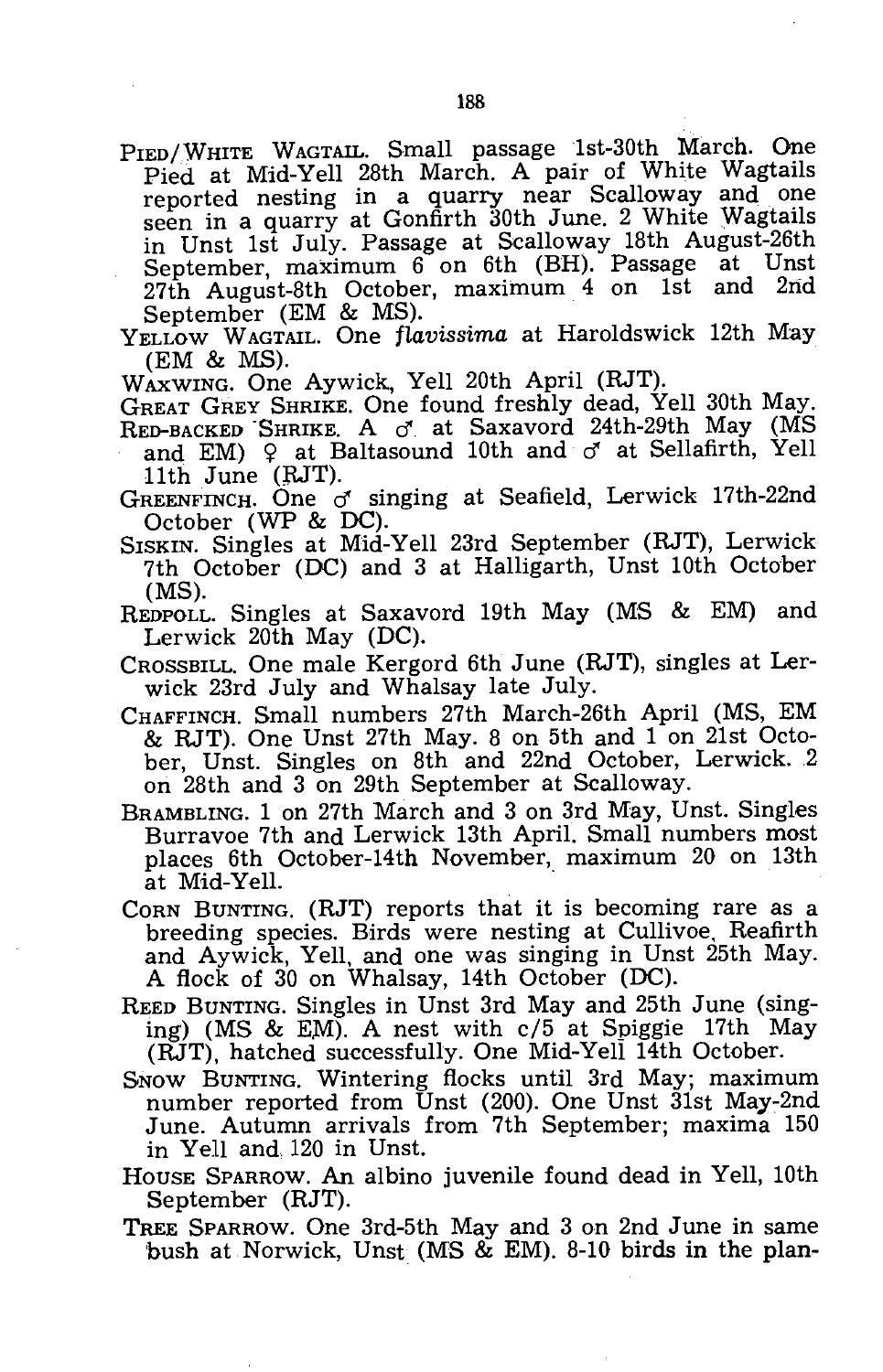tations at Kergord in June, were thought to have been nesting.

The following species were also recorded: Shag, Mallard, Teal, Pheasant, Water Rail, Ringed Plover, Curlew, Blacktailed Godwit, Duplin, Sanderling, Lesser Black-backed Gull, Herring Gull, Common Gull, Black-headed Gull, Razorbill, Guillemot, Black Guillemot, Puffin, Rock Dove, Raven, Hooded Crow, Jackdaw, Wren, Blackbird, Robin, Meadow Pipit, Rock Pipit, Starling and Twite.

I am particularly grateful to Bobby Tulloch (RJT), Mid-Yell (Shetland representative of the R.S.P.B.), Magnus Sinclair, Haroldswick, Unst (MS) and Dennis Coutts (DC), Lerwick, Mainland, for sending very full notes. Records were also received from Eric Machell (EM) and Stephen Saxby, Unst; John Nicholson (JN), Hascosay; Lolly Brown (LB), Fetlar; Jack Peterson (JP) and Bill Porteous (WP), Lerwick; Bernard Hardy, Scalloway; L. Sutherland, Noss and William Horne, Virkie.

## **GEORGE STOUT OF FIELD**

Friends of Fair Isle will learn with sadness of the death of Fair Isle's oldest inhabitant, George Stout or "Fieldy," in his eightieth year, on 5th April 1966.

An appreciation of his ornithological work will be given in the Annual Report for 1965 to be published shortly.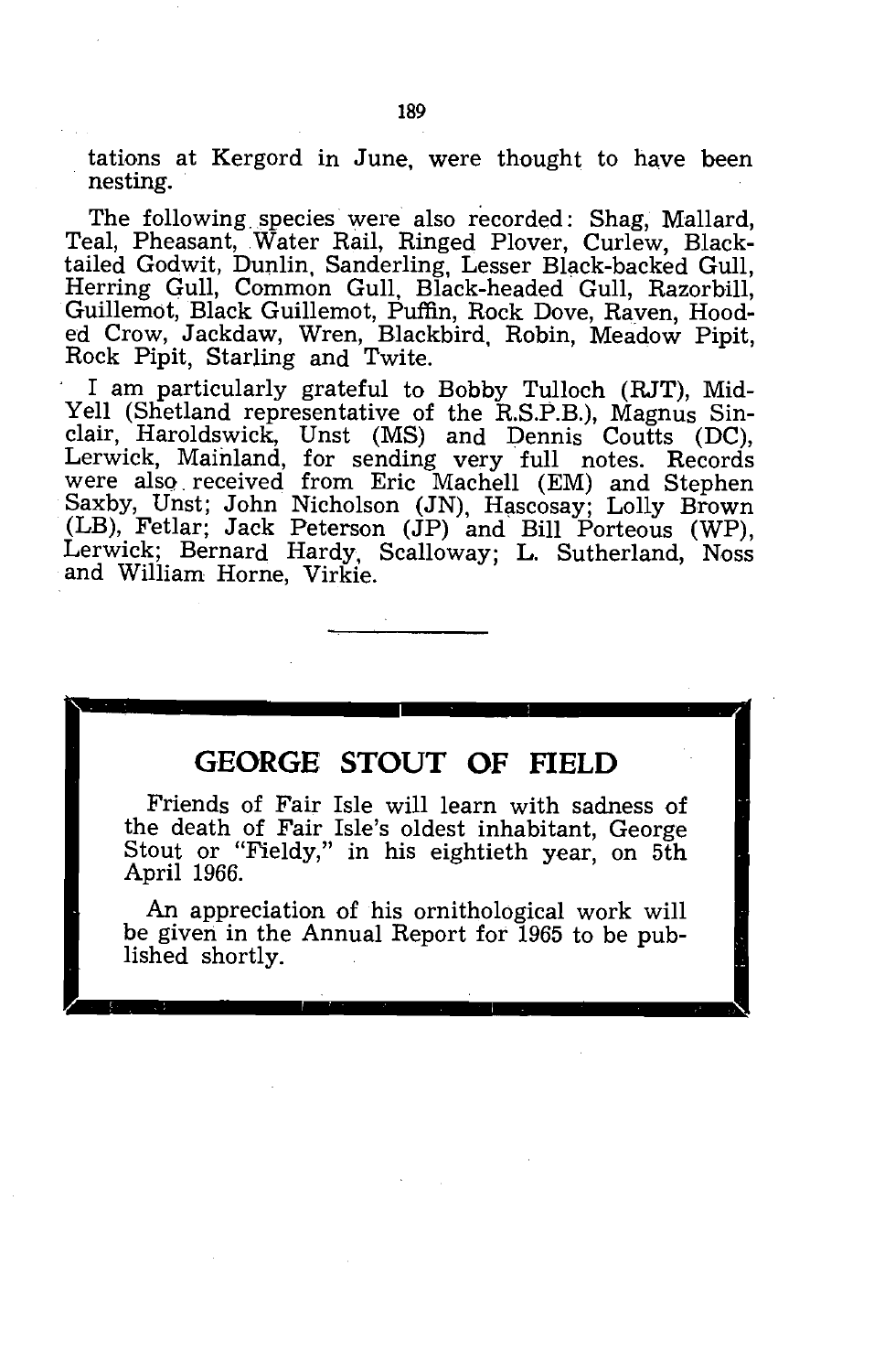# **Bird** Books~

Please support

## The Scottish Centre for Ornithology & Bird Protection

by buying all your new Bird Books from

# **The Bird Bookshop**

## *21 Regent Terrace, Edinburgh 7*

Managed by the Scottish Ornithologists' Club, profits help to maintain services to ornithology at the Scottish Centre

We offer expert advice on the largest and most comprehensive choice of bird 'books in Scotland

We *stock* Peterson's *American "Field Guides"* 

## ALL BOOKS SENT POST FREE

Terms: Strictly cash with order Ask for the latest Price List